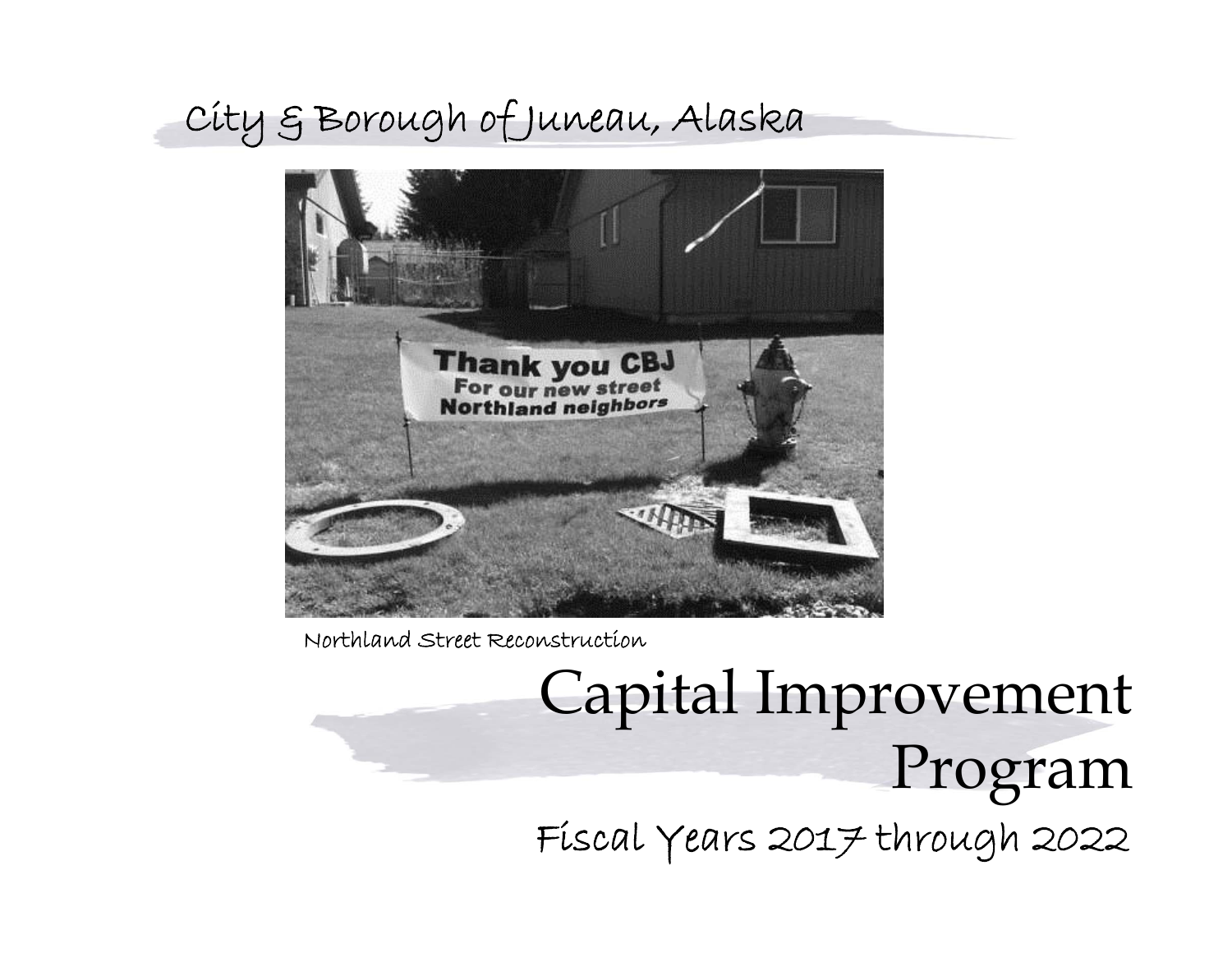# **CITY AND BOROUGH OF JUNEAUCAPITAL IMPROVEMENT PROGRAM**

# *FISCAL YEARS 2017-2022*



City and Borough of Juneau June 1, 2016 Prepared By Engineering & Public Works Department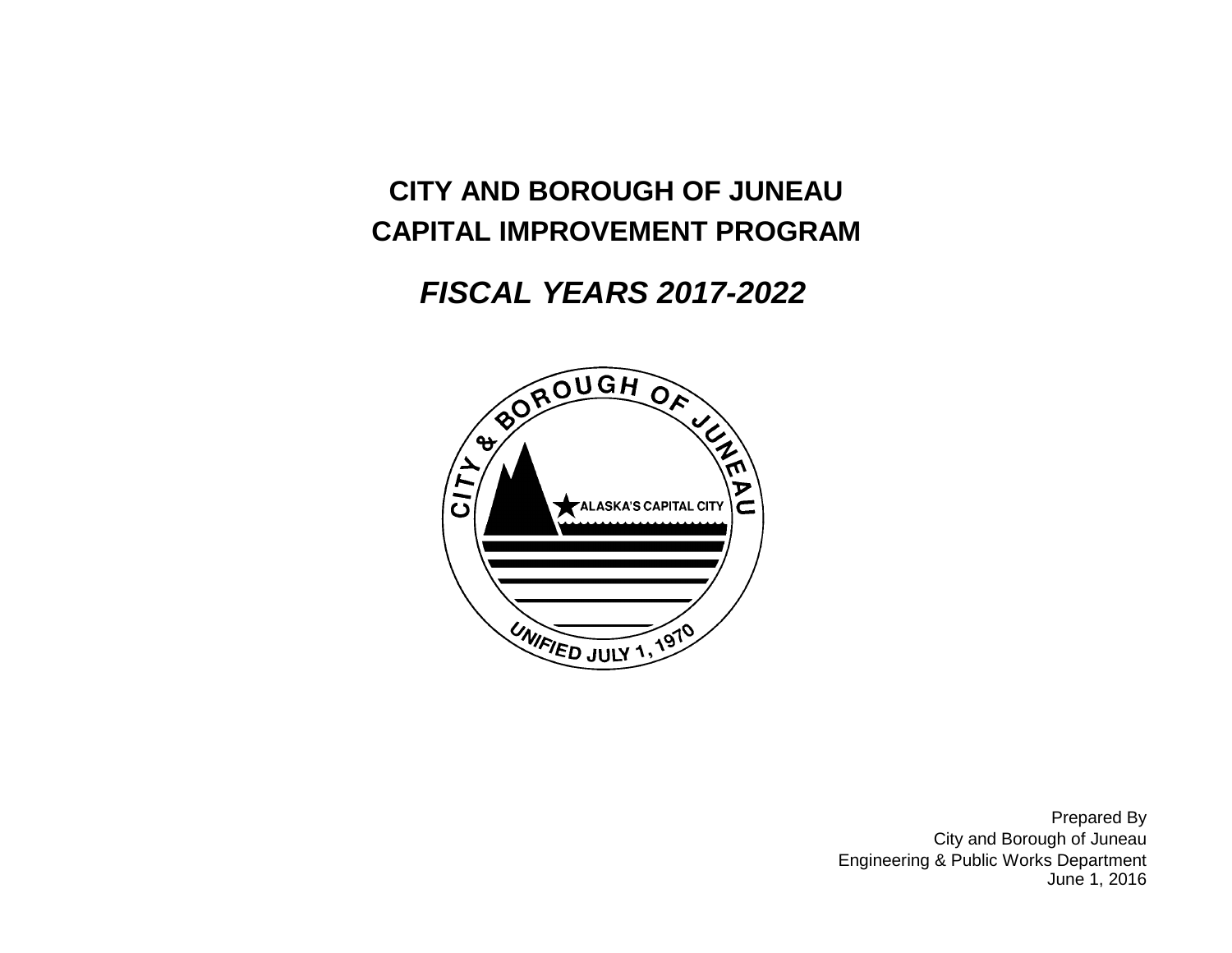# **INTRODUCTION**

Each year, the City and Borough of Juneau (CBJ) adopts <sup>a</sup> Capital Improvement Program (CIP). The legal requirements applicable to the CIP are set forth in Section 9 of the CBJ Charter. In general, the CIP is <sup>a</sup> plan of capital improvements proposed for <sup>a</sup> six-year period, together with an estimated cost of each improvement and the proposed method of financing it. The CIP serves as the overarching strategic plan for improving the public infrastructure of Juneau and is collectively developed by the CBJ Assembly, its boards and commissions, CBJ staff, and the citizens of CBJ.

The CBJ Charter requires the City Manager to assemble and submit <sup>a</sup> Preliminary CIP to the Assembly by April 5 of each year. The Charter further requires this document to be available for public inspection. This document is available from the CBJ Engineering Department at the third floor of the Marine View Building, or online at http://www.juneau.org/engineering/CIP\_Process.php.

By May 1st, the Charter requires the Assembly to hold <sup>a</sup> public hearing on the CIP. In addition to the Charter requirement, the Assembly holds public hearings at its Public Works and Facilities Committee. The Planning Commission reviews it for conformance with the Area Wide Comprehensive Plan. The meetings are announced in the Juneau Empire, on the CBJ's Web Pages, and the public access channel. Citizens are encouraged to provide their comments at these meetings.

The Planning Commission discussed and made recommendations to the CIP at the January 12, 2016, meeting. The Assembly Public Works and Facilities Committee (PWFC) introduced the CIP at the February 1st meeting and forwarded the CIP to the Assembly Finance Committee at the February 22nd PWFC meeting. The CIP resolution was introduced at the Special Assembly meeting on April 4 and referred to the Assembly Finance Committee (AFC), reviewed at the April 13 AFC meeting, open for public comment during the Special Assembly meeting on April 27, and referred back to the AFC for review at the meeting on May 11th. The AFC approved Resolution 2742(b) as amended and referred it to the full Assembly for adoption.

By June 15th, the Assembly must adopt its own CIP or the City Manager's CIP. In practice, the Assembly uses the Manager's CIP as the starting point, adjusts it during the public comment period, and adopts its own CIP at the same time it adopts the budget in early June. The Assembly approved this CIP on May 23, 2016, and Resolution 2742(b) was adopted.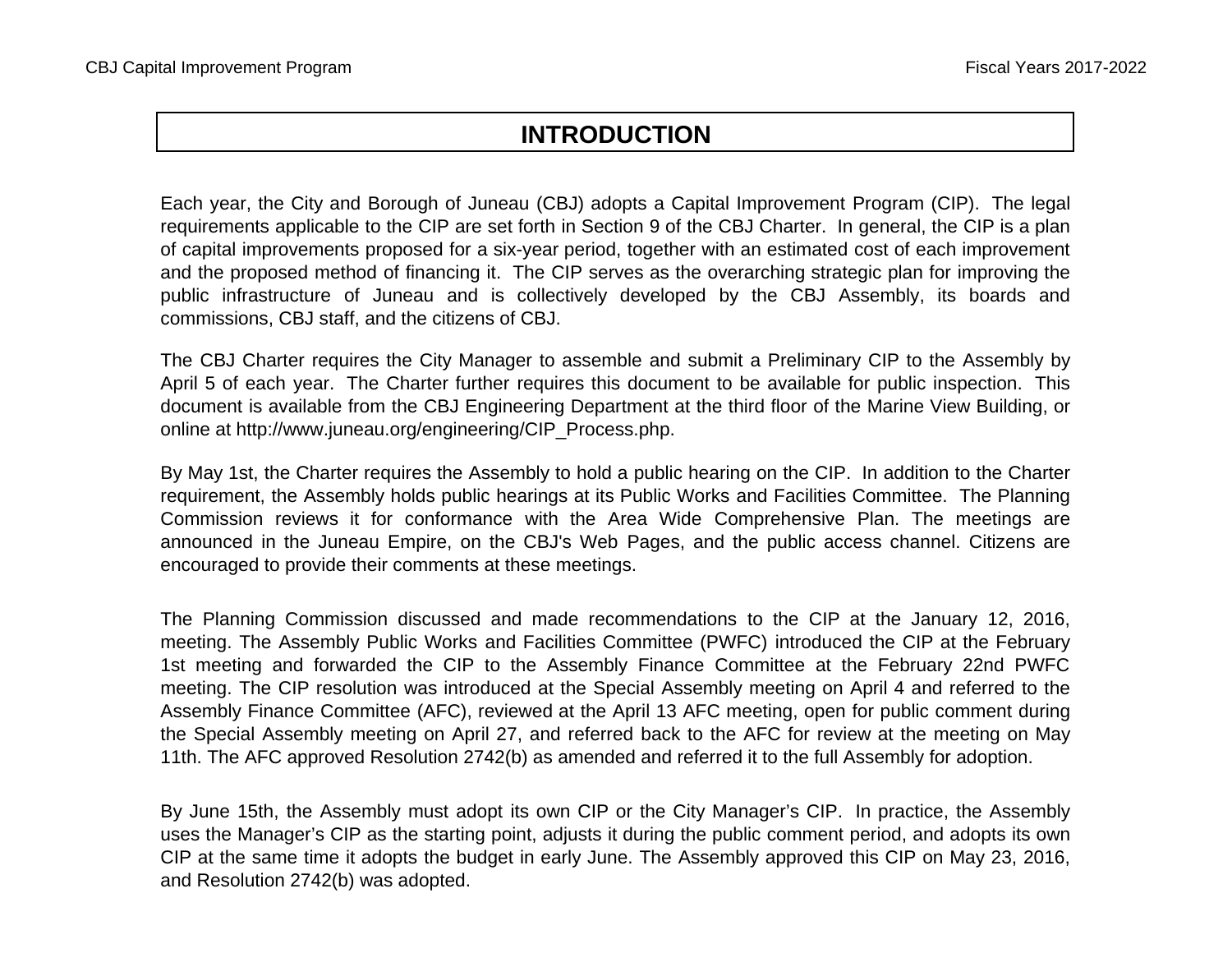# **FY 2017 CIP IMPROVEMENTS**

This section of the CIP lists capital improvements approved by the Assembly for FY 2017. Resolution number 2742(b) adopting the City and Borough Capital Improvement Program for fiscal years 2017 through 2022, and establishing the capital improvement project priorities for fiscal year 2017 is shown along with <sup>a</sup> table that shows the name of each improvement, the department recommending the improvement, and the amount and type of funding approved by the Assembly. Some of the projects listed herein are not CIP projects but have been inserted for clarity of fund distribution.

A summary table at the end of the section lists all funding sources, and the total amount recommended for expenditure in each fund.

The following criteria is used in determining approval of capital improvement projects:

**Support:** Projects that are <sup>a</sup> high priority of the Department or Committee proposing it, as well as the general public.

**Consistency:** Projects that are consistent with applicable CBJ plans or policies.

**Health and Safety:** Projects that will address an imminent or expected threat or danger to users or occupants.

**Maintenance or Repair of Existing Property:** Projects that will prevent further deterioration or damage to property.

**Local Match for Federal/State Grants:** Funds required to match federal or state capital project funds.

**Maintenance Impact:** Projects that will increase efficiency and reduce on-going operating costs.

**Economic Development Stimulus:** Projects that directly or indirectly stimulate economic development in the community.

**Anticipated Need:** Projects that enhance or expand an existing facility or service to accommodate increased public use.

**Recreational:** Projects that establish, enhance or expand <sup>a</sup> facility or service to accommodate new or increase public use.

**Funding Alternatives:** Funding alternatives are explored for each project.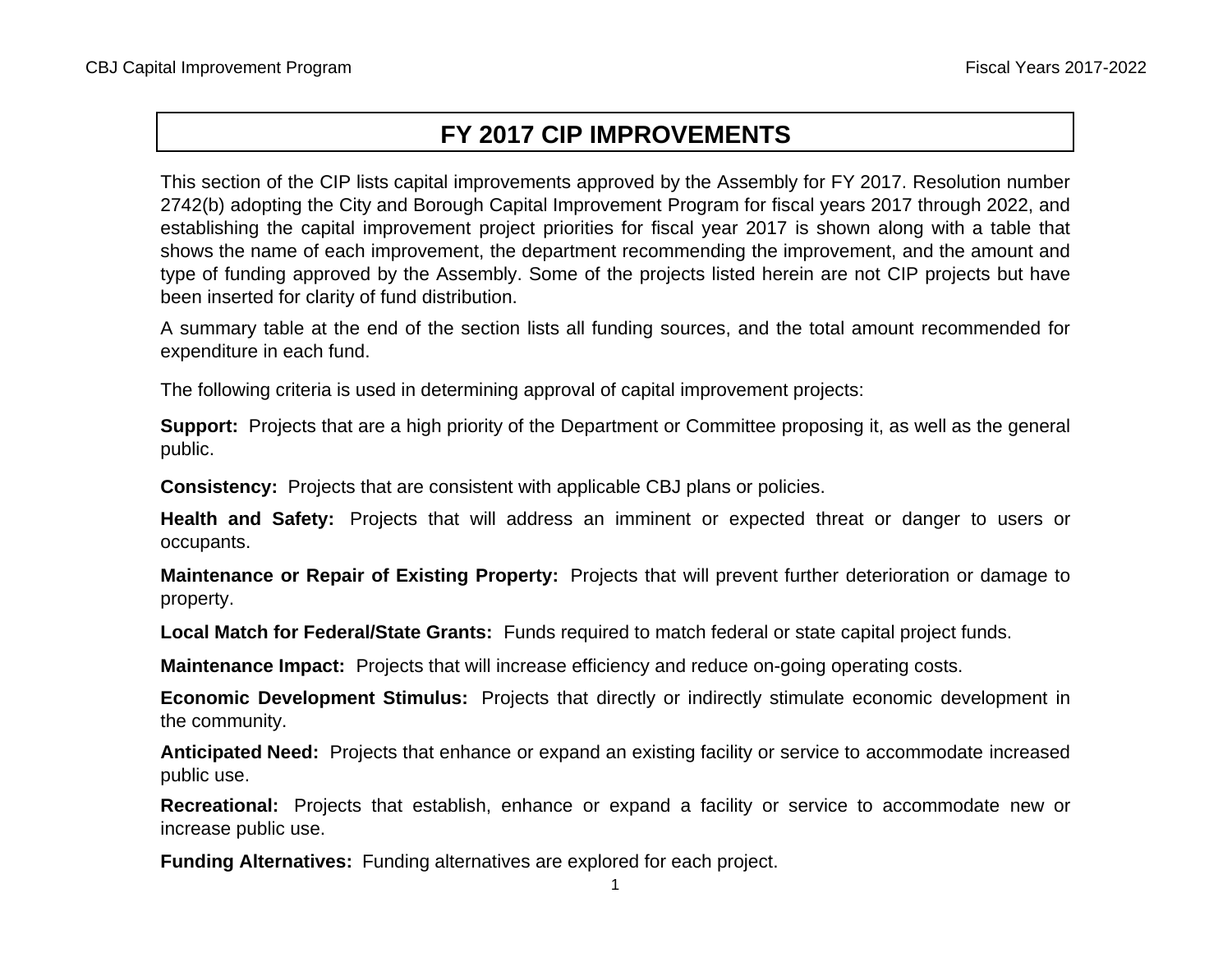### RESOLUTION OF THE CITY AND BOROUGH OF JUNEAU, ALASKA

### Serial No. 2742(b)

### A Resolution Adopting the City and Borough Capital Improvement Program for Fiscal Years 2017 Through 2022, and Establishing the Capital Improvement Project Priorities for Fiscal Year 2017.

WHEREAS, the CBJ Capital Improvement Program is a plan for capital improvement projects proposed for the next six fiscal years; and

WHEREAS, the Assembly has reviewed the Capital Improvement Program for Fiscal Year 2017 through Fiscal Year 2022, and has determined the capital improvement project priorities for Fiscal Year 2017.

NOW, THEREFORE, BE IT RESOLVED BY THE ASSEMBLY OF THE CITY AND BOROUGH OF JUNEAU, ALASKA:

### Section 1. Capital Improvement Program.

(a) Attachment A, entitled "City and Borough of Juneau Capital Improvement Program, Fiscal Years 2017 - 2022," dated June 1, 2016, is adopted as the Capital Improvement Program for the City and Borough.

(b) The following list, as set forth in the "City and Borough of Juneau Capital Improvement Program, Fiscal Years 2017 - 2022," are pending capital improvement projects to be undertaken in FY17:

#### FISCAL YEAR 2017 mp overledne

|                   | GENERAL GOVERNMENT FUNDING IMPROVEMENTS          |                    |
|-------------------|--------------------------------------------------|--------------------|
| <b>DEPARTMENT</b> | PROJECT                                          | <b>FY17 BUDGET</b> |
| School District   | School District Deferred Maintenance             | 600.000            |
| Manager's Office  | CBJ Facility Infrastructure Deferred Maintenance | 696.800            |
|                   | General Government Funding Improvements Total \$ | 1,296,800          |
|                   |                                                  |                    |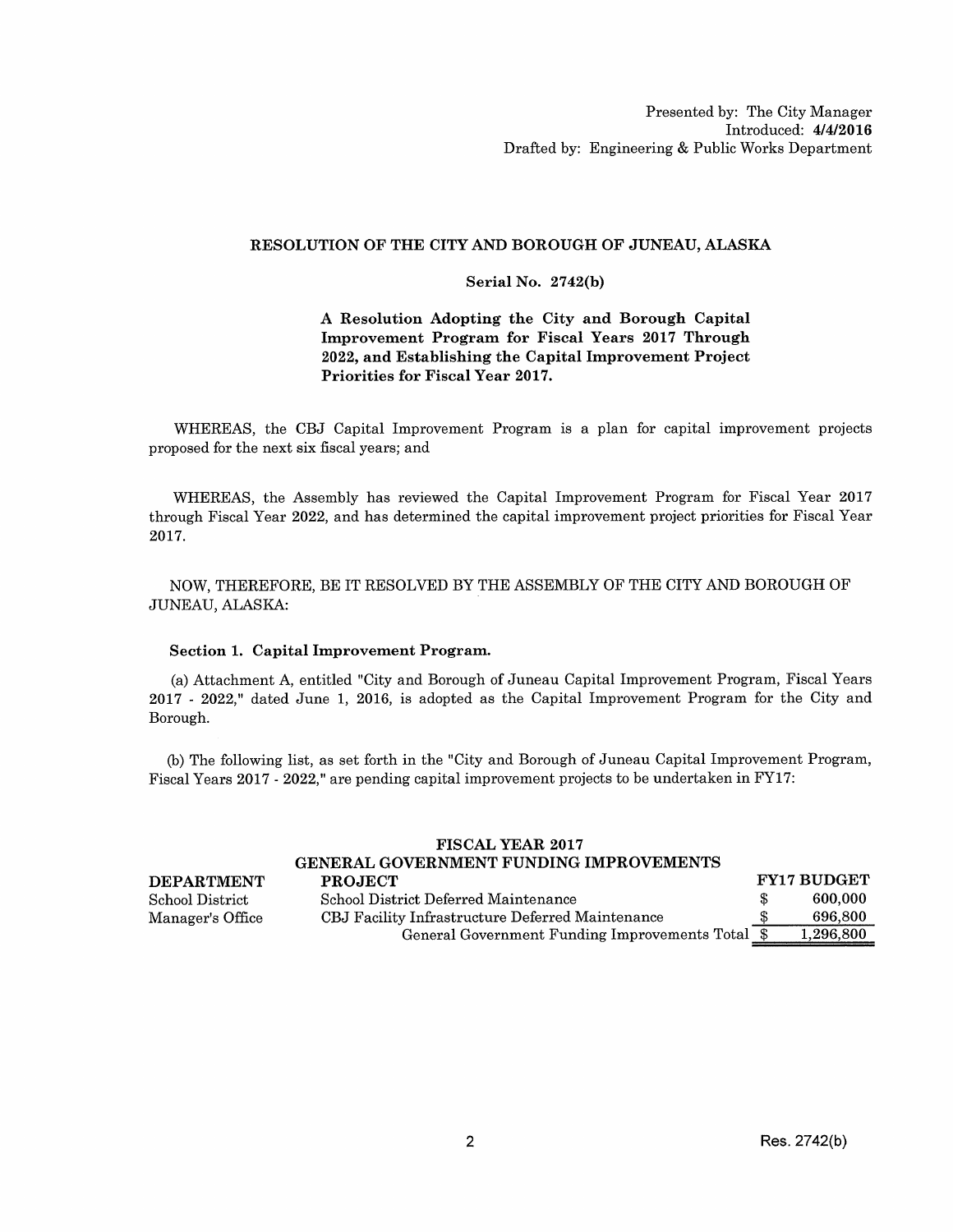#### FISCAL YEAR 2017 GENERAL SALES TAX IMPROVEMENTS **DEPARTMENT PROJECT FY17 BUDGET** I.T. Software Updates & Upgrades Manager's Office \$ 250,000 265,000 Eaglecrest Deferred maintenance /Mountain Operations Improvements 250,000 Parks & Recreation Park & Playground Repairs Parks & Recreation Sports Field Resurfacing & Repairs 235,000 General Sales Tax Improvements Total \$ 1,000,000

### FISCAL YEAR 2017

### AREAWIDE SALES TAX PRIORITIES

| DEPARTMENT          | <b>PROJECT</b>                                                 | <b>FY17 BUDGET</b> |
|---------------------|----------------------------------------------------------------|--------------------|
| Manager's Office    | Vehicle and Equipment Wash Bays Planning and Design            | 100,000            |
| Parks & Recreation  | Deferred Bldg. Maint - Augustus Brown Pool Short Term Repai \$ | 515,000            |
| Parks & Recreation  | Deferred Building Maintenance - Centennial Hall Floor          | 125,000            |
| Street Maintenance  | Whittier Street                                                | 1,300,000          |
| Street Maintenance  | Pavement Management                                            | 810,000            |
| Street Maintenance  | East Street - 5th to 6th Street Improvements                   | 400,000            |
| Street Maintenance  | McGinnis Subdivision Improvements - Ph. 2                      | 1,000,000          |
| Street Maintenance  | Blueberry Hill Road Reconstruction                             | 900,000            |
| Street Maintenance  | Areawide Drainage Improvements                                 | 250,000            |
| Street Maintenance  | Downtown Street Improvements (Front, Franklin, Dt Core) Ph.    | 1,100,000          |
| Street Maintenance  | Douglas Side Streets - F St. (3rd to 5th)                      | 500,000            |
| Street Maintenance  | Sidewalk & Stairway Repairs                                    | 200,000            |
| Street Maintenance  | Aspen Ave Improvements (Mend Blvd to Portage)                  | 1,000,000          |
| Libraries / Museums | City Museum Exhibit Case Replacement                           | 100,000            |
| Parks & Recreation  | Kax Trail Bridge River Bank Stabilization                      | 200,000            |
| Capital Transit     | Bus Shelters/Interim Valley Transit Center Improvements        | 150,000            |
| Capital Transit     | Capital Transit Maintenance Shop Parking Lot Paving            | 200,000            |
| Engineering         | Stephen Richards / Riverside Intersection DOT Match            | 100,000            |
|                     | Areawide Sales Tax Priorities Total \$                         | 8,950,000          |

### FISCAL YEAR 2017 TEMPORARY 1% SALES TAX PRIORITIES Voter Annroyed Sales Tax 10/01/13 - 09/30/18

|                    | VOICL ADDIOVCU DAICS IAA IVOID ID - 00000 ID          |                    |  |
|--------------------|-------------------------------------------------------|--------------------|--|
| <b>DEPARTMENT</b>  | <b>PROJECT</b>                                        | <b>FY17 BUDGET</b> |  |
| ${\rm Airport}$    | ${\rm SREF\,Match}$                                   | 800,000<br>\$      |  |
| Manager's Office   | <b>Bonded Debt Service</b>                            | $2,030,000$ *      |  |
| Manager's Office   | <b>Budget Reserve</b>                                 | $1,400,000$ *      |  |
| Manager's Office   | Willoughby Arts Center                                | $300,000$ *        |  |
| Capital Transit    | Maintenance Shop Renovation                           | 2,750,000          |  |
| Parks & Recreation | Deferred Building Maintenance                         | 820,000            |  |
| Parks & Recreation | Jensen-Olson Arboretum Parking Lot & Conservatory     | 75,000             |  |
| Parks & Recreation | Twin Lake Park and ADA repairs                        | 57,000             |  |
| Parks & Recreation | Riverside Rotary Park Repairs and Safety Improvements | 250,000            |  |
| Parks & Recreation | Chicken Yard Park Safety Improvements                 | 93,000             |  |
| Parks & Recreation | Treadwell Mine and Historic Park Preservation         | 150,000            |  |
| Parks & Recreation | Treadwell Ditch Trail Repairs and Bridges             | 150,000            |  |
| Parks & Recreation | Horse Tram Trail Repairs                              | 125,000            |  |
|                    | Temporary 1% Sales Tax Priorities Total \$            | 9,000,000          |  |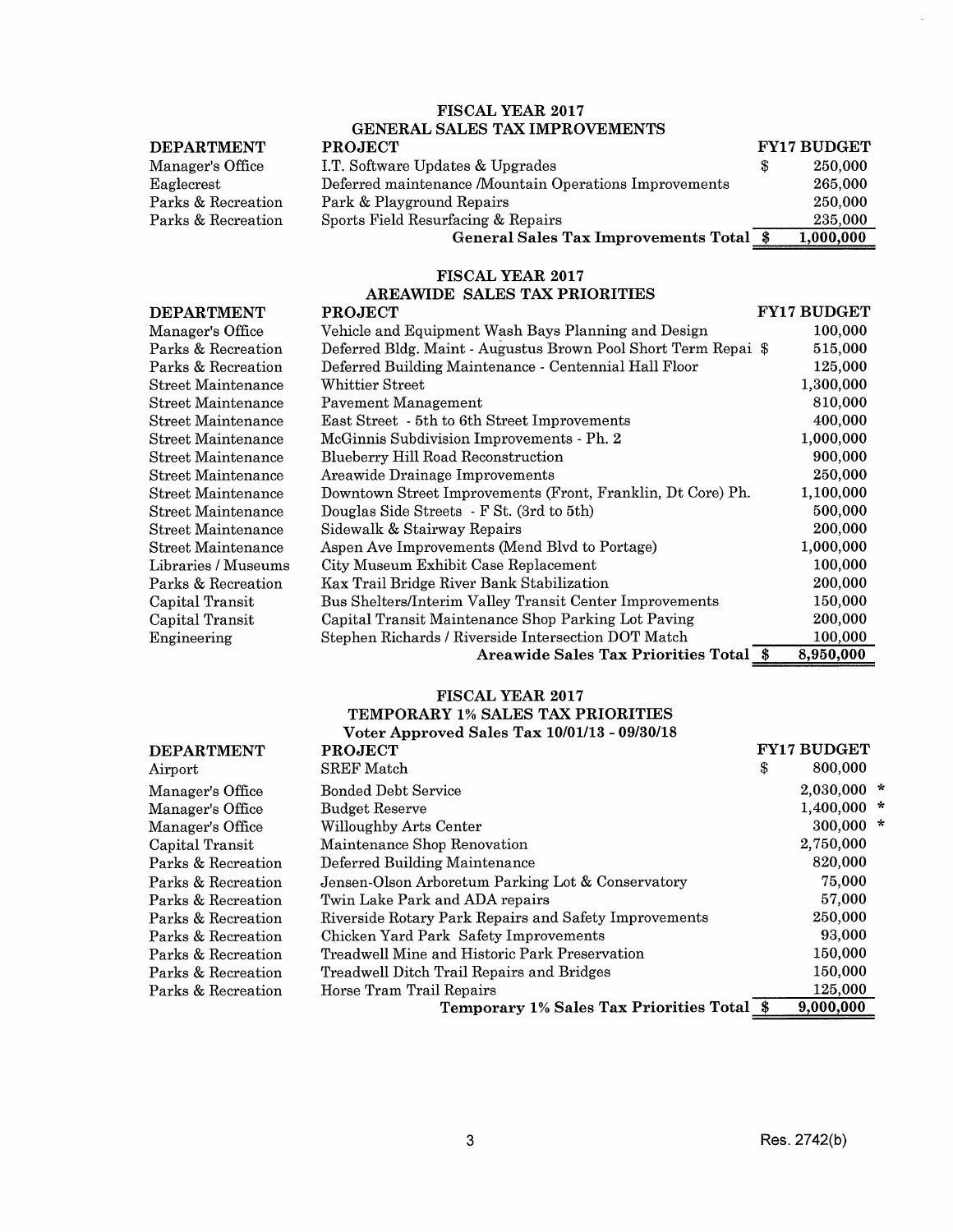### FISCAL YEAR 2017

|                                                        | MARINE PASSENGER FEE PRIORITIES (draft - Manager not done with list yet)                           |          |                    |
|--------------------------------------------------------|----------------------------------------------------------------------------------------------------|----------|--------------------|
| <b>DEPARTMENT</b>                                      | <b>PROJECT</b>                                                                                     |          | <b>FY17 BUDGET</b> |
| <b>Street Maintenance</b>                              | Downtown Street Improvements (Franklin, Front, DT Core)                                            | \$       | 900,000            |
| Docks<br>Harbors                                       | Real Weather/Current Monitoring System-Phase III                                                   | \$<br>\$ | 97,500             |
| Engineering                                            | Cruise Berth Improvements (Tug Assists)<br>Waterfront Seawalk - Subport to Gold Creek              |          | 70,000<br>234,700  |
|                                                        | Marine Passenger Fee Priorities Total \$                                                           |          | 1,302,200          |
|                                                        |                                                                                                    |          |                    |
|                                                        | <b>FISCAL YEAR 2017</b>                                                                            |          |                    |
|                                                        | STATE MARINE PASSENGER FEE PRIORITIES                                                              |          |                    |
| <b>DEPARTMENT</b>                                      | <b>PROJECT</b>                                                                                     |          | <b>FY17 BUDGET</b> |
| Harbors                                                | Cruise Berth Improvements                                                                          | \$       | 4,600,000          |
|                                                        | <b>State Marine Passenger Fee Priorities Total \$</b>                                              |          | 4,600,000          |
|                                                        | <b>FISCAL YEAR 2017</b>                                                                            |          |                    |
|                                                        | WATER ENTERPRISE FUND                                                                              |          |                    |
| <b>DEPARTMENT</b>                                      | <b>PROJECT</b>                                                                                     |          | <b>FY17 BUDGET</b> |
| <b>Water Utility</b>                                   | Pavement Management Utility Adjustments                                                            |          | 20,000             |
| Water Utility                                          | McGinnis Subdivision Utility Adjustments                                                           |          | 30,000             |
| Water Utility                                          | Whittier Ave Improvements                                                                          |          | 150,000            |
| Water Utility                                          | East Street - 5th to 6th Street Improvements                                                       |          | 70,000             |
| Water Utility                                          | W 8th St Reconstruction (Egan to Bridge park)                                                      |          | 70,000             |
| Water Utility                                          | Downtown Street Improvements (Franklin, Front, DT Core)                                            |          | 150,000            |
| Water Utility<br>Water Utility                         | Blueberry Hill Road - Pioneer to End<br>SCADA System Upgrades / Improvements                       |          | 200,000<br>150,000 |
| Water Utility                                          | Douglas Side Streets - F St. (3rd to 5th)                                                          |          | 50,000             |
|                                                        | Water Enterprise Fund Total                                                                        |          | \$890,000          |
|                                                        |                                                                                                    |          |                    |
|                                                        |                                                                                                    |          |                    |
|                                                        | FISCAL YEAR 2017                                                                                   |          |                    |
|                                                        | WASTEWATER ENTERPRISE FUND                                                                         |          |                    |
| <b>DEPARTMENT</b>                                      | <b>PROJECT</b>                                                                                     |          | <b>FY17 BUDGET</b> |
| <b>Wastewater Utility</b>                              | Pavement Management Utility Adjustments<br>McGinnis Subdivision Utility Adjustments                | \$       | 20,000<br>20,000   |
| <b>Wastewater Utility</b><br><b>Wastewater Utility</b> | East Street - 5th to 6th Street Improvements                                                       |          | 50,000             |
| <b>Wastewater Utility</b>                              | <b>SCADA</b>                                                                                       |          | 150,000            |
| <b>Wastewater Utility</b>                              | Douglas Side Streets - F St. (3rd to 5th)                                                          |          | 100,000            |
| <b>Wastewater Utility</b>                              | Aspen Avenue - Mendenhall to Portage                                                               |          | 100,000            |
| Wastewater Utility                                     | JD and Mendenhall TP Headworks                                                                     |          | 110,000            |
|                                                        | Wastewater Enterprise Fund Total \$                                                                |          | 550,000            |
|                                                        |                                                                                                    |          |                    |
|                                                        | FISCAL YEAR 2017                                                                                   |          |                    |
| <b>DEPARTMENT</b>                                      | DOCKS AND HARBORS ENTERPRISE FUND<br><b>PROJECT</b>                                                |          |                    |
| Harbors                                                | Aurora Harbor Rebuild                                                                              | \$       | 2,000,000          |
| Harbors                                                | <b>Statter Harbor Breakwater Safety Improvements</b>                                               |          | 333,000            |
|                                                        | Docks and Harbors Enterprise Fund Total \$                                                         |          | 2,333,000          |
|                                                        |                                                                                                    |          |                    |
|                                                        | FISCAL YEAR 2017                                                                                   |          |                    |
|                                                        | <b>LANDS FUND</b>                                                                                  |          |                    |
| <b>DEPARTMENT</b>                                      | <b>PROJECT</b>                                                                                     | \$       | 180,000            |
| Lands<br>Lands                                         | Stabler Quarry Infrastructure and Expansion<br>Pederson Hill 80 Lot Subdivision and Infrastructure |          | 1,500,000          |
|                                                        | <b>LANDS Enterprise Fund Total \$</b>                                                              |          | 1,680,000          |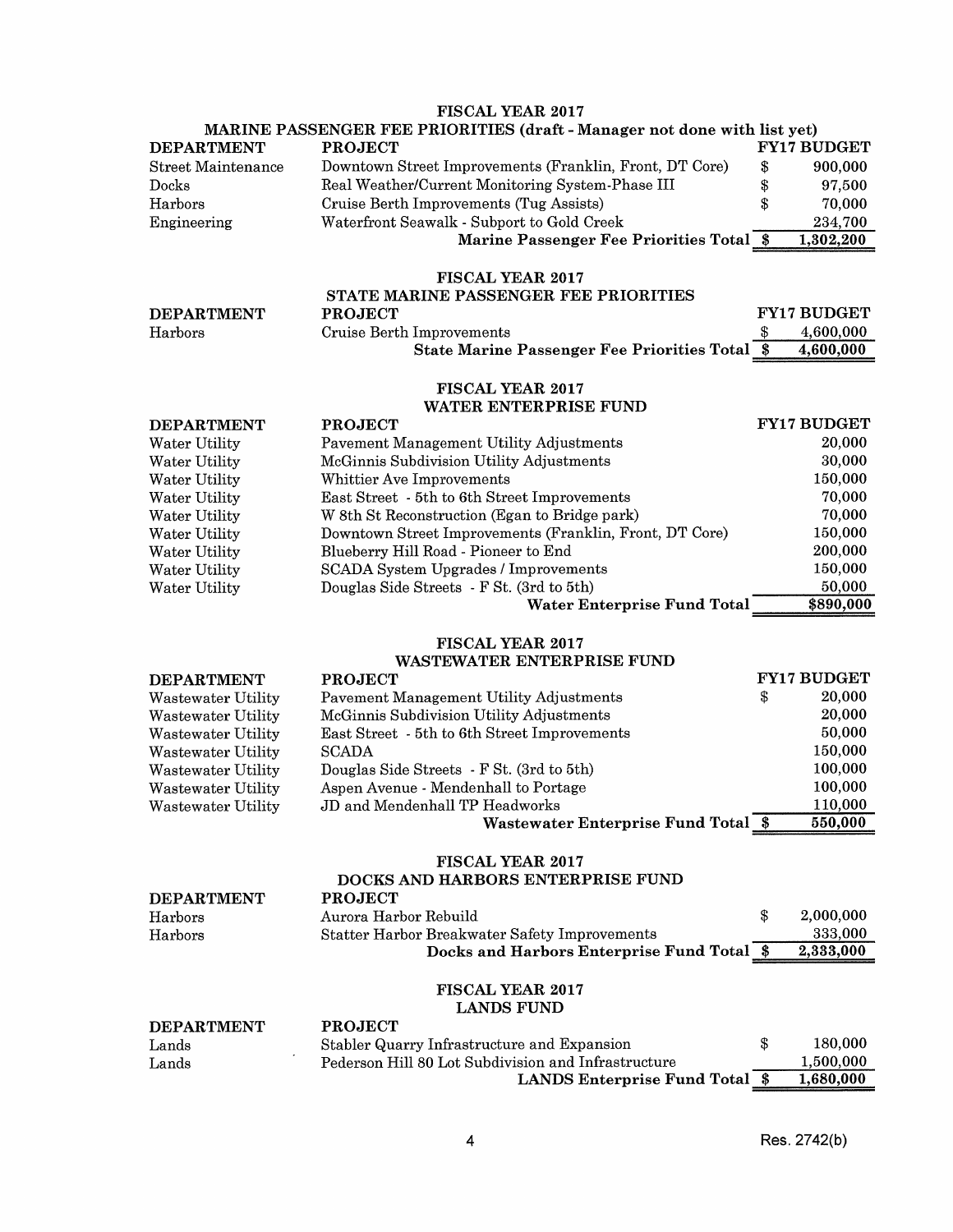|                   | <b>FISCAL YEAR 2017</b>                                    |                 |
|-------------------|------------------------------------------------------------|-----------------|
|                   | <b>HOSPITAL ENTERPRISE FUND</b>                            |                 |
| <b>DEPARTMENT</b> | <b>PROJECT</b>                                             |                 |
| Hospital          | Operating Room Renovation                                  | \$<br>2,000,000 |
| Hospital          | Child and Adolescent Mental Health Unit                    | 1,000,000       |
| Hospital          | <b>Information Services Facility</b>                       | 1,000,000       |
| Hospital          | Roof for Medical Arts Building                             | 250,000         |
| Hospital          | Roof Replacement - RRC                                     | 300,000         |
|                   | <b>HOSPITAL Enterprise Fund Total \$</b>                   | 4,550,000       |
|                   |                                                            |                 |
|                   | <b>ORDINANCE 2016-09 CAPITAL PROJECTS FUNDING TOTAL</b>    | 32,422,000      |
|                   |                                                            |                 |
|                   | <b>ORDINANCE 2016-09 OPERATIONS PROJECTS FUNDING TOTAL</b> | 3.730.00        |

(c) The following list, as set forth in the "City and Borough of Juneau Capital Improvement Program, Fiscal Years 2017-2022," are capital improvement projects identified as priorities proposed to be undertaken beginning in FY17, but are dependent on other unsecured funding sources. As the sources are secured, the funds will be appropriated:

### FISCAL YEAR 2017 AIRPORT UNSCHEDULED FUNDING

| <b>DEPARTMENT</b> | <b>PROJECT</b>                                 |           |
|-------------------|------------------------------------------------|-----------|
| Airport           | S<br><b>Exit Lane Improvements</b>             | 450,000   |
| Airport           | Passenger Terminal Parking Lot Repairs         | 100,000   |
| Airport           | Elevator/Misc Terminal ADA Improvements        | 900,000   |
| Airport           | Old Dining Room Reconfiguration                | 50,000    |
| Airport           | <b>First Floor Restroom Renovation</b>         | 100,000   |
| Airport           | Terminal East End Doors / Vestibule            | 75,000    |
| Airport           | Admin/Badging Office Reconfiguration           | 100,000   |
| Airport           | Main Stairwell Lighting Upgrades               | 35,000    |
| Airport           | RSA (Ph 12) Construct NE/NW Areas              | 6,586,667 |
| Airport           | Design Taxiway A and E-1 Rehab                 | 1,280,000 |
| Airport           | Tenant Space Reconfiguration (2nd Floor North) | 80,000    |
|                   | Airport Funding Total \$                       | 9,756,667 |

### FISCAL YEAR 2017

UNSCHEDULED FUNDING REQUESTS

| <b>DEPARTMENT</b>  | <b>PROJECT</b>                                       |    |            |
|--------------------|------------------------------------------------------|----|------------|
|                    | (State Priority Requests)                            |    |            |
| Wastewater Utility | Biosolids Long Term Treatment and Disposal           | \$ | 5,000,000  |
| Fire               | Platform Ladder Truck                                |    | 700.000    |
| Parks & Recreation | Auke Lake Wayside Launch Ramp and Trail System Conn. |    | 400,000    |
| Harbors            | Phase II Aurora Harbor Rebuild                       |    | 11,000,000 |
|                    | (Other Requests)                                     |    |            |
| Wastewater Utility | Biosolids and Treatment Plant Headworks - ADEC Loan  |    | 10,000,000 |
| Capital Transit    | Valley Transit Center (FTA Grant)                    | S  | 800,000    |
| Manager's Office   | Court Plaza Building Canopy                          |    | 120,000    |
|                    | <b>Unscheduled Funding Total</b>                     |    | 28,020,000 |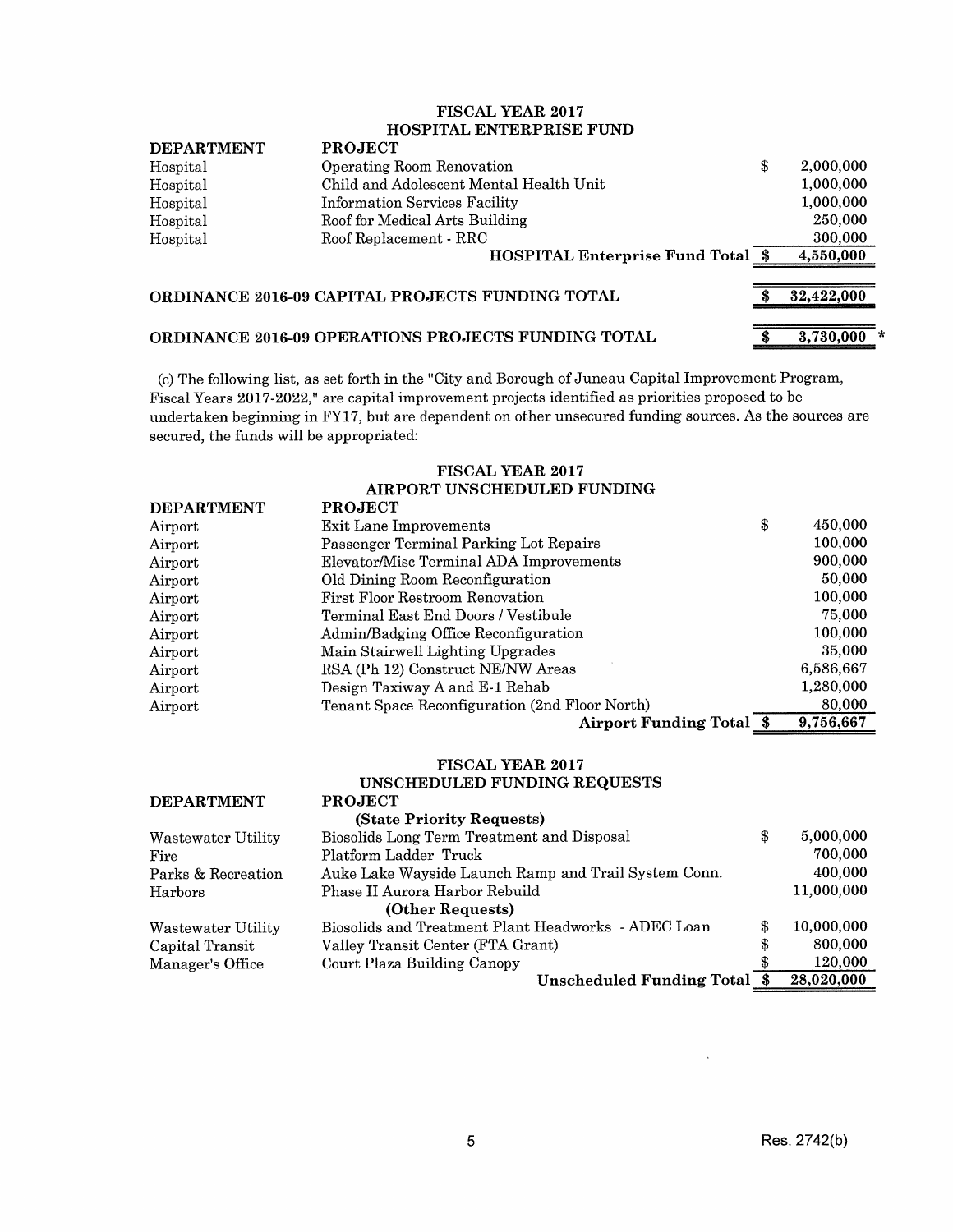Section 2. Fiscal Year 2017 Budget. It is the intent of the Assembly that the capital improvement project budget allocations as set forth in the FY17 pending Capital Improvements List in Section 1(b), above, not already appropriated, shall become a part of the City and Borough's Fiscal Year 2017 Budget.

Section 3. State and Federal Funding. To the extent that a proposed CIP project, as set forth in Section 1(c), above, includes state funding, federal funding, or both, the amount of funding for that project is an estimate only, and is subject to appropriation contingent upon final funding being secured. It is the intent of the Assembly that once funding is secured, these items will be brought back to the Assembly for appropriation.

Section 4. Effective Date. This resolution shall be effective immediately upon adoption.

Adopted this 23 day of May 2016.

<u>Endell D. Kockech</u>

Attes (Laurie J Sica, Municipal Clerk

Res. 2742(b)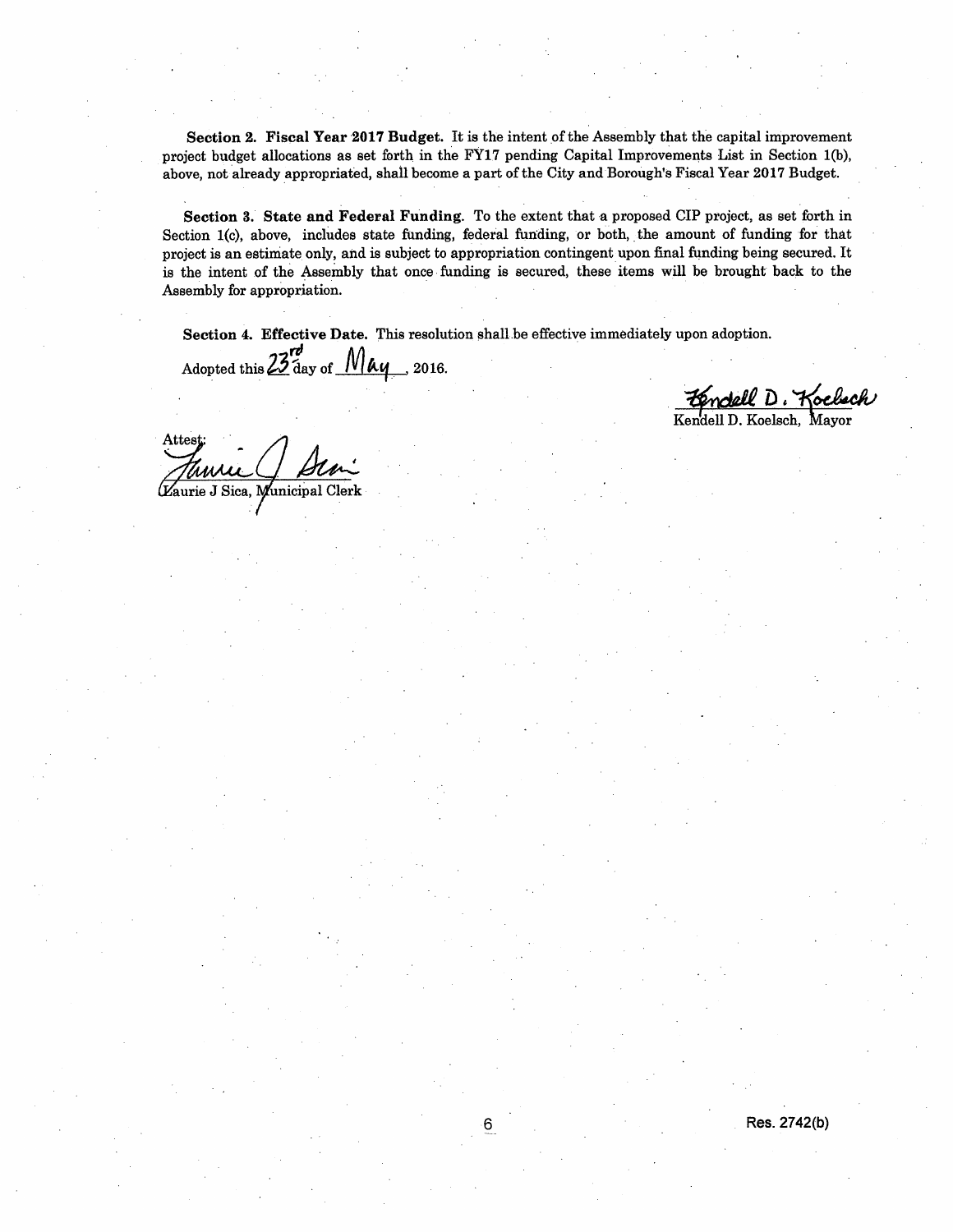|                       |                         |                 | FY 2017 CIP IMPROVEMENTS                         |                                                 |                         |               |
|-----------------------|-------------------------|-----------------|--------------------------------------------------|-------------------------------------------------|-------------------------|---------------|
| <b>Department</b>     | <b>Division</b>         | <b>Priority</b> | <b>Project</b>                                   | <b>Funding Source</b>                           |                         | <b>Amount</b> |
| <b>Administration</b> | <b>Manager's Office</b> | $\mathbf{1}$    | I.T. Software Updates & Upgrades                 | <b>General Sales Tax Improvements</b>           | $\,$                    | 250,000       |
|                       |                         | $\overline{2}$  | Vehicle & Equipment Wash Bays Planning & Design  | Areawide Sales Tax Priorities                   | $\sqrt[6]{\frac{1}{2}}$ | 100,000       |
|                       |                         | 3               | <b>Bonded Debt Service</b>                       | Temporary 1% Sales Tax - 10/01/13 -<br>09/30/18 | \$                      | 2,030,000     |
|                       |                         | 4               | <b>Budget Reserve</b>                            | Temporary 1% Sales Tax - 10/01/13 -<br>09/30/18 | \$                      | 1,400,000     |
|                       |                         | 5               | <b>Willoughby Arts Center</b>                    | Temporary 1% Sales Tax - 10/01/13 -<br>09/30/18 | \$                      | 300,000       |
|                       |                         | 6               | CBJ Facility Infrastructure Deferred Maintenance | <b>General Government Funding Improv</b>        | \$                      | 696,800       |
|                       |                         | $\overline{7}$  | Court Plaza Building Canopy                      | Unscheduled - Other Requests                    | $\mathfrak{S}$          | 120,000       |
|                       |                         |                 |                                                  | <b>Administration Total Funding:</b>            | \$                      | 4,896,800     |
|                       |                         |                 |                                                  |                                                 |                         |               |
| <b>Airport</b>        |                         | 1               | <b>SREF Match</b>                                | Temporary 1% Sales Tax - 10/01/13 -<br>09/30/18 | \$                      | 800,000       |
|                       |                         | $\overline{2}$  | <b>Exit Lane Improvements</b>                    | <b>Airport Unscheduled Funding</b>              | \$                      | 450,000       |
|                       |                         | 3               | Passenger Terminal Parking Lot Repairs           | <b>Airport Unscheduled Funding</b>              | $\,$                    | 100,000       |
|                       |                         | 4               | Elevator/Misc Terminal ADA Improvements          | <b>Airport Unscheduled Funding</b>              | \$                      | 900,000       |
|                       |                         | 5               | Old Dining Room Reconfiguration                  | <b>Airport Unscheduled Funding</b>              | \$                      | 50,000        |
|                       |                         | $6\phantom{1}$  | <b>First Floor Restroom Renovation</b>           | <b>Airport Unscheduled Funding</b>              | \$                      | 100,000       |
|                       |                         | $\overline{7}$  | Terminal East End Doors / Vestibule              | <b>Airport Unscheduled Funding</b>              | $\,$                    | 75,000        |
|                       |                         | 8               | Admin/Badging Office Reconfiguration             | <b>Airport Unscheduled Funding</b>              | \$                      | 100,000       |
|                       |                         | 9               | Main Stairwell Lighting Upgrade                  | <b>Airport Unscheduled Funding</b>              | \$                      | 35,000        |
|                       |                         | 10              | RSA (Ph 12) Construct NE/NW Areas                | <b>Airport Unscheduled Funding</b>              | \$                      | 6,586,667     |
|                       |                         | 11              | Design Taxiway A and E-1 Rehab                   | <b>Airport Unscheduled Funding</b>              | \$                      | 1,280,000     |
|                       |                         | 12              | Tenant Space Reconfiguration (2nd Floor North)   | <b>Airport Unscheduled Funding</b>              | \$                      | 80,000        |
|                       |                         |                 |                                                  | <b>Airport Total Funding:</b>                   | \$                      | 10,556,667    |
|                       |                         |                 |                                                  |                                                 |                         |               |
| <b>BRH</b>            |                         | 1               | <b>Operating Room Renovation</b>                 | <b>Hospital Enterprise Fund</b>                 | \$                      | 2,000,000     |
|                       |                         | $\overline{2}$  | Child & Adolescent Mental Health Unit            | <b>Hospital Enterprise Fund</b>                 | $\,$                    | 1,000,000     |
|                       |                         | 3               | <b>Information Services Facility</b>             | <b>Hospital Enterprise Fund</b>                 | $\,$                    | 1,000,000     |
|                       |                         | 4               | Roof for Medical Arts Building                   | <b>Hospital Enterprise Fund</b>                 | \$                      | 250,000       |
|                       |                         | 5               | Roof Replacement - RRC                           | <b>Hospital Enterprise Fund</b>                 | \$                      | 300,000       |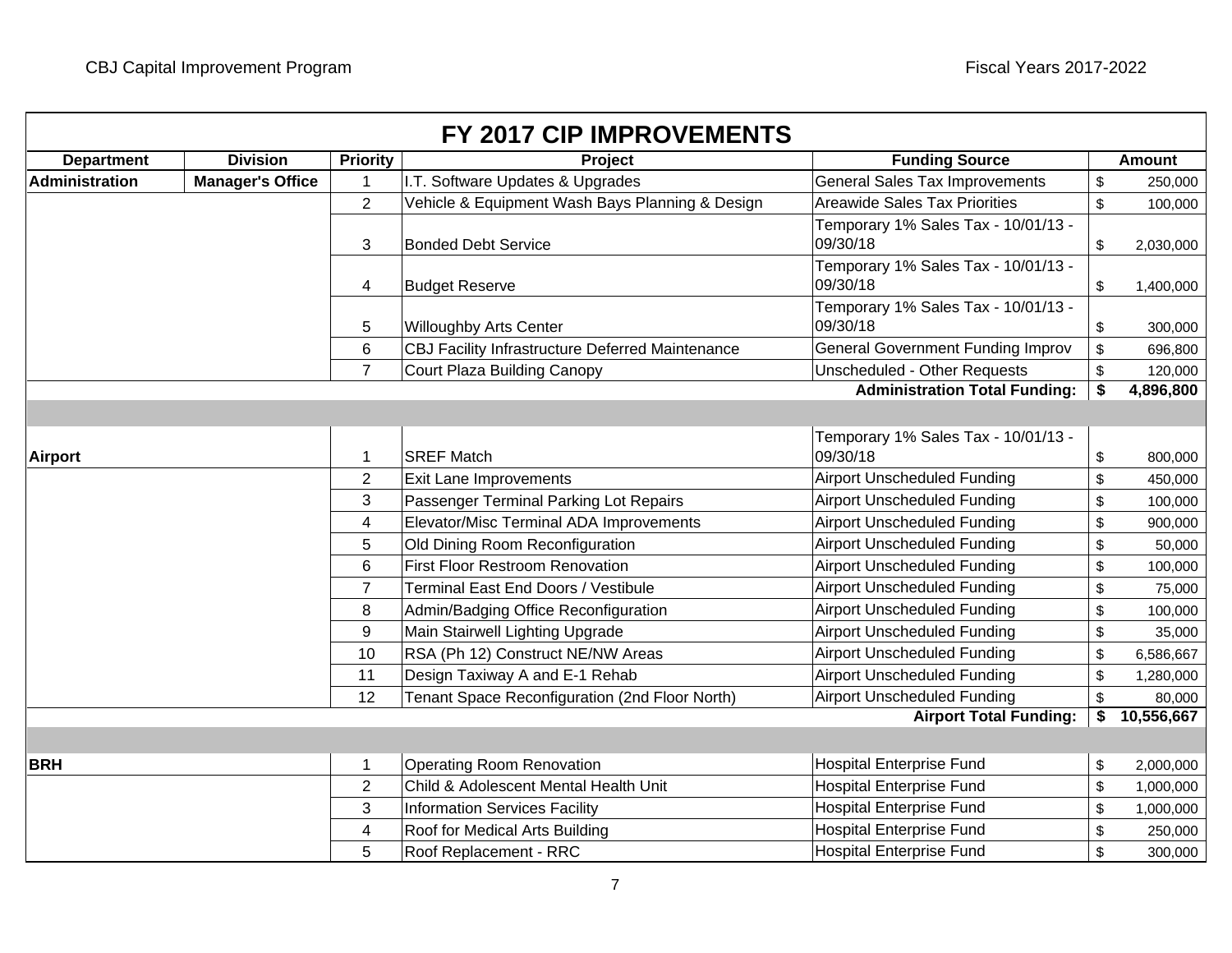|                               |                         |                 | FY 2017 CIP IMPROVEMENTS                             |                                              |                                      |               |
|-------------------------------|-------------------------|-----------------|------------------------------------------------------|----------------------------------------------|--------------------------------------|---------------|
| <b>Department</b>             | <b>Division</b>         | <b>Priority</b> | Project                                              | <b>Funding Source</b>                        |                                      | <b>Amount</b> |
|                               |                         |                 |                                                      | <b>BRH Total Funding:</b>                    | \$                                   | 4,550,000     |
|                               |                         |                 |                                                      |                                              |                                      |               |
| <b>Docks &amp; Harbors</b>    | <b>Docks</b>            | -1              | Real Weather/Current Monitoring System - Ph III      | Marine Passenger Fee Priorities              | \$                                   | 97,500        |
|                               | <b>Harbors</b>          | $\mathbf{1}$    | Aurora Harbor Rebuild - Ph II                        | Docks and Harbors Enterprise Fund            | \$                                   | 2,000,000     |
|                               |                         |                 |                                                      | <b>Unscheduled - State Priority Requests</b> | \$                                   | 11,000,000    |
|                               |                         | $\overline{2}$  | <b>Statter Harbor Breakwater Safety Improvements</b> | Docks and Harbors Enterprise Fund            | \$                                   | 333,000       |
|                               |                         | 3               | Cruise Berth Improvements (Tug Assists)              | Marine Passenger Fee Priorities              | \$                                   | 70,000        |
|                               |                         | $\overline{4}$  | <b>Cruise Berth Improvements</b>                     | <b>State Marine Passenger Fee Priorities</b> | \$                                   | 4,600,000     |
|                               |                         |                 |                                                      | <b>Docks &amp; Harbors Total Funding:</b>    | \$                                   | 18,100,500    |
|                               |                         |                 |                                                      |                                              |                                      |               |
| <b>Eaglecrest</b>             |                         | $\mathbf 1$     | Mountain Operations Improvements-Deferred Maint.     | <b>General Sales Tax Improvements</b>        | \$                                   | 265,000       |
|                               |                         |                 |                                                      | <b>Eaglecrest Total Funding:</b>             | $\overline{\boldsymbol{\mathsf{s}}}$ | 265,000       |
|                               |                         |                 |                                                      |                                              |                                      |               |
| <b>Fire Department</b>        |                         |                 | <b>Platform Ladder Truck</b>                         | <b>Unscheduled - State Priority Requests</b> | \$                                   | 700,000       |
|                               |                         |                 |                                                      | <b>Fire Department Total Funding:</b>        | \$                                   | 700,000       |
|                               |                         |                 |                                                      |                                              |                                      |               |
| <b>Lands &amp; Resources</b>  |                         | 1               | Stabler Quarry Infrastructure and Expansion          | Lands Enterprise Fund                        | \$                                   | 180,000       |
|                               |                         | $\overline{2}$  | Pederson Hill 80 Lot Subdivision and Infrastructure  | Lands Enterprise Fund                        | \$                                   | 1,500,000     |
|                               |                         |                 |                                                      | <b>Lands &amp; Resources Total Funding:</b>  | \$                                   | 1,680,000     |
|                               |                         |                 |                                                      |                                              |                                      |               |
| Library                       | <b>City Museum</b>      | 1               | City Museum Exhibit Case Replacement                 | Areawide Sales Tax Priorities                | \$                                   | 100,000       |
|                               |                         |                 |                                                      | <b>Library Total Funding:</b>                | \$                                   | 100,000       |
|                               |                         |                 |                                                      |                                              |                                      |               |
|                               |                         |                 |                                                      | Temporary 1% Sales Tax - 10/01/13 -          |                                      |               |
| <b>Parks &amp; Recreation</b> | <b>Bldg Maintenance</b> | $\mathbf{1}$    | Deferred Building Maintenance                        | 09/30/18                                     | \$                                   | 820,000       |
|                               | <b>Centennial Hall</b>  | $\mathbf{1}$    | <b>Centennial Hall Floor</b>                         | <b>Areawide Sales Tax Priorities</b>         | \$                                   | 125,000       |
|                               | <b>Rec Buildings</b>    | $\mathbf{1}$    | Augustus Brown Pool Short Term Repairs               | <b>Areawide Sales Tax Priorities</b>         | \$                                   | 515,000       |
|                               | <b>Parks/Rec Areas</b>  | 1               | Park & Playground Repairs                            | <b>General Sales Tax Improvements</b>        | \$                                   | 250,000       |
|                               |                         | $\overline{2}$  | Sports Field Resurfacing & Repairs                   | <b>General Sales Tax Improvements</b>        | \$                                   | 235,000       |
|                               |                         |                 |                                                      | Temporary 1% Sales Tax - 10/01/13 -          |                                      |               |
|                               |                         | 3               | Jensen-Olson Arboretum Parking Lot & Conservatory    | 09/30/18                                     | \$                                   | 75,000        |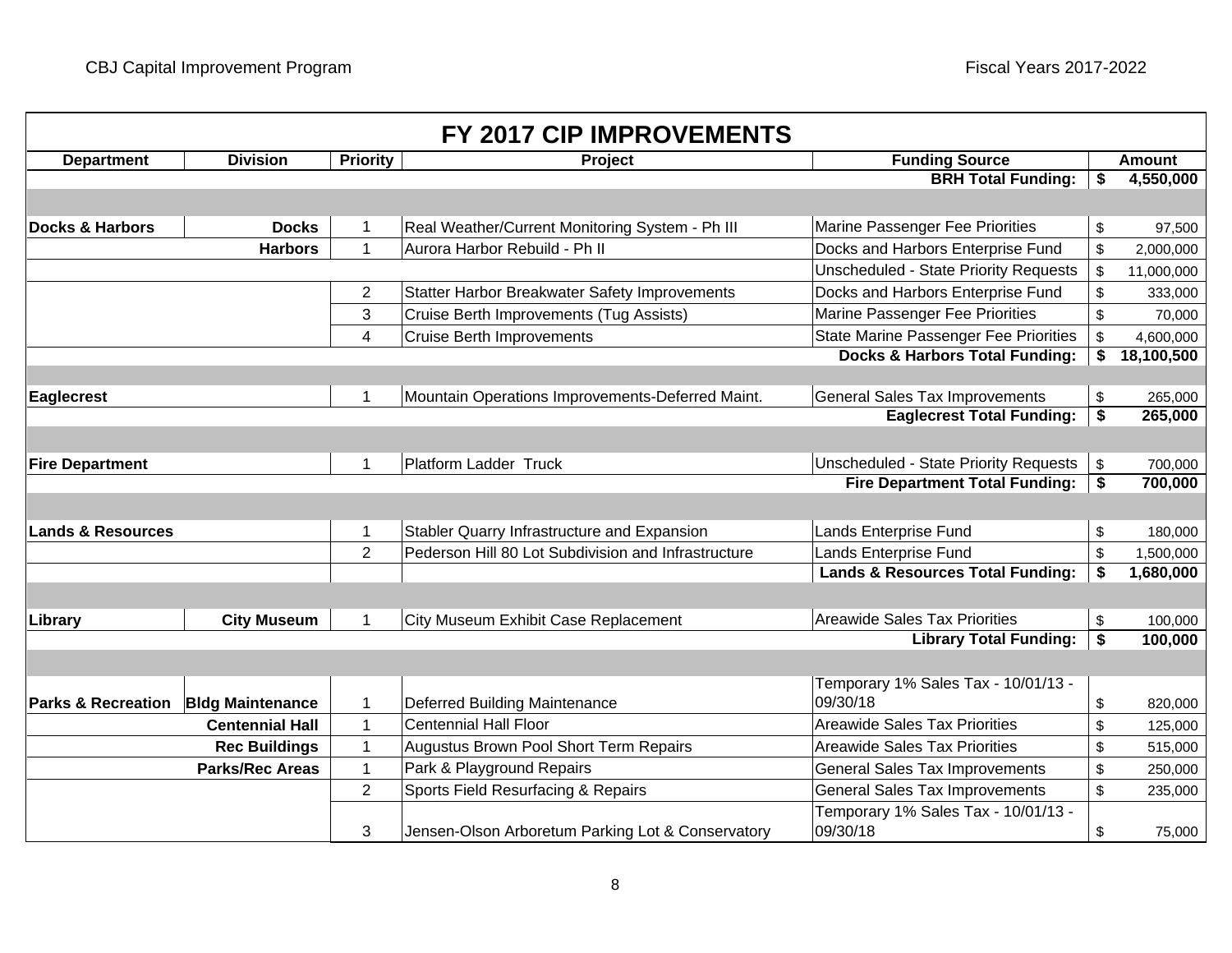|                   |                                                |                 | FY 2017 CIP IMPROVEMENTS                                 |                                                         |                 |
|-------------------|------------------------------------------------|-----------------|----------------------------------------------------------|---------------------------------------------------------|-----------------|
| <b>Department</b> | <b>Division</b>                                | <b>Priority</b> | Project                                                  | <b>Funding Source</b>                                   | <b>Amount</b>   |
|                   |                                                | 4               | Twin Lake Park and ADA Repairs                           | Temporary 1% Sales Tax - 10/01/13 -<br>09/30/18         | \$<br>57,000    |
|                   |                                                | 5               | Riverside Rotary Park Repairs and Safety Improvements    | Temporary 1% Sales Tax - 10/01/13 -<br>09/30/18         | \$<br>250,000   |
|                   |                                                | 6               | Chicken Yard Park Safety Improvements                    | Temporary 1% Sales Tax - 10/01/13 -<br>09/30/18         | \$<br>93,000    |
|                   |                                                | 7               | <b>Treadwell Mine and Historic Park Preservation</b>     | Temporary 1% Sales Tax - 10/01/13 -<br>09/30/18         | \$<br>150,000   |
|                   |                                                | 8               | Auke Lake Wayside Launch Ramp and Trail System Conn.     | Unscheduled - State Priority Requests                   | \$<br>400,000   |
|                   | <b>Trail Maintenance</b>                       | $\overline{1}$  | Kax Trail Bridge River Bank Stabilization                | <b>Areawide Sales Tax Priorities</b>                    | \$<br>200,000   |
|                   |                                                | $\overline{2}$  | <b>Treadwell Ditch Trail Repairs and Bridges</b>         | Temporary 1% Sales Tax - 10/01/13 -<br>09/30/18         | \$<br>150,000   |
|                   |                                                | 3               | Horse Tram Trail Repairs                                 | Temporary 1% Sales Tax - 10/01/13 -<br>09/30/18         | \$<br>125,000   |
|                   |                                                |                 |                                                          | <b>Parks &amp; Recreation Department Total Funding:</b> | \$<br>3,445,000 |
|                   |                                                |                 |                                                          |                                                         |                 |
|                   | <b>Public Works and Engineering Department</b> |                 |                                                          |                                                         |                 |
|                   | <b>Capital Transit</b>                         | $\mathbf{1}$    | Bus Shelters/Interim Valley Transit Center Improvements  | <b>Areawide Sales Tax Priorities</b>                    | \$<br>150,000   |
|                   |                                                | $\overline{2}$  | Capital Transit Maintenance Shop Parking Lot Paving      | <b>Areawide Sales Tax Priorities</b>                    | \$<br>200,000   |
|                   |                                                | 3               | Maintenance Shop Renovation                              | Temporary 1% Sales Tax - 10/01/13 -<br>09/30/18         | \$<br>2,750,000 |
|                   |                                                | $\overline{4}$  | Valley Transit Center (FTA Grant)                        | <b>Unscheduled - Other Requests</b>                     | \$<br>800,000   |
|                   | <b>Engineering</b>                             | $\mathbf 1$     | Stephen Richards / Riverside Intersection DOT Match      | <b>Areawide Sales Tax Priorities</b>                    | \$<br>100,000   |
|                   |                                                | 2               | Waterfront Seawalk - Subport to Gold Creek               | Marine Passenger Fee Priorities                         | \$<br>234,700   |
|                   | <b>Streets</b>                                 | $\overline{1}$  | <b>Whittier Street</b>                                   | <b>Areawide Sales Tax Priorities</b>                    | \$<br>1,300,000 |
|                   |                                                | 2               | <b>Pavement Management</b>                               | Areawide Sales Tax Priorities                           | \$<br>810,000   |
|                   |                                                | 3               | East Street - 5th to 6th Street Improvements             | <b>Areawide Sales Tax Priorities</b>                    | \$<br>400,000   |
|                   |                                                | $\overline{4}$  | McGinnis Subdivision Improvements - Ph II                | <b>Areawide Sales Tax Priorities</b>                    | \$<br>1,000,000 |
|                   |                                                | 5               | <b>Blueberry Hill Road Reconstruction</b>                | <b>Areawide Sales Tax Priorities</b>                    | \$<br>900,000   |
|                   |                                                | 6               | Areawide Drainage Improvements                           | Areawide Sales Tax Priorities                           | \$<br>250,000   |
|                   |                                                | $\overline{7}$  | Downtown Street Imprvmts (Front, Franklin, Dt Core) Ph I | <b>Areawide Sales Tax Priorities</b>                    | \$<br>1,100,000 |
|                   |                                                |                 |                                                          | Marine Passenger Fee Priorities                         | \$<br>900,000   |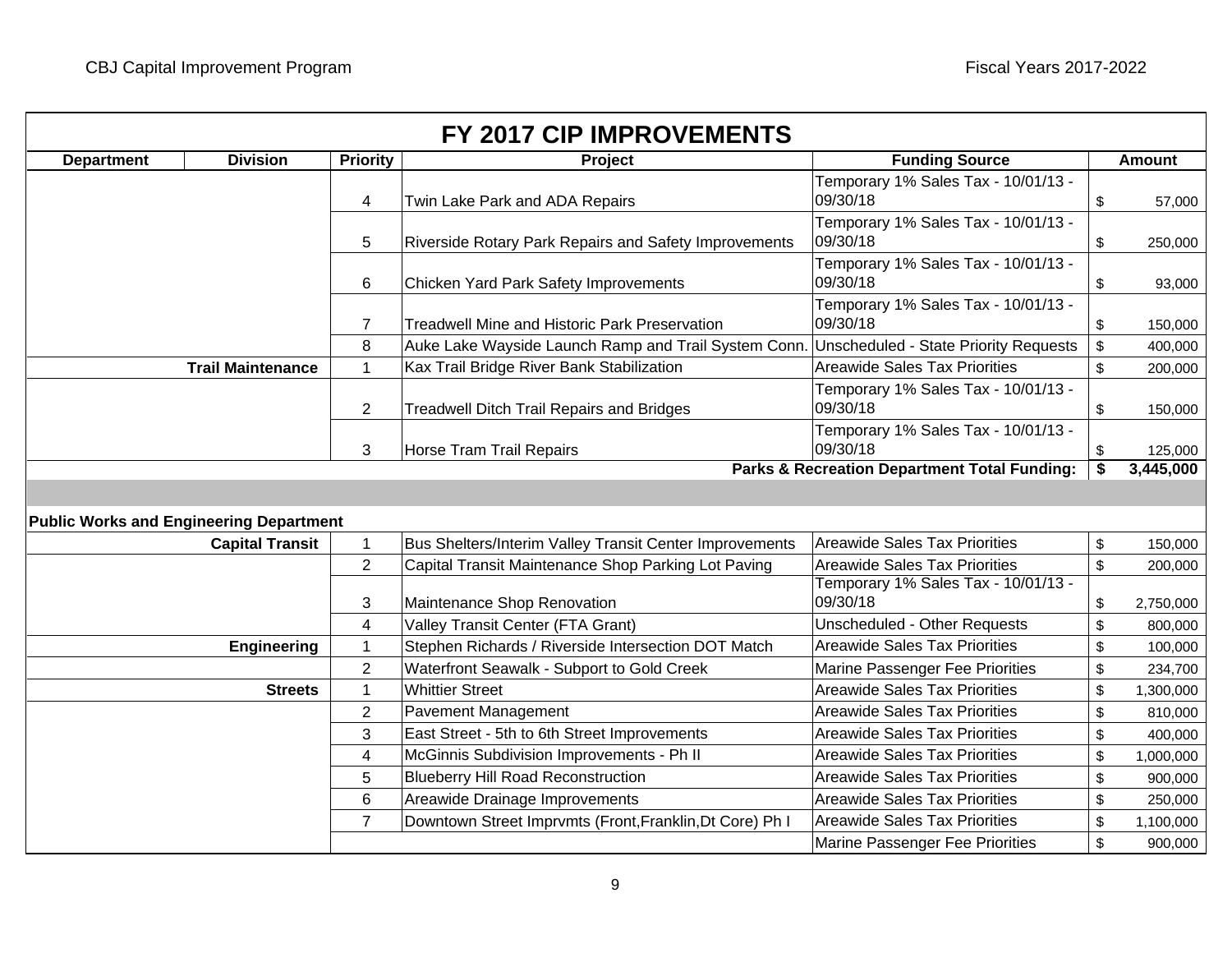|                   | FY 2017 CIP IMPROVEMENTS                                              |                 |                                                         |                                              |    |               |  |
|-------------------|-----------------------------------------------------------------------|-----------------|---------------------------------------------------------|----------------------------------------------|----|---------------|--|
| <b>Department</b> | <b>Division</b>                                                       | <b>Priority</b> | Project                                                 | <b>Funding Source</b>                        |    | <b>Amount</b> |  |
|                   |                                                                       | 8               | Douglas Side Streets - F St. (3rd to 5th)               | <b>Areawide Sales Tax Priorities</b>         | \$ | 500,000       |  |
|                   |                                                                       | 9               | Sidewalk & Stairway Repairs                             | <b>Areawide Sales Tax Priorities</b>         | \$ | 200,000       |  |
|                   |                                                                       | 10              | Aspen Ave Improvements (Mend Blvd to Portage)           | <b>Areawide Sales Tax Priorities</b>         | \$ | 1,000,000     |  |
|                   | <b>Wastewater Utility</b>                                             | $\mathbf{1}$    | <b>Pavement Management Utility Adjustments</b>          | <b>Wastewater Reserves Fund</b>              | \$ | 20,000        |  |
|                   |                                                                       | $\overline{2}$  | McGinnis Subdivision Utility Adjustments                | <b>Wastewater Reserves Fund</b>              | \$ | 20,000        |  |
|                   |                                                                       | 3               | East Street - 5th to 6th Street Improvements            | <b>Wastewater Reserves Fund</b>              | \$ | 50,000        |  |
|                   |                                                                       | 4               | <b>SCADA</b>                                            | <b>Wastewater Reserves Fund</b>              | \$ | 150,000       |  |
|                   |                                                                       | 5               | Douglas Side Streets - F St. (3rd to 5th)               | <b>Wastewater Reserves Fund</b>              | \$ | 100,000       |  |
|                   |                                                                       | 6               | Aspen Ave Improvements (Mend Blvd to Portage)           | <b>Wastewater Reserves Fund</b>              | \$ | 100,000       |  |
|                   | <b>Water Utility</b>                                                  |                 | JD and Mendenhall TP Headworks                          | <b>Wastewater Reserves Fund</b>              | \$ | 110,000       |  |
|                   |                                                                       |                 | Biosolids Long Term Treatment & Disposal                | <b>Unscheduled - State Priority Requests</b> | \$ | 5,000,000     |  |
|                   |                                                                       |                 | Biosolids & Treatment Plant Headworks - ADEC Loan       | <b>Unscheduled - Other Requests</b>          | \$ | 10,000,000    |  |
|                   |                                                                       |                 | <b>Pavement Management Utility Adjustments</b>          | <b>Water Reserves Fund</b>                   | \$ | 20,000        |  |
|                   |                                                                       | $\overline{2}$  | <b>McGinnis Subdivision Utility Adjustments</b>         | <b>Water Reserves Fund</b>                   | \$ | 30,000        |  |
|                   |                                                                       | 3               | <b>Whittier Ave Improvements</b>                        | <b>Water Reserves Fund</b>                   | \$ | 150,000       |  |
|                   |                                                                       | 4               | East Street - 5th to 6th Street Improvements            | <b>Water Reserves Fund</b>                   | \$ | 70,000        |  |
|                   |                                                                       | 5               | W 8th St Reconstruction (Egan to Bridge Park)           | <b>Water Reserves Fund</b>                   | \$ | 70,000        |  |
|                   |                                                                       | 6               | Downtown Street Improvements (Franklin, Front, DT Core) | <b>Water Reserves Fund</b>                   | \$ | 150,000       |  |
|                   |                                                                       | $\overline{7}$  | Blueberry Hill Road - Pioneer to End                    | <b>Water Reserves Fund</b>                   | \$ | 200,000       |  |
|                   |                                                                       | 8               | <b>SCADA System Upgrades/Improvements</b>               | <b>Water Reserves Fund</b>                   | \$ | 150,000       |  |
|                   |                                                                       | 9               | Douglas Side Streets - F St. (3rd to 5th)               | <b>Water Reserves Fund</b>                   | \$ | 50,000        |  |
|                   | <b>Public Works &amp; Engineering Department Total Funding:</b><br>\$ |                 |                                                         |                                              |    | 29,034,700    |  |
|                   |                                                                       |                 |                                                         |                                              |    |               |  |
| <b>Schools</b>    |                                                                       |                 | <b>School District Deferred Maintenance</b>             | <b>General Government Funding Improv</b>     | \$ | 600,000       |  |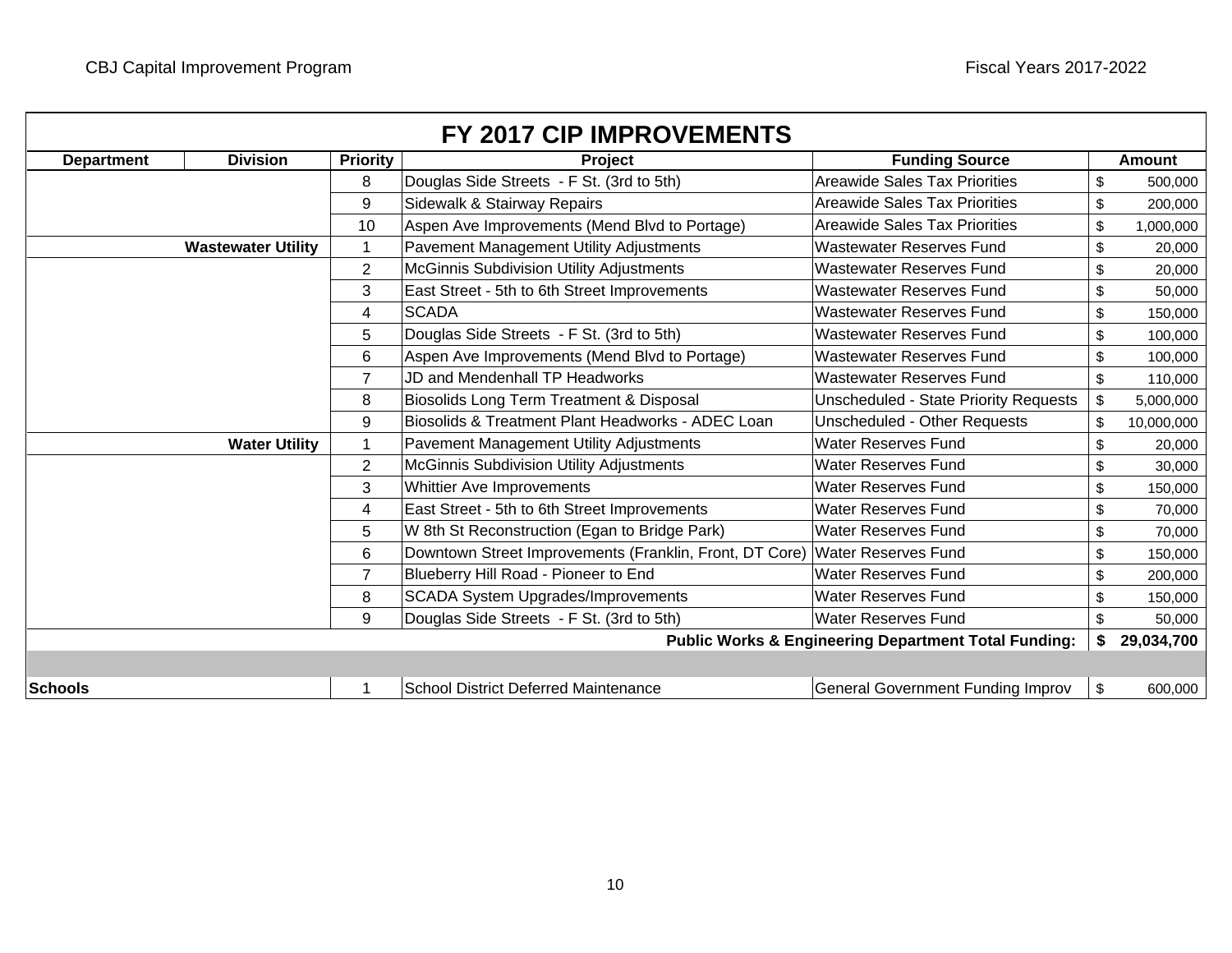# **SUMMARY OF FY 2017**

# **CAPITAL IMPROVEMENT PROJECTS FUNDING SOURCES**

| <b>FUNDING</b> |                                                    |                  |
|----------------|----------------------------------------------------|------------------|
| <b>SOURCES</b> | <b>General Sales Tax Priorities</b>                | \$<br>1,000,000  |
|                | <b>Areawide Sales Tax Priorities</b>               | \$<br>8,950,000  |
|                | Temporary 1% Sales Tax Priorities - Voter Approved |                  |
|                | Sales 10/01/13 - 09/30/18                          | \$<br>9,000,000  |
|                | <b>Marine Passenger Fee Priorities</b>             | \$<br>1,302,200  |
|                | <b>State Marine Passenger Fee Priorities</b>       | \$<br>4,600,000  |
|                | <b>Water Enterprise Funding</b>                    | \$<br>890,000    |
|                | <b>Wastewater Enterprise Fund</b>                  | \$<br>550,000    |
|                | Docks and Harbors Enterprise Fund                  | \$<br>2,333,000  |
|                | <b>Lands Enterprise Fund</b>                       | \$<br>1,680,000  |
|                | <b>BRH Enterprise Funding</b>                      | \$<br>4,550,000  |
|                | <b>Airport Unscheduled Funding</b>                 | \$<br>9,756,667  |
|                | <b>Unscheduled Funding</b>                         | \$<br>28,020,000 |
|                | <b>General Government Funding Improvements</b>     | \$<br>1,296,800  |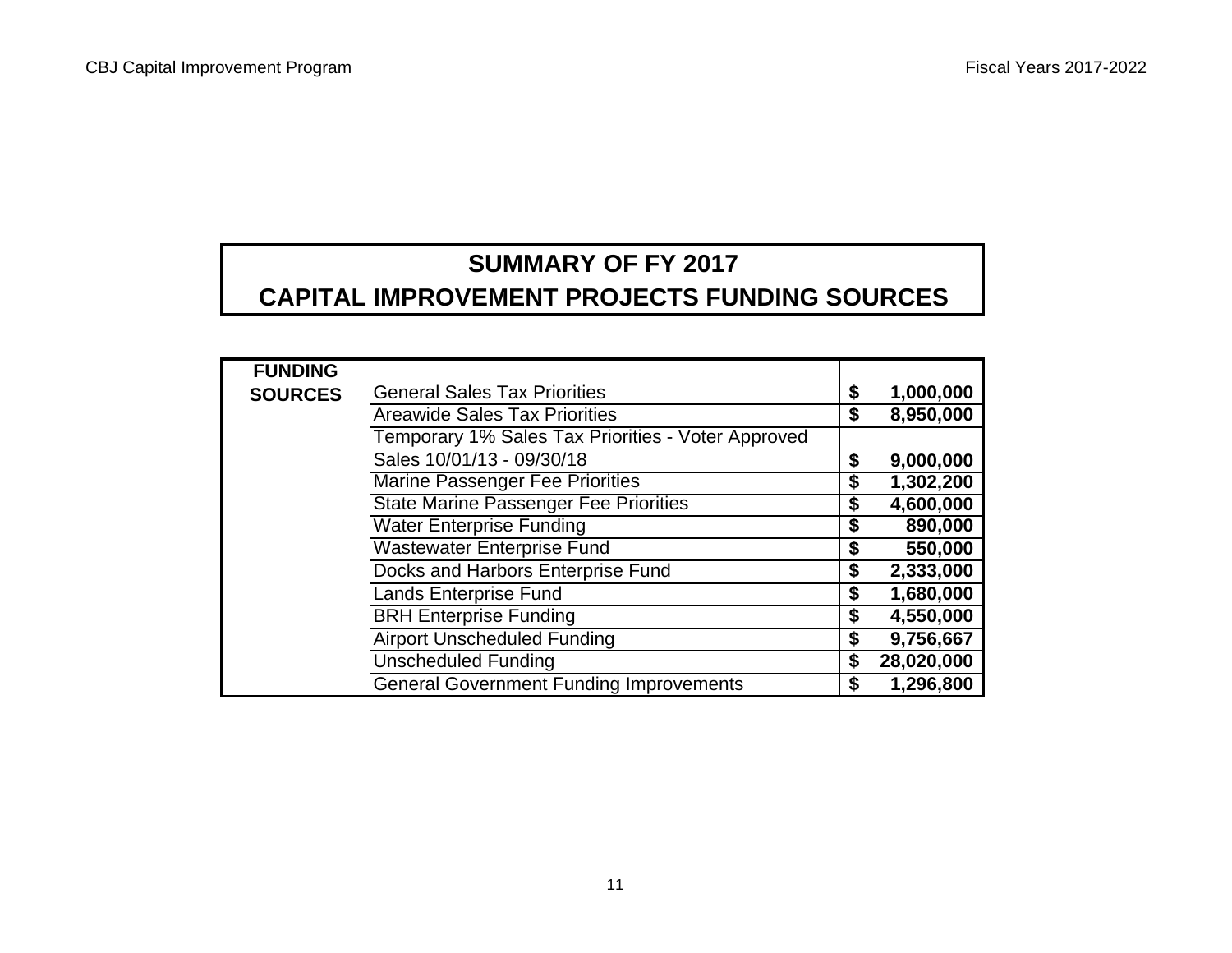This section of the CIP shows the capital improvement plan for each CBJ department for fiscal years 2017 – 2022. The plans were submitted by the director of the department and were developed in conjunction with <sup>a</sup> governing board or committee. For example, the Docks and Harbors plan was submitted by the Port Director and developed by the Port Director and the Docks and Harbors Board.

The projects identified for 2017 are those approved by the Assembly for funding in FY 2017. Projects identified in years 2018 and 2019 will be recommended for funding in the coming fiscal years. Those projects identified for funding beyond 2019 provide a general direction of capital spending in those years, not a specific direction.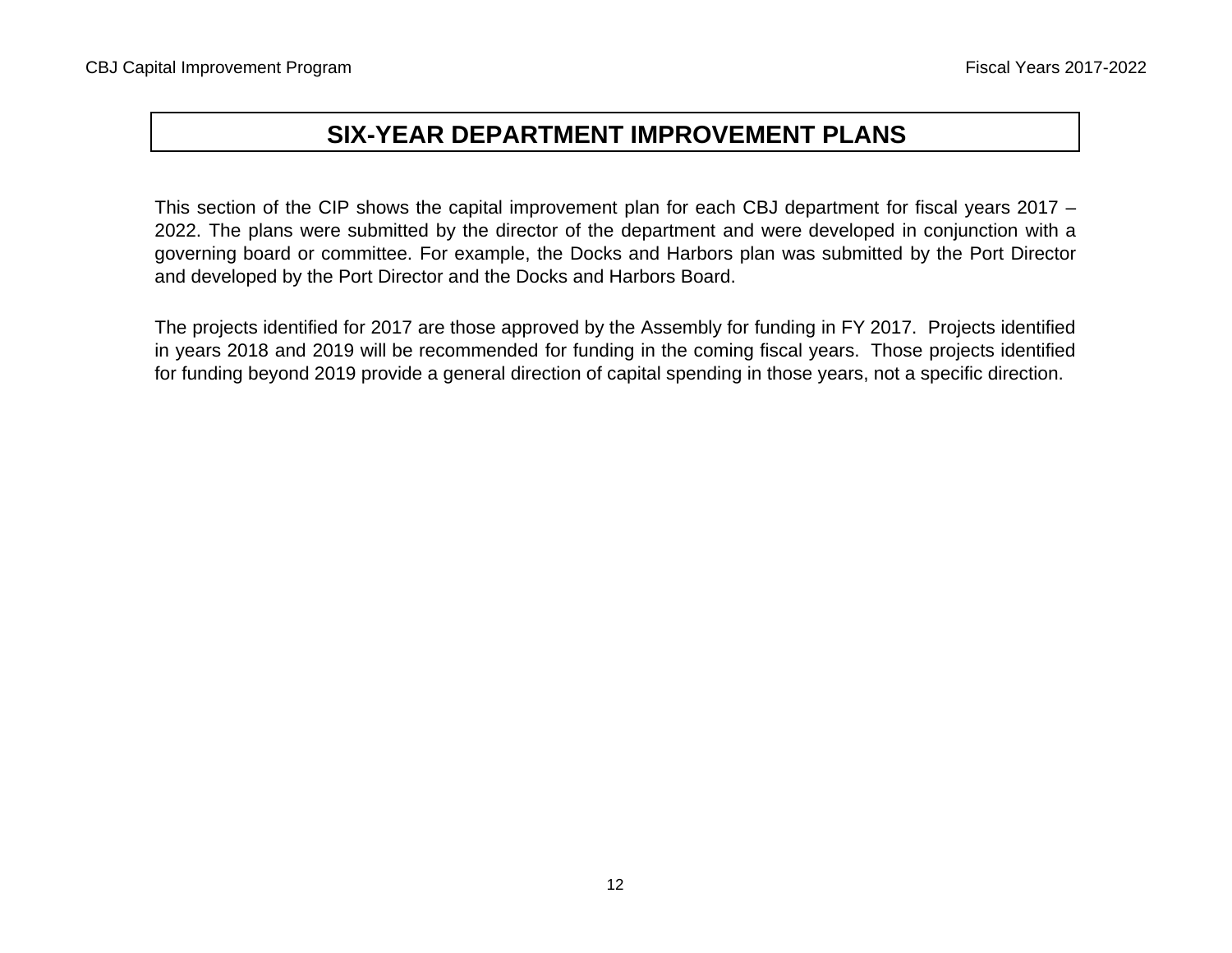### **Project Priority FY17 FY18 FY19 FY20 FY21 FY22 Future** I.T. Software Updates & Upgrades | 1 | \$ 250,000 | \$ 250,000 | \$ 250,000 | \$ 250,000 | \$ 250,000 | Vehicle & Equipment Wash Bays Planning & Design  $\begin{array}{c|c|c|c|c} & 2 & \& 5 & 100,000 & \& 900,000 \end{array}$ Bonded Debt Service 3 2,030,000 \$ 2,755,000 \$ 1,040,000 \$ Budget Reserve 4 1,400,000 \$ 1,050,000 \$ 400,000 \$ Willoughby Arts Center **5** 300,000 \$ 700,000 CBJ Facility Infrastructure Deferred Maintenance 6 696,800 \$ Court Plaza Building Canopy **120,000 120,000** West Juneau Intern Facility 8 150,000 \$ 950,000 \$ Willoughby Parking Structure 9 \$ 5,500,000 Landslide/Avalanche/Mass wasting Norway Pt to South End of Gastineau Ave.. 10 \$ 200,000 Composting Feasibility Study 11 \$ 100,000 Wayfinding and Gateway Signage - Auke bay 12 \$ 250,000 W Douglas Road Feasibility Study/Plan 13 \$ 1250,000 \$ 13 \$ 250,000 \$ 13 \$ 250,000 \$ 250,000 \$ 250,000 \$ Cordova St. Alternate Access 14 \$ 5,000,000 Move Riverbend Elem. Access to Dimond Park Signalized Entrance 15 \$ 1,500,000 Replace Montana Creek Bridge - (Past Rifle Range) 16 \$ 500,000 North Douglas Channel Crossing 17 \$ 90,000,000 **\$ 5,805,000 4,896,800 \$ 2,640,000 \$ 250,000 \$ 250,000 \$ 250,000 \$ 103,300,000 \$**  SREF Match 1 I \$ 800.000 Exit Lane Improvements and the set of the set of the set of the set of the set of the set of the set of the set of the set of the set of the set of the set of the set of the set of the set of the set of the set of the set Passenger Terminal Parking Lot Repairs | 3 | \$ 100,000 Elevator/Misc Terminal ADA Improvements  $\begin{array}{ccc} | & 4 & | \ \$ & 900,000 \end{array}$ Old Dining Room Reconfiguration 1 5 \$ 50,000 First Floor Restroom Renovation **6 100,000 6 100,000** Terminal East End Doors / Vestibule  $\overline{7}$  |  $\overline{5}$  75,000 Admin/Badging Office Reconfiguration 18 100,000 Main Stairwell Lighting Upgrade **1988** 35,000 RSA (Ph 12) Construct NE/NW Areas 10 6,586,667 Design Taxiway A and E-1 Rehab  $\begin{array}{|c|c|c|c|c|c|c|c|c|} \hline & & 11 & \& & 1,280,000\ \hline \end{array}$ Tenant Space Reconfiguration (2nd Floor North)  $\begin{array}{|c|c|c|c|c|}\n\hline\n12 & \& 80,000\n\end{array}$ Replace Terminal Building (North Wing) & East Vestibule (MPF) 13 13 15,000,000 **6 15,000,000** 13 13 15,000,000 **\$** NE Development Area Infrastructure 14 14 \$4,000,000 Design SREF Sand & Chemical Storage 15 15 600,000  $\frac{1}{3}$  600,000 Construct Taxiway A and E1-Rehab 16 15,000,000 \$ RSA Ph III North Shoulder Grade Spec 17 TBD 17 TBD 17 TBD 17 TBD 17 TBD 17 TBD 17 TBD 17 TBD 17 TBD 17 TBD 17 TBD Passenger Terminal Parking Lot Rehab 18 3,000,000  $\vert$  3,000,000  $\vert$  3,000,000  $\vert$  3,000,000  $\vert$ Replace Trans Compactors and Pads 19 19 19 100,000 10 100,000 100,000 100,000 100,000 100,000 100,000 100,000 1 **SIX-YEAR DEPARTMENT IMPROVEMENT PLANSDivisionAdministrationManager's Office Administration Total: Airport**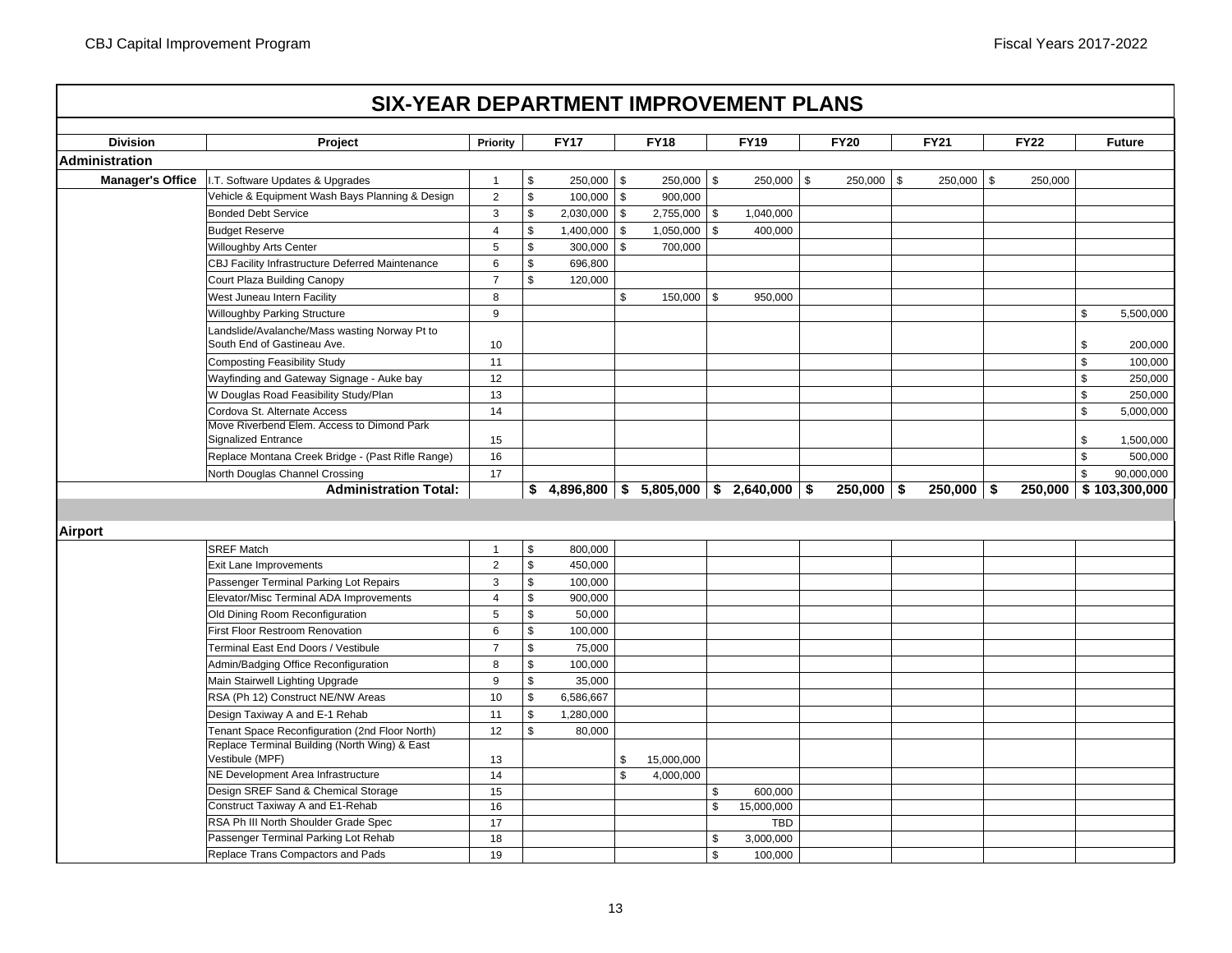|                            | <b>SIX-YEAR DEPARTMENT IMPROVEMENT PLANS</b>                                                                                                                                                                 |                                                                   |                                                  |                                                                |              |                                                                                        |                      |                                                    |                                                            |                      |                      |               |               |
|----------------------------|--------------------------------------------------------------------------------------------------------------------------------------------------------------------------------------------------------------|-------------------------------------------------------------------|--------------------------------------------------|----------------------------------------------------------------|--------------|----------------------------------------------------------------------------------------|----------------------|----------------------------------------------------|------------------------------------------------------------|----------------------|----------------------|---------------|---------------|
| <b>Division</b>            | <b>Project</b>                                                                                                                                                                                               | Priority                                                          |                                                  | <b>FY17</b>                                                    |              | <b>FY18</b>                                                                            |                      | <b>FY19</b>                                        | <b>FY20</b>                                                | <b>FY21</b>          | <b>FY22</b>          |               | <b>Future</b> |
|                            | Replace Snow Removal Equipment                                                                                                                                                                               | 20                                                                |                                                  |                                                                |              |                                                                                        | \$                   | 5,000,000                                          |                                                            |                      |                      |               |               |
|                            | SREF Building Phase III Sand & Chemical Storage                                                                                                                                                              | 21                                                                |                                                  |                                                                |              |                                                                                        |                      |                                                    | \$<br>10,000,000                                           |                      |                      |               |               |
|                            | Design Terminal Renovation Ph III (Knuckle)                                                                                                                                                                  | 22                                                                |                                                  |                                                                |              |                                                                                        |                      |                                                    |                                                            |                      |                      | \$            | 2,000,000     |
|                            | Construct Terminal Renovation Ph III (Knuckle)                                                                                                                                                               | 23                                                                |                                                  |                                                                |              |                                                                                        |                      |                                                    |                                                            |                      |                      | $\mathbb{S}$  | 23,000,000    |
|                            | Design & Reconstruct Alex Holden Way & Utilities                                                                                                                                                             | 24                                                                |                                                  |                                                                |              |                                                                                        |                      |                                                    |                                                            |                      |                      | $\mathfrak s$ | 2,200,000     |
|                            | Parking Garage                                                                                                                                                                                               | 25                                                                |                                                  |                                                                |              |                                                                                        |                      |                                                    |                                                            |                      |                      | $\mathbb{S}$  | 20,000,000    |
|                            | Terminal Area (121) Apron Rehab                                                                                                                                                                              | 26                                                                |                                                  |                                                                |              |                                                                                        |                      |                                                    |                                                            |                      |                      | \$            | 3,500,000     |
|                            | Terminal Area (135) Apron Rehab                                                                                                                                                                              | 27                                                                |                                                  |                                                                |              |                                                                                        |                      |                                                    |                                                            |                      |                      | \$            | 6,000,000     |
|                            | Replace Ramp Lighting at Gates 2-6                                                                                                                                                                           | 28                                                                |                                                  |                                                                |              |                                                                                        |                      |                                                    |                                                            |                      |                      | $\mathfrak s$ | 50,000        |
|                            | Multi-Model Feasibility Planning                                                                                                                                                                             | 29                                                                |                                                  |                                                                |              |                                                                                        |                      |                                                    |                                                            |                      |                      | $\sqrt[6]{2}$ | 10,000        |
|                            | Acquire Wetlands Access Vehicle (w/CCFR)                                                                                                                                                                     | 30                                                                |                                                  |                                                                |              |                                                                                        |                      |                                                    |                                                            |                      |                      | \$            | 250,000       |
|                            | Civil Air Patrol Hangar Relocation                                                                                                                                                                           | 31                                                                |                                                  |                                                                |              |                                                                                        |                      |                                                    |                                                            |                      |                      |               | <b>TBD</b>    |
|                            | Fish & Wildlife Service Hangar Relocation                                                                                                                                                                    | 32                                                                |                                                  |                                                                |              |                                                                                        |                      |                                                    |                                                            |                      |                      |               | <b>TBD</b>    |
|                            | <b>Executive Parking Lot</b>                                                                                                                                                                                 | 33                                                                |                                                  |                                                                |              |                                                                                        |                      |                                                    |                                                            |                      |                      | \$            | 200,000       |
|                            | Relocate FAA ATCT                                                                                                                                                                                            | 34                                                                |                                                  |                                                                |              |                                                                                        |                      |                                                    |                                                            |                      |                      | \$            | 50,000,000    |
|                            | <b>Airport Total:</b>                                                                                                                                                                                        |                                                                   |                                                  |                                                                |              |                                                                                        |                      |                                                    | $$10,556,667$ $$19,000,000$ $$23,700,000$ $$10,000,000$ \$ | $\blacksquare$       | \$<br>$\blacksquare$ |               | \$107,210,000 |
|                            | Operating Room Renovation<br>Child & Adolescent Mental Health Unit<br><b>Information Services Facility</b><br>Roof for Medical Arts Building<br>Roof Replacement - RRC<br>Maintenance Building for Equipment | $\overline{1}$<br>$\overline{2}$<br>3<br>$\overline{4}$<br>5<br>6 | \$<br>\$<br>\$<br>$\mathfrak s$<br>$\mathfrak s$ | 2,000,000<br>$1,000,000$ \$<br>1,000,000<br>250,000<br>300,000 |              | 3,000,000                                                                              | \$<br>\$<br>\$<br>\$ | 10,000,000<br>13,000,000<br>1,500,000<br>1,500,000 |                                                            |                      |                      |               |               |
|                            |                                                                                                                                                                                                              | $\overline{7}$                                                    |                                                  |                                                                |              |                                                                                        | \$                   | 1,000,000                                          |                                                            |                      |                      |               |               |
|                            | Road Replacement<br><b>BRH Total:</b>                                                                                                                                                                        |                                                                   |                                                  |                                                                |              | $\frac{1}{2}$ 4,550,000 $\frac{1}{2}$ 3,000,000 $\frac{1}{2}$ 27,000,000 $\frac{1}{2}$ |                      |                                                    |                                                            | \$<br>$\blacksquare$ | \$<br>$\blacksquare$ | \$            |               |
|                            |                                                                                                                                                                                                              |                                                                   |                                                  |                                                                |              |                                                                                        |                      |                                                    |                                                            |                      |                      |               |               |
| <b>Docks &amp; Harbors</b> |                                                                                                                                                                                                              |                                                                   |                                                  |                                                                |              |                                                                                        |                      |                                                    |                                                            |                      |                      |               |               |
| Docks                      | Real Weather/Current Monitoring System - Ph III                                                                                                                                                              | $\overline{1}$                                                    | \$                                               | 97.500                                                         |              |                                                                                        |                      |                                                    |                                                            |                      |                      |               |               |
|                            | Auke Bay Passenger For Hire Facility                                                                                                                                                                         | 2                                                                 |                                                  |                                                                | \$           | 4,600,000                                                                              |                      |                                                    |                                                            |                      |                      |               |               |
|                            | Steamship Wharf Cathodic Protection - Ph II                                                                                                                                                                  | 3                                                                 |                                                  |                                                                | $\mathbb{S}$ | 600,000                                                                                |                      |                                                    |                                                            |                      |                      |               |               |
|                            | Visitor Kiosk Replacement Planning / Design                                                                                                                                                                  | $\overline{4}$                                                    |                                                  |                                                                | \$           | 25,000                                                                                 | \$                   | 120,000                                            |                                                            |                      |                      |               |               |
|                            | Downtown Restrooms                                                                                                                                                                                           | 5                                                                 |                                                  |                                                                | \$           | 500,000                                                                                |                      |                                                    |                                                            |                      |                      |               |               |
|                            | Archipelago Property Deck Over                                                                                                                                                                               | 6                                                                 |                                                  |                                                                | \$           | 3,000,000                                                                              |                      |                                                    |                                                            |                      |                      |               |               |
|                            | Shore Power at Cruise Ship Berths                                                                                                                                                                            | $\overline{7}$                                                    |                                                  |                                                                |              |                                                                                        |                      |                                                    |                                                            |                      |                      | \$            | 8,000,000     |
|                            | <b>Docks Total:</b>                                                                                                                                                                                          |                                                                   | \$                                               | $97,500$ \$                                                    |              | $8,725,000$ \$                                                                         |                      | $120,000$ \$                                       | $\sim$                                                     | \$<br>$\blacksquare$ | \$<br>$\blacksquare$ | S.            | 8,000,000     |
| Harbors                    | Aurora Harbor Rebuild - Ph II                                                                                                                                                                                | $\overline{1}$                                                    | \$                                               | 13,000,000                                                     |              |                                                                                        |                      |                                                    |                                                            |                      |                      |               |               |
|                            | Statter Harbor Breakwater Safety Improvements                                                                                                                                                                | $\overline{2}$                                                    | $\sqrt[6]{\frac{1}{2}}$                          | $333,000$ \$                                                   |              | 333,000 \$                                                                             |                      | 333,000                                            |                                                            |                      |                      |               |               |
|                            | Cruise Berth Improvements (Tug Assists)                                                                                                                                                                      | 3                                                                 | $\boldsymbol{\mathsf{S}}$                        | 70,000                                                         |              |                                                                                        |                      |                                                    |                                                            |                      |                      |               |               |
|                            | <b>Cruise Berth Improvements</b>                                                                                                                                                                             | $\overline{4}$                                                    | \$                                               | 4,600,000                                                      |              |                                                                                        |                      |                                                    |                                                            |                      |                      |               |               |
|                            | Area Wide Anode Installation                                                                                                                                                                                 | 5                                                                 |                                                  |                                                                | \$           | 1,200,000                                                                              |                      |                                                    |                                                            |                      |                      |               |               |
|                            | Amalga Harbor Fish Cleaning Float                                                                                                                                                                            | 6                                                                 |                                                  |                                                                | \$           | 300,000                                                                                |                      |                                                    |                                                            |                      |                      |               |               |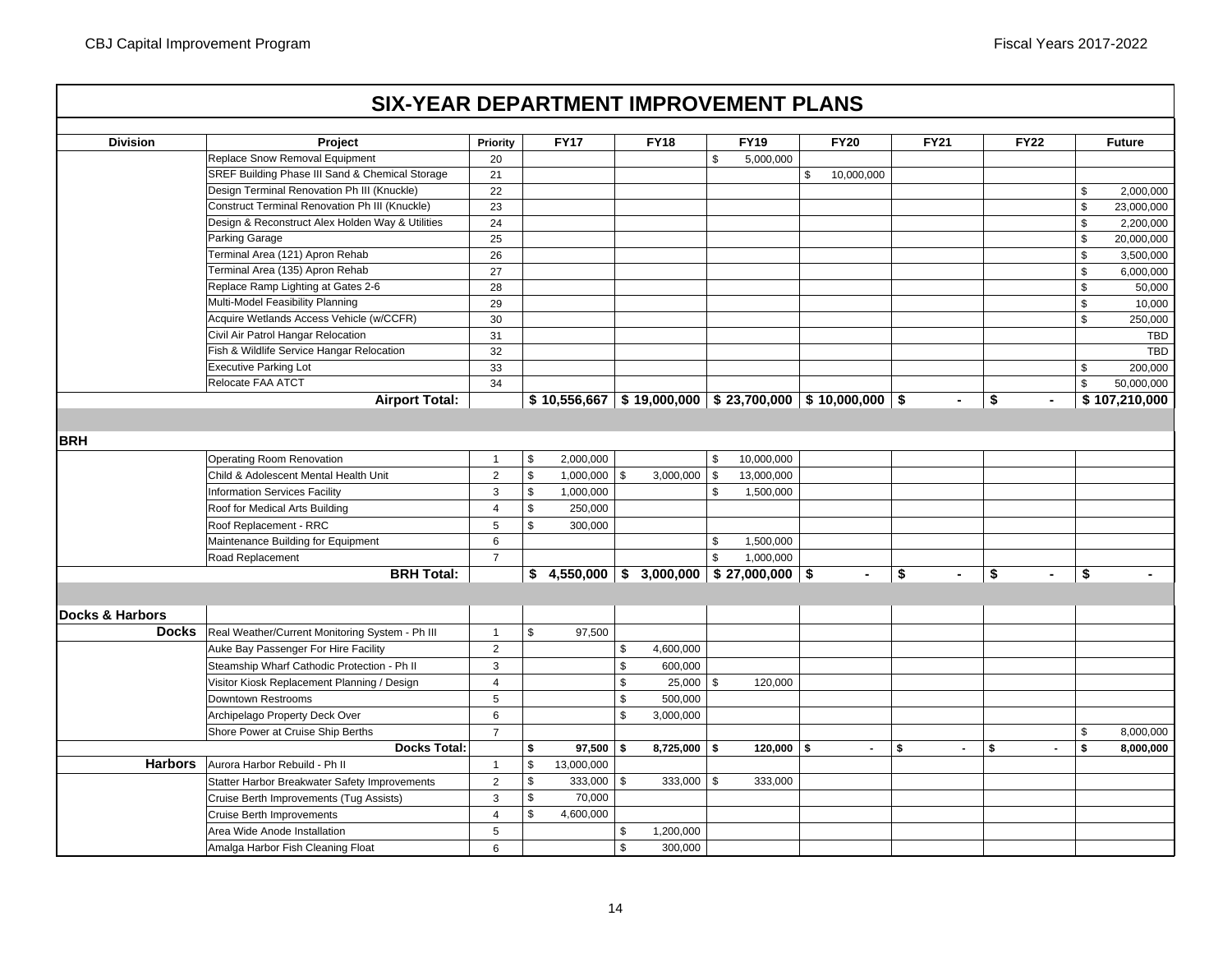| <b>Division</b>     | Project                                         | Priority         |              | <b>FY17</b>                    | <b>FY18</b>       |                | <b>FY19</b>        |      | <b>FY20</b>    |                                      | <b>FY21</b>   |                                      | <b>FY22</b>    |               | <b>Future</b> |
|---------------------|-------------------------------------------------|------------------|--------------|--------------------------------|-------------------|----------------|--------------------|------|----------------|--------------------------------------|---------------|--------------------------------------|----------------|---------------|---------------|
|                     | Auke Bay Net Repair Float                       | $\overline{7}$   |              |                                | \$<br>300,000     |                |                    |      |                |                                      |               |                                      |                |               |               |
|                     | Aurora Harbor Dredging                          | 8                |              |                                | \$<br>350,000     |                |                    |      |                |                                      |               |                                      |                |               |               |
|                     | Wayside Float Maintenance Dredging              | $\boldsymbol{9}$ |              |                                | \$<br>350,000     |                |                    |      |                |                                      |               |                                      |                |               |               |
|                     | Taku Harbor Deferred Maintenance                | 10               |              |                                | \$<br>200,000     |                |                    |      |                |                                      |               |                                      |                |               |               |
|                     | Aurora Harbormaster Building & Shop             | 11               |              |                                |                   |                |                    |      |                |                                      |               |                                      |                | \$            | 3,000,000     |
|                     | Douglas Harbor Uplands Improvements             | 12               |              |                                |                   |                |                    |      |                |                                      |               |                                      |                | $\mathfrak s$ | 2,000,000     |
|                     | North Douglas Boat Ramp Improvements            | 13               |              |                                |                   |                |                    |      |                |                                      |               |                                      |                | \$            | 1,000,000     |
|                     | Juneau Fisheries Terminal Development           | 14               |              |                                |                   |                |                    |      |                |                                      |               |                                      |                | $\mathfrak s$ | 10,000,000    |
|                     | Fish Sales Facility/Seaplane Float              | 15               |              |                                |                   |                |                    |      |                |                                      |               |                                      |                | $\mathfrak s$ | 1,000,000     |
|                     | Harris Harbor Public Restrooms/Showers          | 16               |              |                                |                   |                |                    |      |                |                                      |               |                                      |                | $\mathfrak s$ | 250,000       |
|                     | <b>Harbors Total:</b>                           |                  | \$           | $18,003,000$ \$                | $3,033,000$ \$    |                | $333,000$ \$       |      | $\blacksquare$ | \$                                   | $\sim$        | \$                                   | $\blacksquare$ | \$            | 17,250,000    |
|                     | <b>Docks &amp; Harbors Total:</b>               |                  |              | $$18,100,500$ $$11,758,000$ \$ |                   |                | 453,000 $\vert$ \$ |      |                | $\overline{\boldsymbol{\mathsf{s}}}$ |               | $\overline{\boldsymbol{\mathsf{s}}}$ |                | \$            | 25,250,000    |
|                     |                                                 |                  |              |                                |                   |                |                    |      |                |                                      |               |                                      |                |               |               |
|                     |                                                 |                  |              |                                |                   |                |                    |      |                |                                      |               |                                      |                |               |               |
| Eaglecrest Ski Area |                                                 |                  |              |                                |                   |                |                    |      |                |                                      |               |                                      |                |               |               |
|                     | Mountain Operations Improvements-Deferred Maint | $\mathbf{1}$     | $\mathbb{S}$ | 265,000                        |                   |                |                    |      |                |                                      |               |                                      |                |               |               |
|                     | Lodge Maintenance/Improvements                  | $\overline{2}$   |              |                                | \$<br>$50,000$ \$ |                | $50,000$ \$        |      | 50,000 \$      |                                      | 75,000 \$     |                                      | 75,000         |               |               |
|                     | Lift Operations - Misc Lift Parts               | 3                |              |                                | \$<br>$\sim$      | \$             | $15,000$ \ \$      |      | $\sim$         | $\mathbb S$                          | 15,000        |                                      |                |               |               |
|                     | Mountain Operations - Trail Conditioning        | $\overline{4}$   |              |                                | \$<br>$\sim$      | $\mathfrak{S}$ | $15,000$ \$        |      | $\mathbf{r}$   | $\mathbb{S}$                         | 15,000        |                                      |                |               |               |
|                     | Mountain Operations - Hiking Trails             | 5                |              |                                | \$<br>15,000      | \$             | $15,000$ \$        |      | $15,000$ \$    |                                      | $15,000$ \$   |                                      | 15,000         |               |               |
|                     | Mountain Operations - Trail Maintenance         | 6                |              |                                | \$<br>30,000      | $\mathbb{S}$   | $30,000$ \$        |      | $30,000$ \$    |                                      | $30,000$ \$   |                                      | 30,000         |               |               |
|                     | Mountain Operations - Snowmaking & Water Line   |                  |              |                                |                   |                |                    |      |                |                                      |               |                                      |                |               |               |
|                     | Replacement/Improvement                         | $\overline{7}$   |              |                                | \$<br>40,000      | - \$           | $40,000$ \$        |      | $40,000$ \$    |                                      |               |                                      |                |               |               |
|                     | Mountain Operations - Night Lighting            | 8                |              |                                | \$                |                |                    |      |                | $\mathbb{S}$                         | 75,000 \$     |                                      | 75,000         |               |               |
|                     | Mountain Operations - Caretaker Shack           | $\boldsymbol{9}$ |              |                                |                   | $\mathbb{S}$   | 30,000             |      |                |                                      |               |                                      |                |               |               |
|                     | Lift Operations- Ptarmigan Ramp                 | 10               |              |                                | \$<br>75,000      |                |                    |      |                |                                      |               |                                      |                |               |               |
|                     | Mountain Operations - Nordic Improvements       | 11               |              |                                | \$<br>$\sim$      |                |                    | \$   | $40,000$ \$    |                                      | 40,000        |                                      |                |               |               |
|                     | Mountain Operations - Septic System Upgrades    | 12               |              |                                | \$<br>$\sim$      | \$             |                    | \$   | $40,000$ \$    |                                      | $\mathcal{L}$ |                                      |                |               |               |
|                     | Lift Operations - Black Bear Motor              | 13               |              |                                | \$<br>50,000      | $\sqrt[6]{3}$  | 75,000             | l \$ | 75,000 \$      |                                      | $\sim$        | \$                                   | 75,000         |               |               |
|                     | Lift Operations - Magic Carpet                  | 14               |              |                                |                   | \$             | $\sim$             |      |                |                                      |               |                                      |                |               |               |
|                     | Lift Operations - Remove Mid Hooter Fuel Tank   | 15               |              |                                |                   |                |                    | \$   | $\overline{a}$ |                                      |               |                                      |                |               |               |
|                     | <b>Eaglecrest Ski Area Total:</b>               |                  | \$           | $265,000$ \$                   | 260,000           | -\$            | $270,000$ \$       |      | $290,000$ \$   |                                      | $265,000$ \$  |                                      | $270,000$ \$   |               |               |
|                     |                                                 |                  |              |                                |                   |                |                    |      |                |                                      |               |                                      |                |               |               |
| lFire l             |                                                 |                  |              |                                |                   |                |                    |      |                |                                      |               |                                      |                |               |               |
|                     | <b>Platform Ladder Truck</b>                    |                  | $\mathbb{S}$ |                                |                   |                |                    |      |                |                                      |               |                                      |                |               |               |
|                     |                                                 | $\mathbf{1}$     |              | 700,000                        |                   |                |                    |      |                |                                      |               |                                      |                |               |               |
|                     | Fire Department Master Plan                     | 2                |              |                                | \$<br>75,000      |                |                    |      |                |                                      |               |                                      |                |               |               |
|                     | Millennium Door Security System                 | 3                |              |                                | \$<br>65,000      |                |                    |      |                |                                      |               |                                      |                |               |               |
|                     | Glacier Station Classroom Technology Upgrade    | $\overline{4}$   |              |                                | \$<br>65,000      |                |                    |      |                |                                      |               |                                      |                |               |               |
|                     | Lemon Creek Fire Station Design                 | 5                |              |                                | \$<br>950,000     |                |                    |      |                |                                      |               |                                      |                |               |               |
|                     | <b>SCBA Airpak Replacement</b>                  | 6                |              |                                |                   | \$             | 773,900            |      |                |                                      |               |                                      |                |               |               |
|                     | Station Alerting System for Volunteer Stations  | $\overline{7}$   |              |                                |                   | $\mathbb S$    | 120,000            |      |                |                                      |               |                                      |                |               |               |
|                     | New Roof & Siding At Glacier Fire Station       | 8                |              |                                |                   |                |                    | \$   | 1,550,000      |                                      |               |                                      |                |               |               |
|                     | Replace Domestic Plumbing at Juneau Station     | 9                |              |                                |                   |                |                    | \$   | 800,000        |                                      |               |                                      |                |               |               |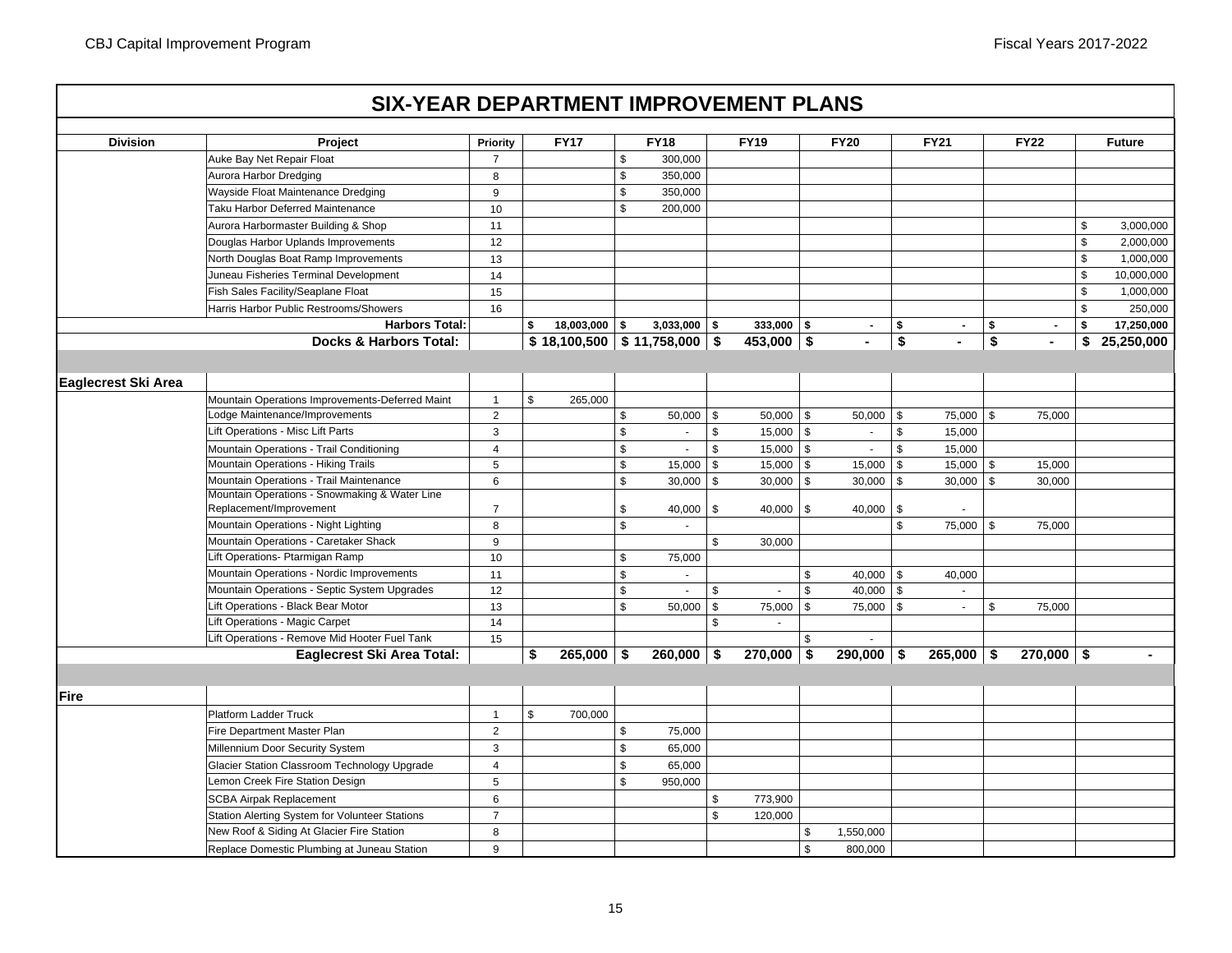| <b>Division</b>               | Project                                             | Priority       | <b>FY17</b>        | <b>FY18</b>          |                | <b>FY19</b>     |      | <b>FY20</b>    |             | <b>FY21</b>                         | <b>FY22</b>          |               | <b>Future</b>  |
|-------------------------------|-----------------------------------------------------|----------------|--------------------|----------------------|----------------|-----------------|------|----------------|-------------|-------------------------------------|----------------------|---------------|----------------|
|                               | New Roof at Juneau Fire Station                     | 10             |                    |                      |                |                 |      |                | \$          | 700,000                             |                      |               |                |
|                               | Hagevig Regional Training Center Improvements       | 11             |                    |                      |                |                 |      |                | $\mathbb S$ | 1,500,000                           |                      |               |                |
|                               | Lemon Creek Fire Station Construction & Permits     | 12             |                    |                      |                |                 |      |                |             |                                     |                      | \$            | 12,000,000     |
|                               | Auke Bay Live in Quarters                           | 13             |                    |                      |                |                 |      |                |             |                                     |                      | $\mathfrak s$ | 1,250,000      |
|                               | <b>Fire Department Total:</b>                       |                | \$                 | 700,000 \$ 1,155,000 | -\$            |                 |      |                |             | $893,900$ \$ 2,350,000 \$ 2,200,000 | \$<br>$\blacksquare$ | \$            | 13,250,000     |
|                               |                                                     |                |                    |                      |                |                 |      |                |             |                                     |                      |               |                |
| <b>Lands &amp; Resources</b>  |                                                     |                |                    |                      |                |                 |      |                |             |                                     |                      |               |                |
|                               | Stabler Quarry Infrastructure and Expansion         | $\mathbf{1}$   | \$<br>180,000      |                      |                |                 |      |                |             |                                     |                      |               |                |
|                               | Pederson Hill 80 Lot Subdivision and Infrastructure | $\overline{2}$ | \$<br>1,500,000    |                      | S.             | 3,500,000       |      |                | \$          | 5,000,000                           |                      |               |                |
|                               | <b>Willoughby Parking</b>                           | 3              |                    | \$<br>3,500,000      |                |                 |      |                |             |                                     |                      |               |                |
|                               | <b>Future Rock Quarry</b>                           | $\overline{4}$ |                    |                      | \$             | 100,000         |      |                |             |                                     |                      |               |                |
|                               | Switzer Land Development 3A (50 Lot Subdivision)    | 5              |                    |                      | $\mathfrak{L}$ | 4,000,000       |      |                |             |                                     |                      |               |                |
|                               | <b>Lands &amp; Resources Total:</b>                 |                | \$1,680,000        | \$3,500,000          |                | $$7,600,000$ \$ |      | $\blacksquare$ |             | \$5,000,000                         | \$<br>$\blacksquare$ | \$            |                |
|                               |                                                     |                |                    |                      |                |                 |      |                |             |                                     |                      |               |                |
| Library                       |                                                     |                |                    |                      |                |                 |      |                |             |                                     |                      |               |                |
|                               | Replace Downtown Library Windows                    | $\mathbf{1}$   |                    | \$<br>162,000        |                |                 |      |                |             |                                     |                      |               |                |
|                               | Upgrade Douglas Library Meeting Room                | $\overline{2}$ |                    | \$<br>87,000         |                |                 |      |                |             |                                     |                      |               |                |
|                               | MPG/Downtown Library Elevator Lobby Remodel         | 3              |                    | \$<br>45,000         |                |                 |      |                |             |                                     |                      |               |                |
|                               | Valley Library and Aquatic Center Outdoor Space     |                |                    |                      |                |                 |      |                |             |                                     |                      |               |                |
|                               | Upgrade                                             | $\overline{4}$ |                    |                      |                | <b>TBD</b>      |      |                |             |                                     |                      |               |                |
|                               | Replace Douglas Library Carpeting - Main Area       | 5              |                    |                      | \$             | 65,000          |      |                |             |                                     |                      |               |                |
| <b>City Museums</b>           | JDCM Exhibit/Remodel Display Cases                  | $\mathbf{1}$   | \$<br>100,000      |                      |                |                 |      |                |             |                                     |                      |               |                |
|                               | <b>Library &amp; City Museums Total:</b>            |                | \$<br>100,000      | \$<br>294,000        |                | \$65,000.00     | - \$ | $\blacksquare$ | \$          | $\blacksquare$                      | \$<br>$\blacksquare$ | \$            |                |
|                               |                                                     |                |                    |                      |                |                 |      |                |             |                                     |                      |               |                |
| <b>Parks &amp; Recreation</b> |                                                     |                |                    |                      |                |                 |      |                |             |                                     |                      |               |                |
| <b>Building Maintenance</b>   | Deferred Building Maintenance                       | $\mathbf{1}$   | \$<br>820.000 \$   | $1,100,000$ \$       |                | 700.000         |      |                |             |                                     |                      |               |                |
|                               | <b>Building Maintenance Total:</b>                  |                | \$<br>$820,000$ \$ | 1,100,000            | \$             | 700,000 \$      |      | $\blacksquare$ | s.          | $\blacksquare$                      | \$<br>$\sim$         | S.            |                |
| <b>Centennial Hall</b>        | Centennial Hall Floor                               | $\mathbf{1}$   | \$<br>125,000      |                      |                |                 |      |                |             |                                     |                      |               |                |
|                               | Entrance Door Renovation including ADA Door         |                |                    |                      |                |                 |      |                |             |                                     |                      |               |                |
|                               | Operators, Egan Drive and Parking Lot Entrance      | 2              |                    | \$<br>165,000        |                |                 |      |                |             |                                     |                      |               |                |
|                               | Courtyard Landscaping and Hardscape                 | 3              |                    | \$<br>105,000        |                |                 |      |                |             |                                     |                      |               |                |
|                               | Meeting Room Renovation                             | $\overline{4}$ |                    | \$<br>148,000        |                |                 |      |                |             |                                     |                      |               |                |
|                               | Exterior Door Replacement For Courtyard/Lawn Area   | 5              |                    | \$<br>50,000         |                |                 |      |                |             |                                     |                      |               |                |
|                               | Interior/Exterior Lighting                          | 6              |                    | \$<br>225,000        |                |                 |      |                |             |                                     |                      |               |                |
|                               | Ballroom Black Curtain Replacement                  | $\overline{7}$ |                    | \$<br>45,000         |                |                 |      |                |             |                                     |                      |               |                |
|                               | <b>HVAC/Controls Replacement</b>                    | 8              |                    |                      |                | \$1,400,000     |      |                |             |                                     |                      |               |                |
|                               | <b>Centennial Hall Total:</b>                       |                | \$<br>$125.000$ \$ | 738.000              | S.             | $1.400.000$ \$  |      | $\blacksquare$ | \$          | $\blacksquare$                      | \$<br>$\blacksquare$ | \$            | $\blacksquare$ |
| <b>Land Acquisition</b>       | Montana Creek Greenbelt/Trail Corridors             | $\mathbf{1}$   |                    | \$<br>420,000        |                |                 |      |                |             |                                     |                      |               |                |
|                               | <b>Outer Point Waterfront</b>                       | 2              |                    | \$<br>210,000        |                |                 |      |                |             |                                     |                      |               |                |
|                               | West Juneau Waterfront Application                  | 3              |                    |                      | S.             | 998,000         |      |                |             |                                     |                      |               |                |
|                               | West Mendenhall Valley Wetlands                     | $\overline{4}$ |                    |                      |                |                 | \$   | 455,000        |             |                                     |                      |               |                |
|                               | Smith/Honsinger (Bicknell) Property                 | 5              |                    |                      |                |                 |      |                | \$          | 788,000                             |                      |               |                |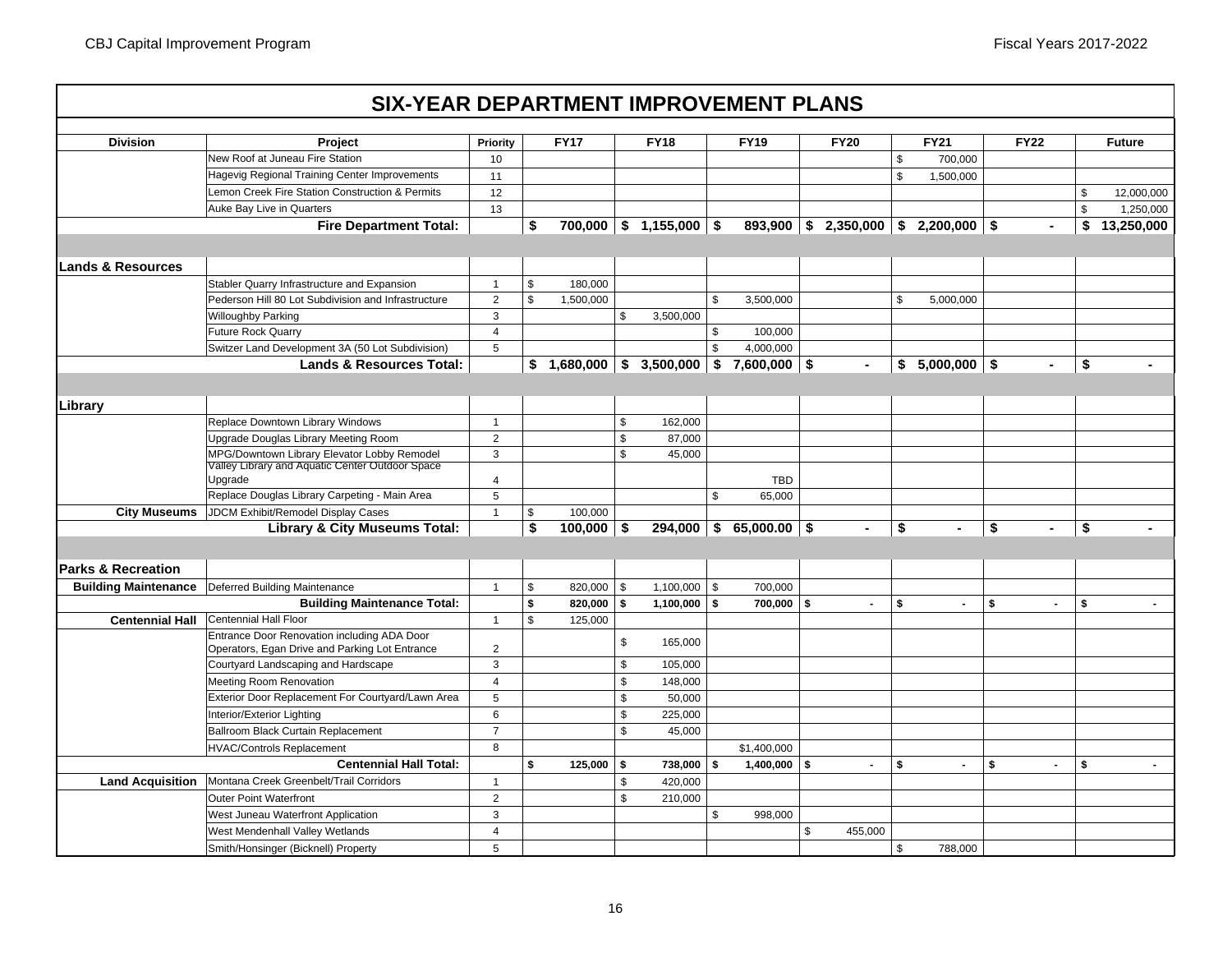| <b>Division</b>        | Project                                            | Priority       |               | <b>FY17</b>    |               | <b>FY18</b>  | <b>FY19</b>       | <b>FY20</b>          | <b>FY21</b>    | <b>FY22</b>       | <b>Future</b>        |
|------------------------|----------------------------------------------------|----------------|---------------|----------------|---------------|--------------|-------------------|----------------------|----------------|-------------------|----------------------|
|                        | Peterson Creek/Outer Point                         | 6              |               |                |               |              |                   |                      |                |                   | \$<br>1,400,000      |
|                        | North Bridget Cove                                 | $\overline{7}$ |               |                |               |              |                   |                      |                |                   | \$<br>500,000        |
|                        | <b>Land Acquisition Total:</b>                     |                | \$            | $\blacksquare$ | \$            | $630,000$ \$ | 998,000 \$        | 455,000 \$           | 788,000        | \$                | \$<br>1,900,000      |
| <b>Rec Buildings</b>   | Augustus Brown Pool Short Term Repairs             | $\mathbf{1}$   | \$            | 515,000        |               |              |                   |                      |                |                   |                      |
|                        | Treadwell Arena Refrigeration Controls Replacement | $\overline{2}$ |               |                | \$            | 60,000       |                   |                      |                |                   |                      |
|                        | Treadwell Ice Arena - Custom Bleachers & Storage   |                |               |                |               |              |                   |                      |                |                   |                      |
|                        | Unit                                               | 3              |               |                | \$            | 15,000       | \$<br>80,000      |                      |                |                   |                      |
|                        | Augustus Brown Major Renovations (Design)          | $\overline{4}$ |               |                | $\mathbb S$   | 320,000      |                   |                      |                |                   |                      |
|                        | Augustus Brown Major Renovations (Exterior)        | 5              |               |                |               |              | \$<br>1,700,000   |                      |                |                   |                      |
|                        | Replacement                                        | 6              |               |                |               |              | \$<br>1,500,000   |                      |                |                   |                      |
|                        | Augustus Brown Major Renovations (Interior)        | $\overline{7}$ |               |                |               |              |                   | \$<br>$1,600,000$ \$ | 1,600,000      |                   |                      |
|                        | Treadwell Arena - Parking Lot Paving               | 8              |               |                |               |              |                   |                      | \$<br>275,000  |                   |                      |
|                        | <b>Recreation Buildings Total:</b>                 |                | \$            | $515,000$ \$   |               | $395,000$ \$ | $3,280,000$ \$    | $1,600,000$ \$       | $1,875,000$ \$ | $\blacksquare$    | \$<br>$\blacksquare$ |
| <b>Parks/Rec Areas</b> | Park & Playground Repairs                          | $\overline{1}$ | \$            | $250,000$ \$   |               | 265,000 \$   | 270,000 \$        | $275,000$ \$         | 280,000 \$     | 285,000 \$        | 290,000              |
|                        | Sports Field Resurfacing & Repairs                 | 2              | \$            | $235,000$ \$   |               | 240,000      | \$<br>245,000 \$  | $250,000$ \$         | 255,000        | \$<br>260,000 \$  | 265,000              |
|                        | Jensen-Olson Arboretum Parking Lot & Conservatory  | 3              | \$            | 75,000         |               |              |                   |                      |                |                   |                      |
|                        | Twin Lake Park and ADA Repairs                     | $\overline{4}$ | \$            | $57,000$ \$    |               | 70,000       |                   |                      |                |                   |                      |
|                        | Riverside Rotary Park Repairs and Safety           |                |               |                |               |              |                   |                      |                |                   |                      |
|                        | Improvements                                       | 5              | \$            | $250,000$ \$   |               | 250,000      |                   |                      |                |                   |                      |
|                        | Chicken Yard Park Safety Improvements              | 6              | $\mathfrak s$ | 93,000         |               |              |                   |                      |                |                   |                      |
|                        | Treadwell Mine and Historic Park Preservation      | $\overline{7}$ | \$            | 150,000        |               |              |                   |                      |                |                   |                      |
|                        | Auke Lake Wayside Launch Ramp and Trail System     |                |               |                |               |              |                   |                      |                |                   |                      |
|                        | Conn.                                              | 8              | \$            | 400,000        |               |              |                   |                      |                |                   |                      |
|                        | Lemon Creek Neighborhood Park                      | 9              |               |                | \$            | 30,000       |                   |                      |                |                   |                      |
|                        | Parks Deferred Maintenance                         | 10             |               |                | \$            | 50,000       | \$<br>$50,000$ \$ | $50,000$ \$          | 50,000         | \$<br>$50,000$ \$ | 50,000               |
|                        | Melvin Park Restroom/Concession Renovation         | 11             |               |                | \$            | 250,000      |                   |                      |                |                   |                      |
|                        | Adair Kennedy Park Improvements                    | 12             |               |                | $\mathfrak s$ | 500,000      |                   |                      |                |                   |                      |
|                        | Jackie Renninger Skate Park Roof Replacement       | 13             |               |                | \$            | 125,000      |                   |                      |                |                   |                      |
|                        | Adair-Kennedy Park Press Box Repairs               | 14             |               |                | $\mathfrak s$ | 50,000       |                   |                      |                |                   |                      |
|                        | <b>Arboretum Building Repairs</b>                  | 15             |               |                | \$            | 125,000      |                   |                      |                |                   |                      |
|                        | Thane Campground Health & Safety Improvements      | 16             |               |                | \$            | 60,000       |                   |                      |                |                   |                      |
|                        | Adair-Kennedy Park Track Replacement               | 17             |               |                | \$            | 500,000      |                   |                      |                |                   |                      |
|                        | Cope Park Improvements Phase 3                     | 18             |               |                | \$            | 350,000      |                   |                      |                |                   |                      |
|                        | Arboretum Multi Purpose Room, Public Restroom      |                |               |                |               |              |                   |                      |                |                   |                      |
|                        | (Grant)                                            | 19             |               |                | \$            | 500,000      |                   |                      |                |                   |                      |
|                        | Adair-Kennedy Field Lighting Repairs               | 20             |               |                | \$            | 50,000       |                   |                      |                |                   |                      |
|                        | Amalga Meadows Public Use Cabin                    | 21             |               |                | $\mathfrak s$ | 75,000       |                   |                      |                |                   |                      |
|                        | Savikko Park paving, sidewalk, & drainage repairs  | 22             |               |                | \$            | 275,000      |                   |                      |                |                   |                      |
|                        | Jackie Renninger Skate Park Parking Lot Paving     | 23             |               |                | \$            | 275,000      |                   |                      |                |                   |                      |
|                        | Jackie Renninger Skate Park Ramp Replacement       | 24             |               |                | \$            | 250,000      |                   |                      |                |                   |                      |
|                        | Melvin Park Field Lighting Repairs                 | 25             |               |                | \$            | 500,000      |                   |                      |                |                   |                      |
|                        | Capital School Park Repairs & Safety Improvements  | 26             |               |                | \$            | 500,000      |                   |                      |                |                   |                      |
|                        | Melvin Park Paving Repairs                         | 27             |               |                |               |              | \$<br>275,000     |                      |                |                   |                      |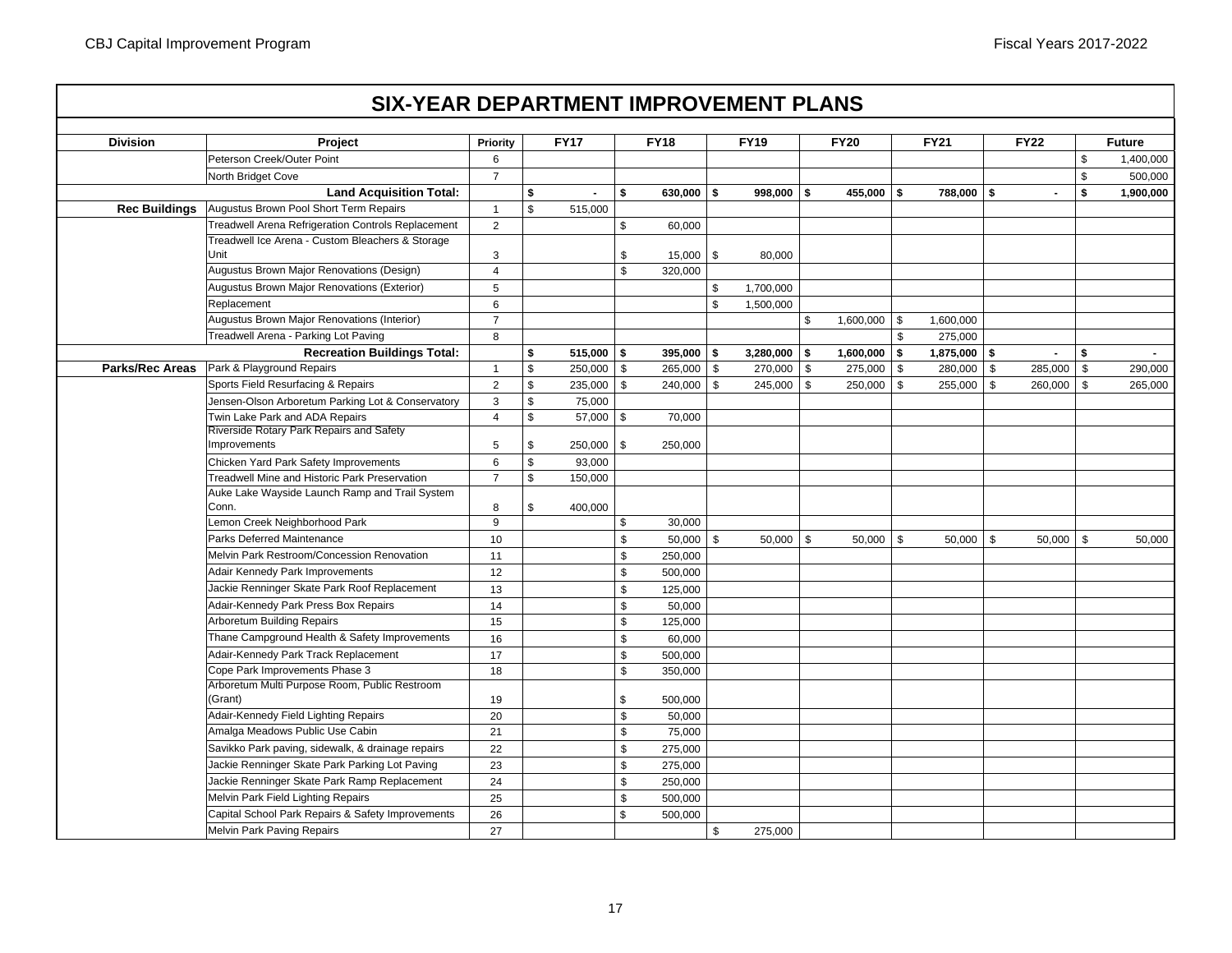### **Project Priority FY17 FY18 FY19 FY20 FY21 FY22 Future SIX-YEAR DEPARTMENT IMPROVEMENT PLANSDivision**Savikko Park Lighting Replacement & Treadwell Arena Parking Area Lights 28 1 28 28 400,000 Homestead Park Repairs & ADA Improvements 29 20 450,000 Auke Lake Wayside Restrooms, Dock, and Picnic Shelter 30 550,000 \$ Adair-Kennedy Memorial Park Tennis Court & Basketball Court Repairs **31** 31 350,000 **\$** 350,000 Spaulding Meadows Snow machine Trail Parking Lot Expansion 32 \$ 200,000 False Outer Point Campground & Vault Toilet 33 \$ 125.000 Adair-Kennedy Memorial Park Artificial Turf Baseball & Softball Fields 34 8,200,000 \$ Evergreen Cemetery Headstone Restoration for Founding Figures (Juneau, Harris, Kowee) 35 \$ 30,000 Adair-Kennedy Memorial Park Equipment Storage Expansion 36 \$ 350,000 Blueberry Hills Snow machine Trail Parking Lot Expansion 37 \$ 200,000 Arboretum ADA Walkways 38 \$ 75,000 Dimond Park Softball Field Lighting 39 \$ 600,000 Riverside Rotary Park Permanent Restroom 40 40 \$ 275,000 Auke Cape/X'unaxi Master Plan 45,000 and 5 45,000 and 41 \$ 45,000 and 41 \$ 45,000 and 41 \$ 45,000 and 41 \$ 45,000 and 41 \$ 45,000 and 41 \$ 45,000 and 41 \$ 45,000 and 41 \$ 45,000 and 41 \$ 45,000 and 41 \$ 45,000 and 41 \$ 45, **\$ 5,290,000 1,510,000 \$ 2,590,000 \$ 9,130,000 \$ 1,135,000 \$ 1,270,000 \$ 925,000 \$**  Kax Trail Bridge River Bank Stabilization 1 1 \\$ 200,000 Treadwell Ditch Trail Repairs and Bridges  $\vert$  2  $\vert$  \$ 150,000 Horse Tram Trail Repairs  $\begin{array}{ccc} 1 & 3 & 8 & 125,000 \end{array}$ Montana Creek Trail Repairs **1988** 150,000 **150,000 150,000** Perseverance Trail Repairs **125,000 125,000 125,000** Kaxdigoowu Heen Dei Trail Reroute | 6 | | \$ 500.000 | \$ 500.000 Dupont Trail Bridge Replacement <sup>7</sup> 25,000 \$ 150,000 \$ Brotherhood Park Cross-Country Running/Skiing Trails 8 250,000 \$ 500,000 \$ Treadwell Ditch Trail - Bonnie Brae Access9  $\vert$  \$ 150,000 Mt. Jumbo Trail Improvements 10 \$ 125,000 Mendenhall Peninsula Trail Development 11 \$ 150,000 Auke Cape/X'unaxi Trail Improvements 12 | 12 | 12 | 12 | 12 | 12 | 12 | 150,000 **\$ 1,200,000 475,000 \$ 1,150,000 \$ 125,000 \$ - \$ - \$ 300,000 \$ \$ 9,353,000 3,445,000 \$ 10,118,000 \$ 11,310,000 \$ 3,798,000 \$ 1,270,000 \$ 3,125,000 \$ Police Department** Radio Console Upgrades 1 350,000 \$ Pederson Hill tower & Generator2 \$ 120,000 SWAT Personal Protective Equipment 1 29,700 Roof, Gutter and Building Cleaning 4 TBD Body Cameras 5 57,000 \$ **Parks/Rec Areas Total: Trail Maintenance Parks & Recreation Department Total: Trail Maintenance Total:**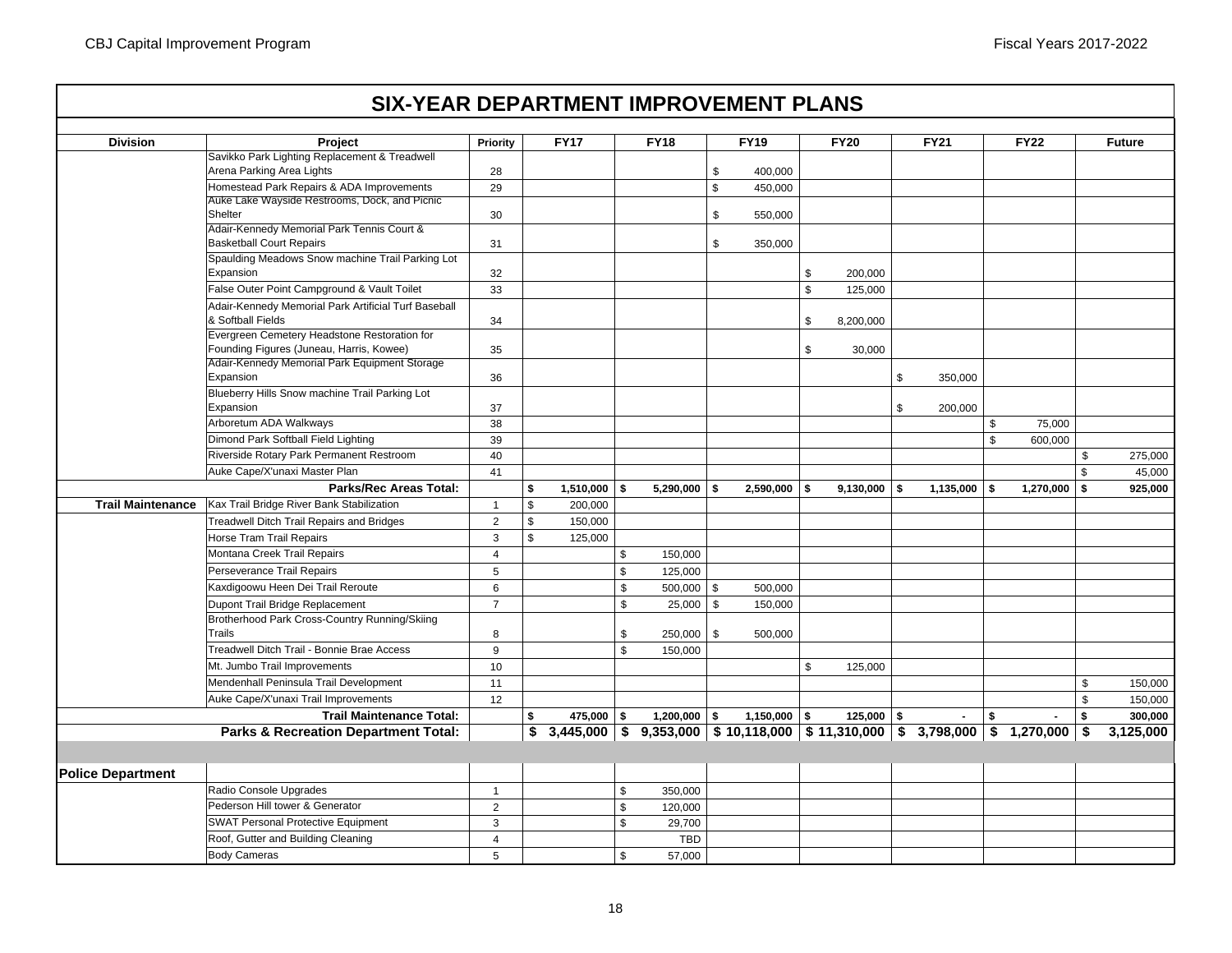#### **Project Priority FY17 FY18 FY19 FY20 FY21 FY22 Future SIX-YEAR DEPARTMENT IMPROVEMENT PLANSDivision**Radio Backup Plan/Portable Radios 6 26.000 \$ 225,000 RMS System Upgrade 7 27,000 Thermal Imagers and Night Vision Gear **8** 14,000 EOD Vehiclee 9 | \$ 300,000 CAD System Replacement 10 10 10 15 171,000 RADAR 11 48,000 \$ Communications Center Furnituree 12 \$ 65,000 Bike Rodeo Kit13 | Simple 13 | Simple 15,000 Recruiting Kiosk 14 10,000 \$ Building Air Rebalancing 15 30,000  $\vert$  15  $\vert$  15  $\vert$  \$ 30,000 Building Carpet Replacement **16** TBD 16 TBD 16 TBD Bear Cat Vehiclee 17 7 | 300,000 Weapons Training Simulator 18 \$ 500,000 Encrypted Radio Channel 2000 Channel 2000 Channel 2000 Channel 2000 Channel 2000 Channel 2000 Channel 2000 Channel 2000 Channel 2000 Channel 2000 Channel 2000 Channel 2000 Channel 2000 Channel 2000 Channel 2000 Channel 200 Simulcast and Crow Hill/Marine View Repeater  $\vert$  20  $\vert$  20  $\vert$  250,000  $\vert$  3 250,000 Phone System Replacement 21 \$ 30,000 Replace Covered Carport **22** 22 TBD 22 TBD Car Wash Bay at 7 Mile Shop 23 \$ 833,000 **\$ 1,461,700 - \$ - \$ 1,280,000 \$ - \$ - \$ 833,000 \$ Public Works & Engineering** Bus Shelters/Interim Valley Transit Center lmprovements | 1 | \$ 150,000 | \$ 50,000 | \$ 50,000 | \$ 50,000 | \$ 50,000 | \$ Capital Transit Maintenance Shop Parking Lot Paving | 2 | \$ 200,000 Maintenance Shop Renovation 3 2,750,000 \$ Valley Transit Center **1988 1988 1988 1988 1988 1998 1998 1999 1999 1999 1999 1999 1999 1999 \$ 150,000 3,900,000 \$ 50,000 \$ 50,000 \$ 50,000 \$ 50,000 \$ - \$**  Stephen Richards / Riverside Intersection DOT Match | 1 | \$ 100,000 | \$ 100,000 Waterfront Seawalk - Subport to Gold Creek 2  $\frac{1}{3}$  234,700  $\frac{1}{3}$  4,500,000  $\frac{1}{3}$  500,000  $\frac{1}{3}$  500,000 **\$ 4,600,000 334,700 \$ 500,000 \$ 500,000 \$ - \$ - \$ - \$**  Whittier Street1 \$ 1,300,000 Pavement Management | 2 | \$ 810,000 | \$ 1,200,000 | \$ 1,200,000 | \$ 1,200,000 | \$ 1,200,000 | \$ 1,200,000 East Street - 5th to 6th Street Improvements  $\begin{array}{ccc} 3 & 8 & 400,000 \end{array}$ McGinnis Subdivision Improvements - Ph II 4 1,000,000 \$ 1,000,000 \$ 1,000,000 \$ Blueberry Hill Road Reconstruction 15 900,000 Areawide Drainage Improvements 6 250,000 \$ 250,000 \$ 250,000 \$ 250,000 \$ Downtown Street Improvements (Front, Franklin, Downtown Core) Ph. I 2,000,000 \$ 1,100,000 Douglas Side Streets - F St. (3rd to 5th)  $\begin{array}{|c|c|c|c|c|c|c|c|c|} \hline 8 & \; \; \$ & \; \; 500,000 \end{array}$ Sidewalk & Stairway Repairs | 9 | \$ 200.000 | \$ 250.000 | \$ 250.000 | \$ 250.000 | \$ 250.000 Aspen Ave Improvements (Mend Blvd to Portage)  $\begin{array}{|c|c|c|c|c|c|} \hline \end{array}$  10  $\begin{array}{|c|c|c|c|c|} \hline \$ & \quad 1,000,000\ \hline \end{array}$ Birch Ln Improvements-Mendenhall Blvd to Dogwood 11 1 5 650,000 River Road Reconstruction LID 12 12 15 1,100,000 \$ 1,000,000 **Engineering Department Total: Streets Police Department Total: Capital Transit Capital Transit Total: Engineering**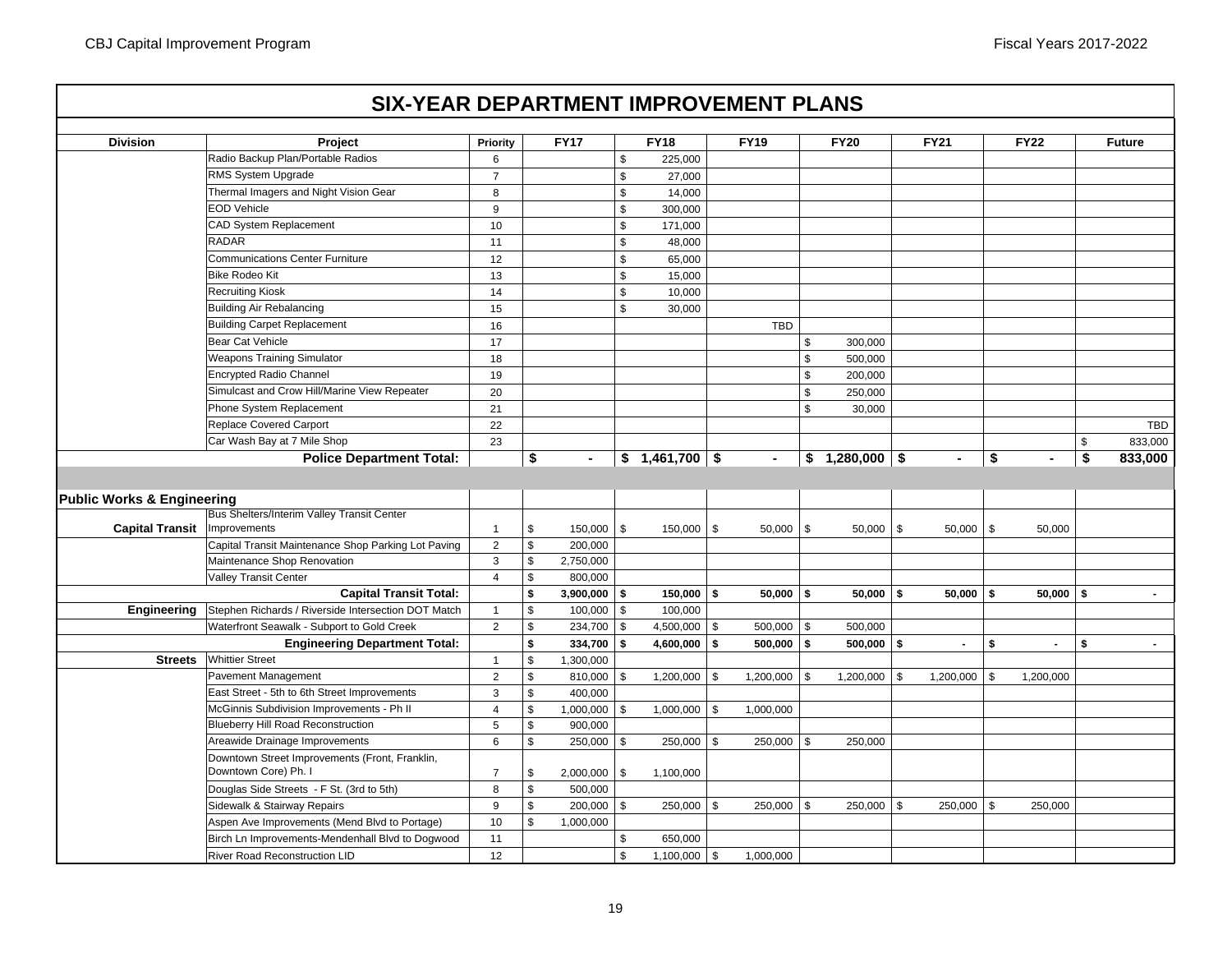| <b>Division</b>           | Project                                                                                         | Priority     | <b>FY17</b>          |              | <b>FY18</b>     |              | <b>FY19</b>     |               | <b>FY20</b>    | <b>FY21</b> |              | <b>FY22</b>    | <b>Future</b>  |
|---------------------------|-------------------------------------------------------------------------------------------------|--------------|----------------------|--------------|-----------------|--------------|-----------------|---------------|----------------|-------------|--------------|----------------|----------------|
|                           | Shaune Drive Improvements - Anka to Borrow                                                      | 13           |                      | \$           | 800,000         |              |                 |               |                |             |              |                |                |
|                           | Birch Ln Improvements-Mendenhall Blvd to Julep                                                  | 14           |                      | \$           | 1,100,000       |              |                 |               |                |             |              |                |                |
|                           | Capital Avenue, Willoughby to 9th Street                                                        | 15           |                      | \$           | 1,000,000       |              |                 |               |                |             |              |                |                |
|                           | Pinewood Drive Improvements                                                                     | 16           |                      | \$           | 500,000         |              |                 |               |                |             |              |                |                |
|                           | Calhoun Ave Improvements - Main to Gold Creek                                                   | 17           |                      | \$           | 1,200,000       | \$           | 1,000,000       |               |                |             |              |                |                |
|                           | Douglas Side Streets - E Street (3rd to 4th)                                                    | 18           |                      | $\mathbb{S}$ | 400,000         |              |                 |               |                |             |              |                |                |
|                           | Douglas Side Streets - D Street (3rd to 2nd)                                                    | 19           |                      | \$           | 400,000         |              |                 |               |                |             |              |                |                |
|                           | Abbey Way Improvements - Mountainside Estates                                                   | 20           |                      |              |                 | \$           | 1,000,000       |               |                |             |              |                |                |
|                           | Melrose Street Reconstruction & Drainage                                                        | 21           |                      |              |                 | \$           | 1,100,000       |               |                |             |              |                |                |
|                           | Radcliffe Road - Berner's to the End                                                            | 22           |                      |              |                 | $\mathbb{S}$ | 750,000         |               |                |             |              |                |                |
|                           | Sharon Street - Killewich to Riverside                                                          | 23           |                      |              |                 | \$           | 1,200,000       |               |                |             |              |                |                |
|                           | Poplar Ave (Mendenhall Blvd to Woodduck)<br>Starlight Court & Misty Lane Improvements - Bayview | 24           |                      |              |                 | \$           | 700,000         |               |                |             |              |                |                |
|                           | Sub                                                                                             | 25           |                      |              |                 | \$           | 950,000         |               |                |             |              |                |                |
|                           | West 9th Street & Indian Street Improvements                                                    | 26           |                      |              |                 | \$           | 1,100,000       |               |                |             |              |                |                |
|                           | Columbia Blvd (Mendenhall Blvd to Birch)                                                        | 27           |                      |              |                 | $\mathbb{S}$ | 1,000,000       |               |                |             |              |                |                |
|                           | Delta Dr Improvements                                                                           | 28           |                      |              |                 |              |                 | \$            | 950,000        |             |              |                |                |
|                           | Park Place Improvements                                                                         | 29           |                      |              |                 |              |                 | \$            | 1,100,000      |             |              |                |                |
|                           | Lawson Creek Road                                                                               | 30           |                      |              |                 |              |                 | $\mathbb S$   | 950,000        |             |              |                |                |
|                           | <b>Hospital Drive</b>                                                                           | 31           |                      |              |                 |              |                 | $\mathfrak s$ | 1,200,000      |             |              |                |                |
|                           | Foster Avenue Improvements                                                                      | 32           |                      |              |                 |              |                 | \$            | 1,200,000      |             |              |                |                |
|                           | Savikko Road Improvements (3rd St to End)                                                       | 33           |                      |              |                 |              |                 | \$            | 1,000,000      |             |              |                |                |
|                           | Nowell Ave Improvements (South of Cordova)                                                      | 34           |                      |              |                 |              |                 |               | \$             | 1,200,000   |              |                |                |
|                           | Behrends Ave Improvements                                                                       | 35           |                      |              |                 |              |                 |               | $\mathbb S$    | 1,100,000   |              |                |                |
|                           | Marilyn Ave Improvements                                                                        | 36           |                      |              |                 |              |                 |               | $\mathbb S$    | 900,000     |              |                |                |
|                           | Snipe Ct Reconstruction                                                                         | 37           |                      |              |                 |              |                 |               | $\mathbb S$    | 300,000     |              |                |                |
|                           | Conifer Lane Reconstruction                                                                     | 38           |                      |              |                 |              |                 |               | $\mathbb S$    | 400,000     |              |                |                |
|                           | Goodwin Road Improvements                                                                       | 39           |                      |              |                 |              |                 |               | $\mathbb S$    | 1,100,000   |              |                |                |
|                           | <b>Cedar Court Improvements</b>                                                                 | 40           |                      |              |                 |              |                 |               | $\mathbb S$    | 700,000     |              |                |                |
|                           | Tongass Blvd Improvements - Sidewalks (Forrest to<br>Mend Loop)                                 | 41           |                      |              |                 |              |                 |               | \$             | 1,000,000   |              |                |                |
|                           | Chelsea Court Reconstruction                                                                    | 42           |                      |              |                 |              |                 |               | $\mathbb{S}$   | 600,000     |              |                |                |
|                           | <b>Retaining Wall Repairs</b>                                                                   | 43           |                      |              |                 |              |                 |               |                |             | \$           | 200,000        |                |
|                           | Troy Avenue Improvements                                                                        | 44           |                      |              |                 |              |                 |               |                |             | \$           | 1,100,000      |                |
|                           | Thunder Mountain Road Improvements                                                              | 45           |                      |              |                 |              |                 |               |                |             | \$           | 1,100,000      |                |
|                           | Parkview Court Reconstruction                                                                   | 46           |                      |              |                 |              |                 |               |                |             | \$           | 500,000        |                |
|                           | Center Court Reconstruction                                                                     | 47           |                      |              |                 |              |                 |               |                |             | \$           | 400,000        |                |
|                           | Lakeview Court Reconstruction                                                                   | 48           |                      |              |                 |              |                 |               |                |             | $\mathbb{S}$ | 600,000        |                |
|                           | Crow Hill Drive Improvements                                                                    | 49           |                      |              |                 |              |                 |               |                |             | \$           | 1,100,000      |                |
|                           | Dogwood Lane Improvements                                                                       | 50           |                      |              |                 |              |                 |               |                |             | \$           | 1,100,000      |                |
|                           | <b>Streets Division Total:</b>                                                                  |              | \$<br>$8,360,000$ \$ |              | $10,950,000$ \$ |              | $12,500,000$ \$ |               | $8,100,000$ \$ | 8,750,000   | \$           | $7,550,000$ \$ | $\blacksquare$ |
|                           | Biosolids Long Term Treatment and Disposal - State                                              |              |                      |              |                 |              |                 |               |                |             |              |                |                |
| <b>Wastewater Utility</b> | Legislative Grant                                                                               | $\mathbf{1}$ | \$<br>5,000,000      |              |                 |              |                 |               |                |             |              |                |                |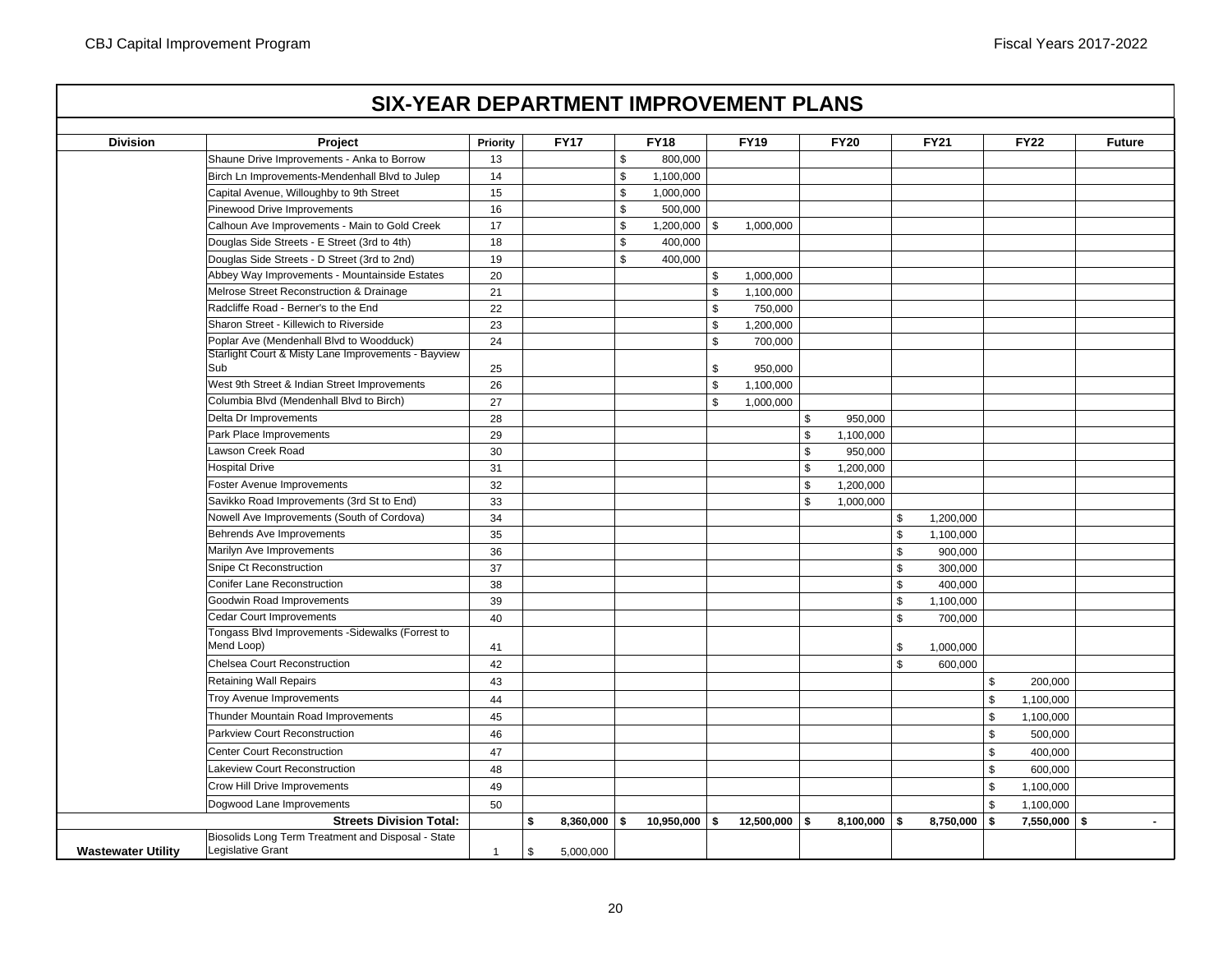| <b>Division</b> | Project                                                                               | Priority       |              | <b>FY17</b>  | <b>FY18</b>       |              | <b>FY19</b>   |             | <b>FY20</b>        |              | <b>FY21</b>        |               | <b>FY22</b> | <b>Future</b> |
|-----------------|---------------------------------------------------------------------------------------|----------------|--------------|--------------|-------------------|--------------|---------------|-------------|--------------------|--------------|--------------------|---------------|-------------|---------------|
|                 | Biosolids & Treatment Plant Headworks - ADEC Loan                                     | $\overline{2}$ | \$           | 10,000,000   |                   |              |               |             |                    |              |                    |               |             |               |
|                 | Pavement Management Utility Adjustments                                               | 3              | \$           | $20,000$ \$  | $20,000$ \$       |              | $20,000$ \$   |             | $20,000$ \$        |              | 20,000             | $\mathfrak s$ | $20,000$ \$ | 60,000        |
|                 | McGinnis Subdivision Utility Adjustments                                              | $\overline{4}$ | \$           | $20,000$ \$  | $20,000$ \$       |              | $20,000$ \$   |             | 20,000             |              |                    |               |             |               |
|                 | East Street - 5th to 6th Street Improvements                                          | 5              | \$           | 50,000       |                   |              |               |             |                    |              |                    |               |             |               |
|                 | <b>SCADA</b>                                                                          | 6              | \$           | $150,000$ \$ | $100,000$ \$      |              | $100,000$ \$  |             | 100,000            |              |                    |               |             |               |
|                 | Douglas Side Streets - F St. (3rd to 5th)                                             | $\overline{7}$ | \$           | 100,000      |                   |              |               |             |                    |              |                    |               |             |               |
|                 | Aspen Ave Improvements (Mend Blvd to Portage)                                         | 8              | \$           | 100,000      |                   |              |               |             |                    |              |                    |               |             |               |
|                 | JD and Mendenhall TP Headworks                                                        | 9              | $\mathbb{S}$ | 110,000      |                   |              |               |             |                    |              |                    |               |             |               |
|                 | <b>MWWTP Treatment analysis</b>                                                       | 10             |              |              | \$<br>250,000     |              |               |             |                    |              |                    |               |             |               |
|                 | <b>Auke Bay Tank Repairs</b>                                                          | 11             |              |              | \$<br>300,000     |              |               |             |                    |              |                    |               |             |               |
|                 | Calhoun Ave Imp - W 8th to Gold St                                                    | 12             |              |              | \$<br>50,000      |              |               |             |                    |              |                    |               |             |               |
|                 | River Road Reconstruction LID - Utility Adjustments                                   | 13             |              |              | \$<br>$50,000$ \$ |              | 25,000        |             |                    |              |                    |               |             |               |
|                 | <b>Birch Lane Improvements</b>                                                        | 14             |              |              | \$<br>200,000     | $\mathbf{s}$ | 200,000       |             |                    |              |                    |               |             |               |
|                 | Shaune Drive Improvements                                                             | 15             |              |              | \$<br>75,000      |              |               |             |                    |              |                    |               |             |               |
|                 | Douglas, Side Streets - "D" and "E" Streets                                           | 16             |              |              | \$<br>200,000     |              |               |             |                    |              |                    |               |             |               |
|                 | <b>Energy Efficiency Improvements</b>                                                 | 17             |              |              | \$<br>100,000     |              |               |             |                    |              |                    |               |             |               |
|                 | Downtown - W 9th and Indian St Improvements                                           | 18             |              |              |                   | \$           | 150,000       |             |                    |              |                    |               |             |               |
|                 | Poplar Ave (Mendenhall Blvd to Woodduck)                                              | 19             |              |              |                   | \$           | 100,000       |             |                    |              |                    |               |             |               |
|                 | Radcliffe Road - Berner's to the End                                                  | 20             |              |              |                   | \$           | 35,000        |             |                    |              |                    |               |             |               |
|                 | Columbia Boulevard Improvements                                                       | 21             |              |              |                   | \$           | 300,000       |             |                    |              |                    |               |             |               |
|                 | Mountainside Estates, Abbey Way Improvements                                          | 22             |              |              |                   | \$           | 100,000       |             |                    |              |                    |               |             |               |
|                 | Pine Street Improvements                                                              | 23             |              |              |                   | \$           | 45,000        |             |                    |              |                    |               |             |               |
|                 | Bayview s/d Starlight and Misty Improvements                                          | 24             |              |              |                   | \$           | 100,000       |             |                    |              |                    |               |             |               |
|                 | JDTP Vactor Dump                                                                      | 25             |              |              |                   | \$           | 250,000       |             |                    |              |                    |               |             |               |
|                 | JDTP Back up power supply                                                             | 26             |              |              |                   | \$           | 900,000       |             |                    |              |                    |               |             |               |
|                 | JDTP Aeration Basin Repairs and Treatment Upgrades                                    | 27             |              |              |                   | \$           | 3,500,000     |             |                    |              |                    |               |             |               |
|                 | Delta Drive                                                                           | 28             |              |              |                   |              | \$            |             | 75,000             |              |                    |               |             |               |
|                 | Park Place Improvements                                                               | 29             |              |              |                   |              |               | $\mathbb S$ | 100,000            |              |                    |               |             |               |
|                 | <b>Hospital Drive</b>                                                                 | 30             |              |              |                   |              | $\mathfrak s$ |             | 35,000             |              |                    |               |             |               |
|                 | Foster Avenue Improvements                                                            | 31             |              |              |                   |              | $\mathfrak s$ |             | 75,000             |              |                    |               |             |               |
|                 | JDTP Facility Structural and Painting Projects                                        | 32             |              |              |                   |              |               | $\mathbb S$ | 100,000            |              |                    |               |             |               |
|                 | JDTP Office/Lab Building Updates                                                      | 33             |              |              |                   |              |               | $\mathbb S$ | 100,000            |              |                    |               |             |               |
|                 | MWWTP Site Improvements (Lighting, Security,<br>Access)                               | 35             |              |              |                   |              |               | \$          | 150,000            |              |                    |               |             |               |
|                 |                                                                                       |                |              |              |                   |              |               | $\mathbb S$ |                    |              |                    |               |             | \$            |
|                 | Pump & Motors Improvements/Lift Station Upgrades<br><b>ABTP Disinfection Upgrades</b> | 37             |              |              |                   |              |               | $\mathbb S$ | 150,000            |              |                    |               |             | 150,000       |
|                 | ABTP Generator/Backup Power                                                           | 38<br>39       |              |              |                   |              |               | \$          | 450,000<br>900,000 |              |                    |               |             |               |
|                 | <b>ABTP Facility Structural and Painting Projects</b>                                 | 40             |              |              |                   |              |               |             |                    |              |                    |               |             |               |
|                 | MWWTP Above Ground Fuel System                                                        | 41             |              |              |                   |              |               |             |                    | \$<br>\$     | 100,000<br>150,000 |               |             |               |
|                 | MWWTP Furnace Oil Supply Upgrades                                                     | 42             |              |              |                   |              |               |             |                    | $\mathbb{S}$ | 150,000            |               |             |               |
|                 | Street Rehab/DOT Projects Pipeline Upgrades                                           | 43             |              |              |                   |              |               |             |                    | \$           | 650,000 \$         |               | 650,000     |               |
|                 | <b>ABTP Instrumentation Upgrades</b>                                                  | 44             |              |              |                   |              |               |             |                    |              |                    | \$            | 50,000      |               |
|                 | <b>ABTP SCADA Upgrades</b>                                                            | 45             |              |              |                   |              |               |             |                    |              |                    |               |             |               |
|                 |                                                                                       |                |              |              |                   |              |               |             |                    |              |                    | \$            | 75,000      |               |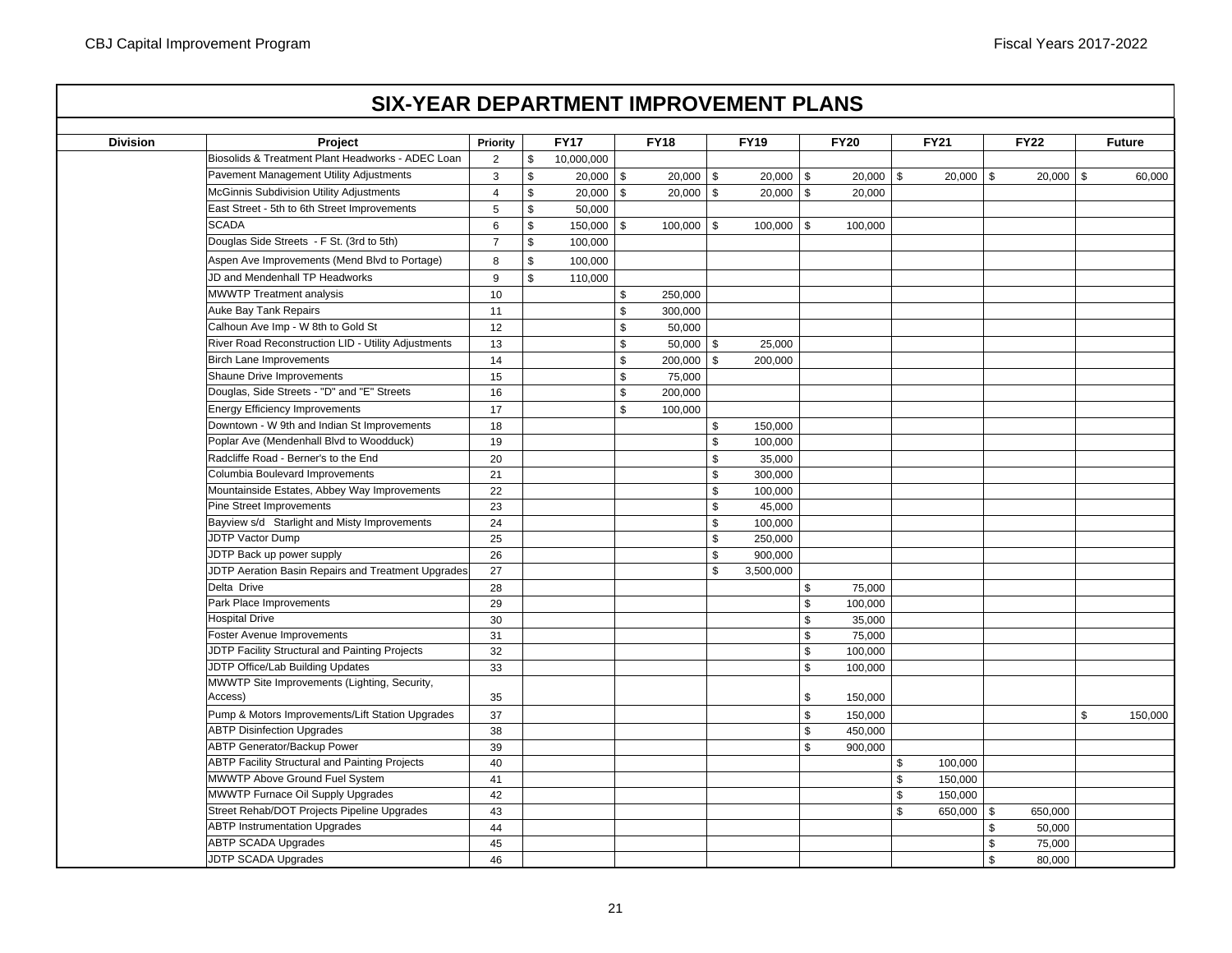| <b>Division</b>      | Project                                                                     | Priority       |              | <b>FY17</b>     |               | <b>FY18</b>    |                | <b>FY19</b>    | <b>FY20</b>    | <b>FY21</b>       |               | <b>FY22</b>    | <b>Future</b>   |
|----------------------|-----------------------------------------------------------------------------|----------------|--------------|-----------------|---------------|----------------|----------------|----------------|----------------|-------------------|---------------|----------------|-----------------|
|                      | <b>JDTP Instrumentation Upgrades</b>                                        | 47             |              |                 |               |                |                |                |                |                   | \$            | 100,000        |                 |
|                      | MWWTP Instrumentation                                                       | 48             |              |                 |               |                |                |                |                |                   | $\mathfrak s$ | 775,000        |                 |
|                      | MWWTP SBR Basin Repairs (Structural)                                        | 49             |              |                 |               |                |                |                |                |                   |               |                | \$<br>1,600,000 |
|                      | JDTP Site Improvements (Lighting, Security, Access)                         | 50             |              |                 |               |                |                |                |                |                   |               |                | \$<br>120,000   |
|                      | MWWTP Facility Structural & Painting Projects                               | 51             |              |                 |               |                |                |                |                |                   |               |                | \$<br>500,000   |
|                      | Wastewater Utility All Facilities Plan Update                               | 52             |              |                 |               |                |                |                |                |                   |               |                | \$<br>675,000   |
|                      | <b>Wastewater Utility Division Total:</b>                                   |                | \$           | $15,550,000$ \$ |               | $1,365,000$ \$ |                | $5,845,000$ \$ | $2,275,000$ \$ | $1,070,000$ \$    |               | $1,750,000$ \$ | 3,105,000       |
| <b>Water Utility</b> | Pavement Management Utility Adjustments                                     | $\mathbf{1}$   | $\mathbb{S}$ | $20,000$ \$     |               | 20,000         | \$             | $20,000$ \$    | 22,000         | \$<br>$22,000$ \$ |               | $24,000$ \$    | 77.000          |
|                      | McGinnis Subdivision Utility Adjustments                                    | $\overline{2}$ | \$           | $30,000$ \ \$   |               | 20,000         | $\mathfrak{S}$ | $20,000$ \$    | 20,000         |                   |               |                |                 |
|                      | Whittier Ave Improvements                                                   | 3              | $\mathbb{S}$ | 150,000         |               |                |                |                |                |                   |               |                |                 |
|                      | East Street - 5th to 6th Street Improvements                                | $\overline{4}$ | \$           | 70.000          |               |                |                |                |                |                   |               |                |                 |
|                      | W 8th St Reconstruction (Egan to Bridge Park)                               | 5              | \$           | 70,000          |               |                |                |                |                |                   |               |                |                 |
|                      | Downtown Street Improvements (Franklin, Front, DT                           |                |              |                 |               |                |                |                |                |                   |               |                |                 |
|                      | Core)                                                                       | 6              | \$           | $150,000$ \$    |               | $50,000$ \$    |                | $50,000$ \$    | 50,000         |                   |               |                |                 |
|                      | Blueberry Hill Road - Pioneer to End                                        | $\overline{7}$ | \$           | 200,000         |               |                |                |                |                |                   |               |                |                 |
|                      | SCADA System Upgrades/Improvements                                          | 8              | \$           | $150.000$ \ \$  |               | $150,000$ \$   |                | 150,000 \$     | 150,000        |                   |               |                |                 |
|                      | Douglas Side Streets - F St. (3rd to 5th)                                   | 9              | \$           | 50,000          |               |                |                |                |                |                   |               |                |                 |
|                      | Last Chance Basin Well Field Upgrades                                       | 10             |              |                 | \$            | 750,000        | \$             | 1,000,000      |                |                   |               |                |                 |
|                      | <b>Birch Lane Utility Adjustments</b>                                       | 11             |              |                 | $\mathbb S$   | 20,000         | \$             | 20,000         |                |                   |               |                |                 |
|                      | River Road Reconstruction LID                                               | 12             |              |                 | $\mathfrak s$ | 20,000         | \$             | 20,000         |                |                   |               |                |                 |
|                      | Shaune Drive Utility Adjustments                                            | 13             |              |                 | \$            | 20,000         |                |                |                |                   |               |                |                 |
|                      | Douglas Highway Water Replacement                                           | 14             |              |                 | $\mathfrak s$ | 750,000        | \$             | 750,000 \$     | 1,500,000      |                   |               |                |                 |
|                      | Capital Avenue, Willoughby to 9th Street                                    | 15             |              |                 | $\mathbb S$   | 150,000        |                |                |                |                   |               |                |                 |
|                      | Pinewood Drive Improvements                                                 | 16             |              |                 | $\mathbb S$   | 100,000        |                |                |                |                   |               |                |                 |
|                      | Calhoun, West 8th to Gold Creek                                             | 17             |              |                 | $\mathbb{S}$  | 200,000        |                |                |                |                   |               |                |                 |
|                      | Metering System Upgrades, MIU's Replacement 10<br>year Life Span 1500 MIU's | 18             |              |                 | \$            | 225,000        |                |                |                |                   |               |                |                 |
|                      | Douglas Side Streets D and E Streets                                        | 19             |              |                 | \$            | 100,000        |                |                |                |                   |               |                |                 |
|                      | Well #3 Onsite Chlorine Generation Replacement                              | 20             |              |                 | \$            | 225,000        |                |                |                |                   |               |                |                 |
|                      | Areawide Water Repairs / Replacement                                        | 21             |              |                 | $\mathbb{S}$  | 100,000        |                |                |                |                   |               |                |                 |
|                      | Lee Street Pump Station Upgrades to Provide Fire<br>Flows 4" VFD's          |                |              |                 |               |                |                |                |                |                   |               |                |                 |
|                      | Crow Hill Reservoir Pax Mixer and improvements                              | 22             |              |                 |               |                | \$             | 200,000        |                |                   |               |                |                 |
|                      |                                                                             | 23             |              |                 |               |                | \$             | 140,000        |                |                   |               |                |                 |
|                      | Abby Way<br>Melrose Street Reconstruction & Drainage                        | 24             |              |                 |               |                | \$             | 50,000         |                |                   |               |                |                 |
|                      |                                                                             | 25             |              |                 |               |                | \$             | 22,000         |                |                   |               |                |                 |
|                      | Radcliffe Road - Berner's to the End                                        | 26             |              |                 |               |                | \$             | 22,000         |                |                   |               |                |                 |
|                      | Columbia Boulevard Mendenhall to Birch                                      | 27             |              |                 |               |                | \$             | 100,000        |                |                   |               |                |                 |
|                      | W 9th and Indian St                                                         | 28             |              |                 |               |                | \$             | 150,000        |                |                   |               |                |                 |
|                      | Bayview s/d Starlight and Misty Improvements                                | 29             |              |                 |               |                | \$             | 150,000        |                |                   |               |                |                 |
|                      | Sharon Street - Killewich to Riverside                                      | 30             |              |                 |               |                | \$             | 22,000         |                |                   |               |                |                 |
|                      | La Perouse Avenue and Ladd St                                               | 31             |              |                 |               |                | \$             | 50,000         |                |                   |               |                |                 |
|                      | Poplar Ave (Mendenhall Blvd to Woodduck)                                    | 32             |              |                 |               |                | $\mathbb S$    | 100,000        |                |                   |               |                |                 |
|                      | Cedar Park Pump Station Improvements/Backup<br>Generator                    | 33             |              |                 |               |                |                |                | \$<br>400,000  |                   |               |                |                 |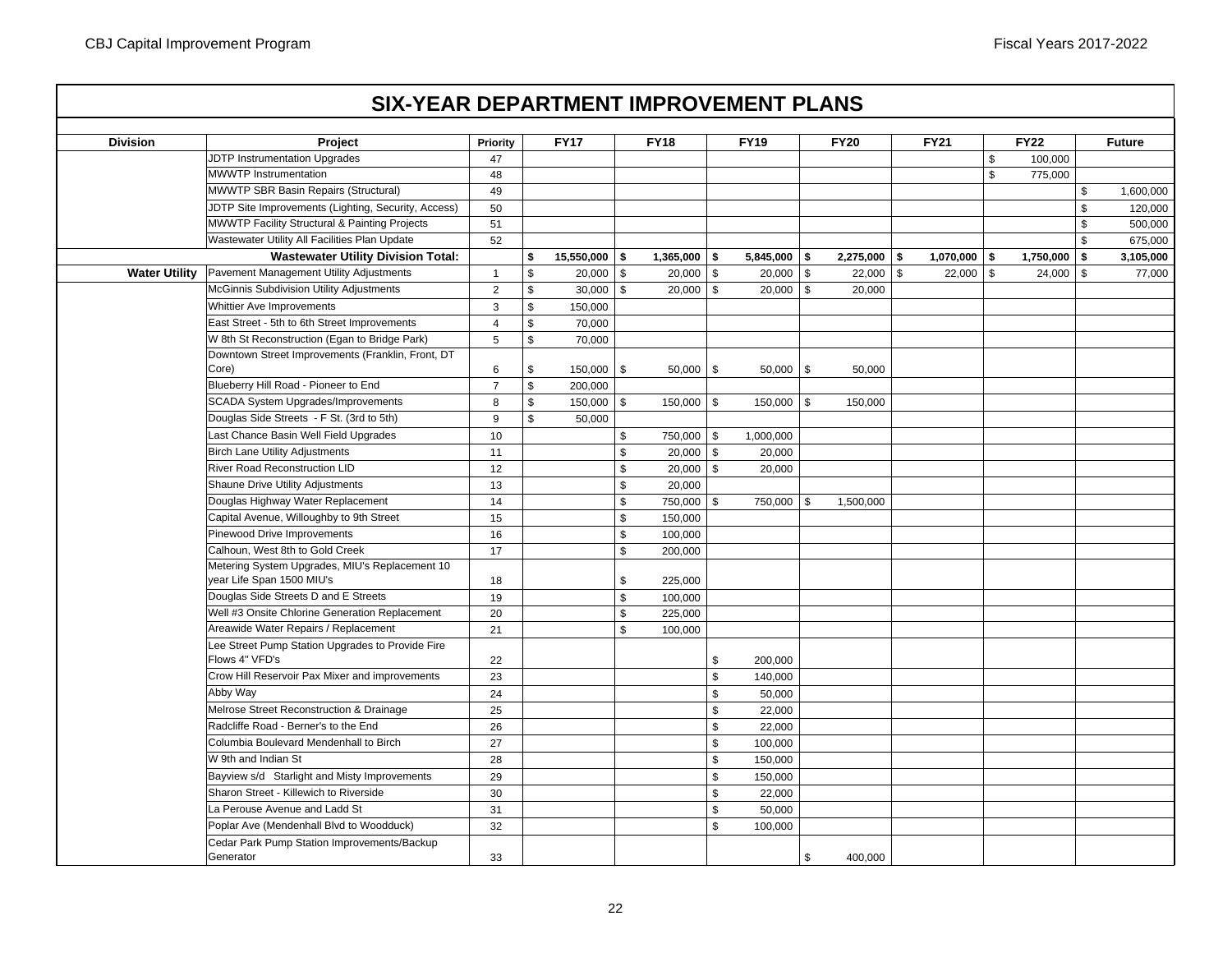| <b>Division</b> | Project                                                                           | Priority |    | <b>FY17</b>  | <b>FY18</b>    | <b>FY19</b>                                                                                        |              | <b>FY20</b>    |              | <b>FY21</b>    | <b>FY22</b>     |                | <b>Future</b> |
|-----------------|-----------------------------------------------------------------------------------|----------|----|--------------|----------------|----------------------------------------------------------------------------------------------------|--------------|----------------|--------------|----------------|-----------------|----------------|---------------|
|                 | Savikko Road Waterline Replacement                                                | 34       |    |              |                |                                                                                                    | \$           | 200,000        |              |                |                 |                |               |
|                 | Melissa Drive                                                                     | 35       |    |              |                |                                                                                                    | $\,$         | 50,000         |              |                |                 |                |               |
|                 | Mendenhaven Watermain/Services Replacement                                        | 36       |    |              |                |                                                                                                    | $\mathbb S$  | 500,000        |              |                |                 |                |               |
|                 | PRV Station Improvements/Upgrades, Crowhill, 5th                                  |          |    |              |                |                                                                                                    |              |                |              |                |                 |                |               |
|                 | <b>Street Douglas</b>                                                             | 37       |    |              |                |                                                                                                    | \$           | 500,000        |              |                |                 |                |               |
|                 | Bonnie Brae Pump Station VFD's For Fire Flows                                     | 38       |    |              |                |                                                                                                    | $\mathbb S$  | 200,000        |              |                |                 |                |               |
|                 | Last Chance Basin Well Rehab                                                      | 39       |    |              |                |                                                                                                    | \$           | 75,000 \$      |              | $100,000$ \$   | 100,000         | \$             | 125,000       |
|                 | MOV Installations & Communications Mill Tunnel, W.<br>Juneau, Crowhill            | 40       |    |              |                |                                                                                                    | \$           | 800,000        |              |                |                 |                |               |
|                 | Lawson Creek Road, Watermain, Services, Hydrant                                   | 41       |    |              |                |                                                                                                    | $\mathbb{S}$ | 180,000        |              |                |                 |                |               |
|                 | Egan Drive Water Crossings, Norway Point, Highland                                |          |    |              |                |                                                                                                    |              |                |              |                |                 |                |               |
|                 | Drive, Salmon Creek P.S.                                                          | 42       |    |              |                |                                                                                                    |              |                | \$           | 500,000        |                 |                |               |
|                 | Water Utility GIS Mapping/GPS Improvements                                        | 43       |    |              |                |                                                                                                    |              |                | \$           | 300,000        |                 |                |               |
|                 | 9th Street, Behind Gov. Mansion, and Federal                                      |          |    |              |                |                                                                                                    |              |                |              |                |                 |                |               |
|                 | <b>Building Mainline Replacement</b>                                              | 44       |    |              |                |                                                                                                    |              |                | \$           | 350,000        |                 |                |               |
|                 | <b>Street CIPs</b>                                                                | 45       |    |              |                |                                                                                                    |              |                | $\mathbb{S}$ | $1,000,000$ \$ | 500,000         | \$             | 500,000       |
|                 | Outer Drive Watermain Replacement Main Street<br>South To Admiral Way/S. Franklin | 46       |    |              |                |                                                                                                    |              |                |              |                | \$<br>250,000   | \$             | 500,000       |
|                 | Metering Upgrades, Radio Read, Master Station,<br>Mobile Pack                     | 47       |    |              |                |                                                                                                    |              |                |              |                | \$<br>500,000   |                |               |
|                 | Mill Tunnel PRV Station Access                                                    | 48       |    |              |                |                                                                                                    |              |                |              |                | \$<br>85,000 \$ |                | 250,000       |
|                 | Cope Park Pump Station Upgrades, Pumps, Motors,<br>and Communications             | 49       |    |              |                |                                                                                                    |              |                |              |                | \$<br>200,000   |                |               |
|                 | Salmon Creek Onsite Chlorine Generation<br>Replace/Upgrade                        | 50       |    |              |                |                                                                                                    |              |                |              |                | \$<br>260,000   |                |               |
|                 | Glacier Hwy Replace 12" mainline with 30" HDPE<br>Mainline Highland Dr. to Hosp.  | 51       |    |              |                |                                                                                                    |              |                |              |                |                 | \$             | 1,800,000     |
|                 | Downtown Stairway/Easements 3rd St. Franklin to<br><b>Gold Street</b>             | 52       |    |              |                |                                                                                                    |              |                |              |                |                 | \$             | 220,000       |
|                 | 4th Street Douglas Watermain Replacement                                          | 53       |    |              |                |                                                                                                    |              |                |              |                |                 | $\mathsf{\$}$  | 250,000       |
|                 | I Street Douglas Watermain Replacement                                            | 54       |    |              |                |                                                                                                    |              |                |              |                |                 | \$             | 185,000       |
|                 | First Street Douglas from D Street to H Street                                    |          |    |              |                |                                                                                                    |              |                |              |                |                 |                |               |
|                 | Watermain Replacement                                                             | 55       |    |              |                |                                                                                                    |              |                |              |                |                 | \$.            | 300,000       |
|                 | Harris Street 4th to 5th Watermain Replacement                                    | 56       |    |              |                |                                                                                                    |              |                |              |                |                 | $\mathfrak{s}$ | 140,000       |
|                 | <b>Water Utility Division Total:</b>                                              |          | \$ | $890,000$ \$ | $2,900,000$ \$ | $3,036,000$ \$                                                                                     |              | $4,647,000$ \$ |              | $2,272,000$ \$ | $1,919,000$ \$  |                | 4,347,000     |
|                 | <b>Public Works &amp; Engineering Department Total:</b>                           |          |    |              |                | \$ 29,034,700   \$ 19,965,000   \$ 21,931,000   \$ 15,572,000   \$ 12,142,000   \$ 11,269,000   \$ |              |                |              |                |                 |                | 7,452,000     |
|                 |                                                                                   |          |    |              |                |                                                                                                    |              |                |              |                |                 |                |               |
| <b>Schools</b>  |                                                                                   |          |    |              |                |                                                                                                    |              |                |              |                |                 |                |               |
|                 | School District Deferred Maintenance                                              |          |    | $600,000$ \$ | $500,000$ \$   | 500,000                                                                                            | <b>S</b>     | $600,000$ \$   |              | $600,000$ \$   | 700,000         |                |               |
|                 | <b>Schools Total:</b>                                                             |          | \$ | $600,000$ \$ | 500,000        | $500,000$ \$<br>-\$                                                                                |              | $600,000$ \$   |              | $600,000$ \$   | 700,000         | $\sqrt{2}$     | $\sim$        |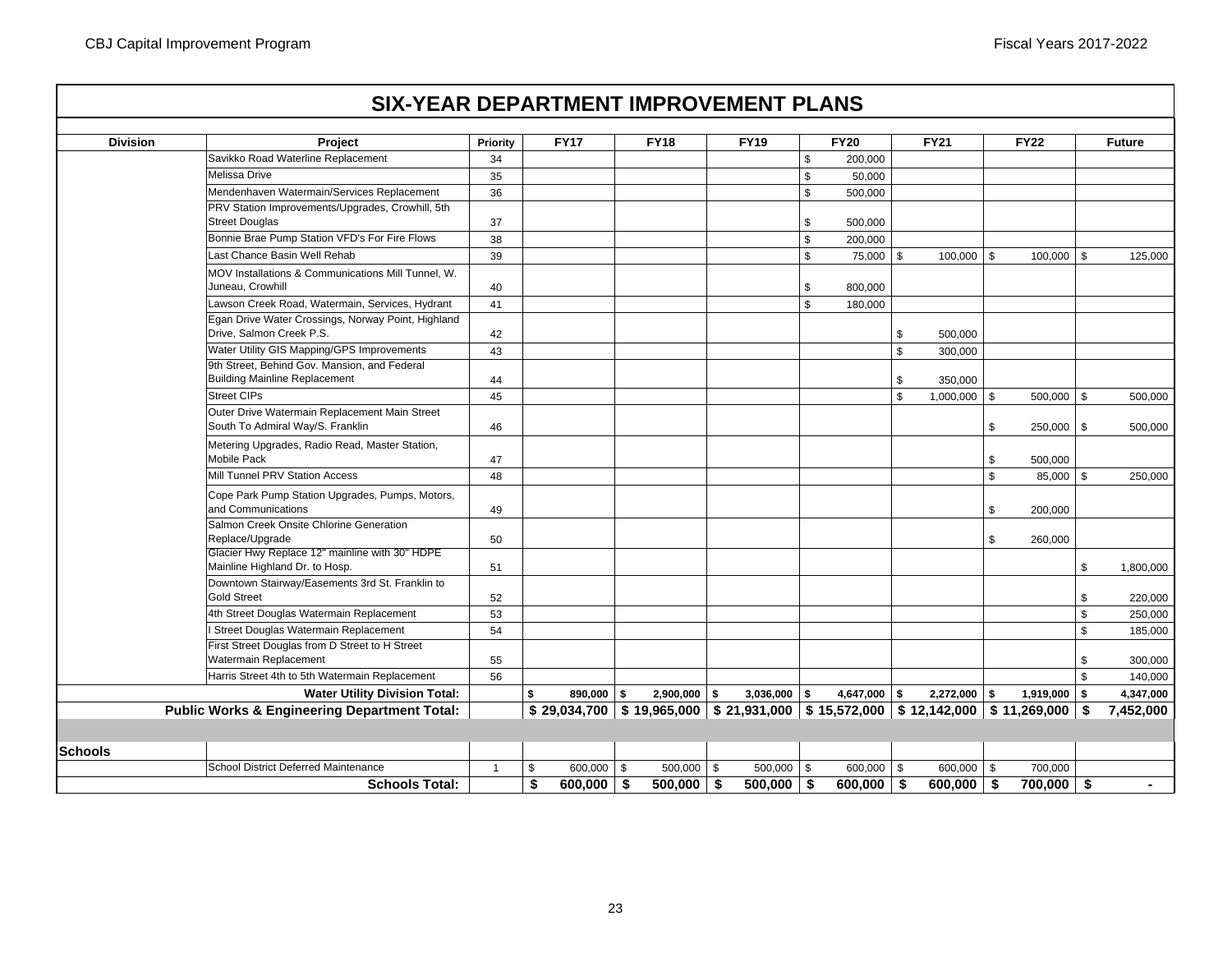|                   |                         |                 | FY 2017 CIP PROJECT DESCRIPTIONS                                                                                                                                                                                                                                                                                                                                                                                                                                                                                                                                                                                    |
|-------------------|-------------------------|-----------------|---------------------------------------------------------------------------------------------------------------------------------------------------------------------------------------------------------------------------------------------------------------------------------------------------------------------------------------------------------------------------------------------------------------------------------------------------------------------------------------------------------------------------------------------------------------------------------------------------------------------|
| <b>Department</b> | <b>Division</b>         | <b>Priority</b> | <b>Project Description</b>                                                                                                                                                                                                                                                                                                                                                                                                                                                                                                                                                                                          |
| Administration    | <b>Manager's Office</b> | $\overline{1}$  | I.T. SOFTWARE UPDATES & UPGRADES - Necessary updates & upgrades to the City's financial & information<br>management system.                                                                                                                                                                                                                                                                                                                                                                                                                                                                                         |
|                   |                         | 2               | VEHICLE & EQUPMENT WASH BAYS PLANNING & DESIGN - This project will construct environmentally friendly<br>wash bays for all CBJ vehicles and equipment to be washed. There is currently no specific location for departments to<br>wash and care for the vehicle and equipment that CBJ has spent millions of dollars purchasing. It is imperative this<br>equipment be cleaned and cared for to prevent corrosion and premature failures. This facility will not only provide a<br>needed location to clean equipment but will also provide a wash facility that will contain the run off from such activity.       |
|                   |                         | 3               | BONDED DEBT SERVICE - These funds will be used for bond debt repayment.                                                                                                                                                                                                                                                                                                                                                                                                                                                                                                                                             |
|                   |                         | 4               | <b>BUDGET RESERVE</b> - These funds will be used to increase the City's budget reserve.                                                                                                                                                                                                                                                                                                                                                                                                                                                                                                                             |
|                   |                         | 5               | WILLOUGHBY ARTS CENTER - Funds to be used to incorporate and upgrade the existing Juneau Arts and Culture<br>Center (JACC) and will include a community theatre with a maximum of 300 seats and array of spaces that support<br>the theater, enhance the experience for clientele, and augment revenue generations potential.                                                                                                                                                                                                                                                                                       |
|                   |                         | 6               | CBJ FACILITY INFRASTRUCTURE DEFERRED MAINTENANCE - Under direction of the Manager, this project<br>would fund facility maintenance and replacement projects including exterior envelopes, energy system efficiencies,<br>mechanical and electrical systems, IT infrastructure and software replacement and upgrades, interior finishes, site<br>paving, concrete patching and other site improvements.                                                                                                                                                                                                              |
|                   |                         | $\overline{7}$  | <b>COURT PLAZA BUILDING CANOPY -</b> These funds are CBJ's portion of the State of Alaska DOA project to remove<br>and replace the siding on the Court Plaza Building (aka the Spam Can). The original exterior wall is failing and is in<br>need of repair.                                                                                                                                                                                                                                                                                                                                                        |
|                   |                         |                 |                                                                                                                                                                                                                                                                                                                                                                                                                                                                                                                                                                                                                     |
| <b>Airport</b>    |                         | $\mathbf{1}$    | SREF MATCH - Phase I-a will construct a heated garage of approximately 37,000 sf for the Airport's snow removal<br>equipment in accordance with Federal Aviation Administration (FAA) requirements. The FAA will fund 93.75% of<br>eligible costs; a local match is required to fund the remaining 6.25%. Phase 1-b is not eligible for FAA funding. It<br>includes critical vehicle maintenance and operational components that will be constructed from existing funds. Future<br>phases will be added as funding becomes available. The non-FAA-eligible portion of the building is approximately<br>17,500 s.f. |
|                   |                         | 2               | <b>EXIT LANE IMPROVEMENTS</b> - The arriving passengers exit lane that connects the secure departure lounge to the<br>non-secure waiting lobby on the second floor of the airport terminal must be upgraded to meet security requirements.<br>This project reconfigures the exit lane with a series of automatic doors to reduce the chance of security breaches.                                                                                                                                                                                                                                                   |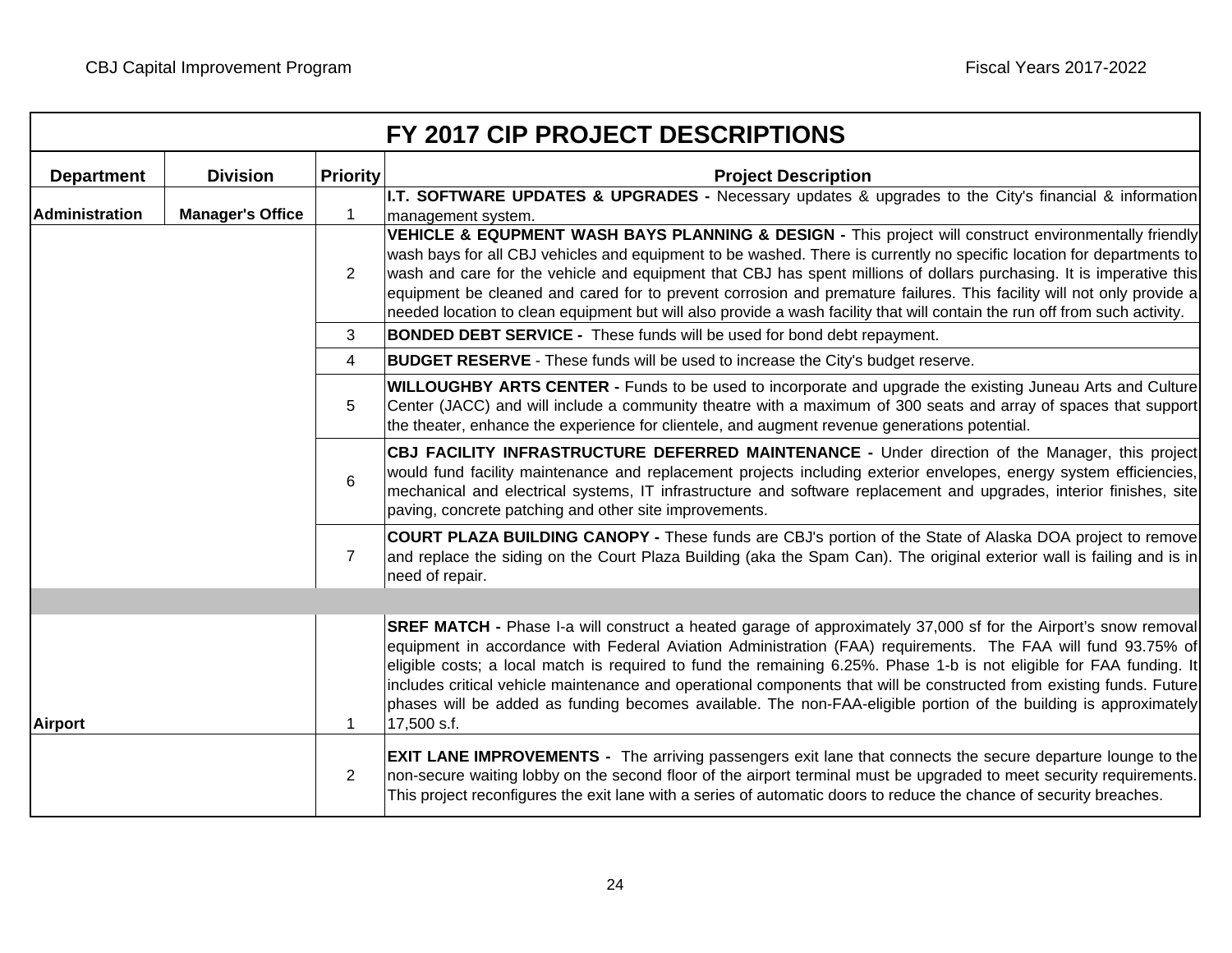|                   |                 |                 | FY 2017 CIP PROJECT DESCRIPTIONS                                                                                                                                                                                                                                                                                                                                                                                                                                                                                                                                                                                          |
|-------------------|-----------------|-----------------|---------------------------------------------------------------------------------------------------------------------------------------------------------------------------------------------------------------------------------------------------------------------------------------------------------------------------------------------------------------------------------------------------------------------------------------------------------------------------------------------------------------------------------------------------------------------------------------------------------------------------|
| <b>Department</b> | <b>Division</b> | <b>Priority</b> | <b>Project Description</b>                                                                                                                                                                                                                                                                                                                                                                                                                                                                                                                                                                                                |
|                   |                 | 3               | PASSENGER TERMINAL PARKING LOT REPAIRS - The public parking lots on the north side of the terminal will be<br>reconfigured to improve safety and accessibility, and repairs will be made to deteriorated drainage and surfaces. This<br>project addresses critical repairs only; a future reconstruction will be needed to upgrade drainage, replace lighting,<br>improve the public transit stop, and add amenities such as a covered walkway.                                                                                                                                                                           |
|                   |                 | 4               | <b>ELEVATOR/MISC TERMINAL ADA IMPROVEMENTS -</b> An elevator is needed on the secure side (departure lounge)<br>of the terminal to provide accessibility to the ground level. Other accessibility improvements in toilet rooms and<br>general airport signage are needed to enhance services at the airport for people with disabilities and travelers who<br>need assistance.                                                                                                                                                                                                                                            |
|                   |                 | 5               | OLD DINING ROOM RECONFIGURATION - Existing spaces on the second floor of the terminal will be reconfigured<br>for tenant lease and possible public meeting space.                                                                                                                                                                                                                                                                                                                                                                                                                                                         |
|                   |                 | 6               | FIRST FLOOR RESTROOM RENOVATION - The restrooms near the up-direction escalator will be upgraded to meet<br>ADA and will receive new interior finishes. This area of the terminal is identified for replacement in the terminal master<br>plan, but funding for the complete replacement has not been scheduled. This modest renovation of the restrooms will<br>allow their continued use until replacement can be achieved.                                                                                                                                                                                             |
|                   |                 | $\overline{7}$  | TERMINAL EAST END DOORS/VESTIBLE - Wind-driven rain on the east end wall of the terminal (first floor) has<br>brought moisture into the wall system. The existing door opening will be enclosed with a vestibule to reduce water<br>infiltration, energy costs, and door maintenance.                                                                                                                                                                                                                                                                                                                                     |
|                   |                 | 8               | ADMIN/BADGING OFFICE RECONFIGURATION - This project consolidates the badging office and airport<br>administrative support spaces to allow greater staff efficiencies and increased service to airport users who require<br>security badging. A portion of the old kitchen space on the second floor will be remodeled for these functions. This<br>area of the terminal is identified for replacement in the terminal master plan, but funding for the complete replacement<br>has not been scheduled. This modest renovation will provide needed administrative spaces until the replacement<br>project can be achieved. |
|                   |                 | 9               | MAIN STAIRWELL LIGHTING UPGRADE - The stairway and up-direction escalator will have new interior finishes<br>and lighting. This area of the terminal is identified for replacement in the terminal master plan, but funding for the<br>complete replacement has not been scheduled. This modest renovation will improve safety, reduce energy costs, and<br>improve maintenance access until the replacement project can be achieved.                                                                                                                                                                                     |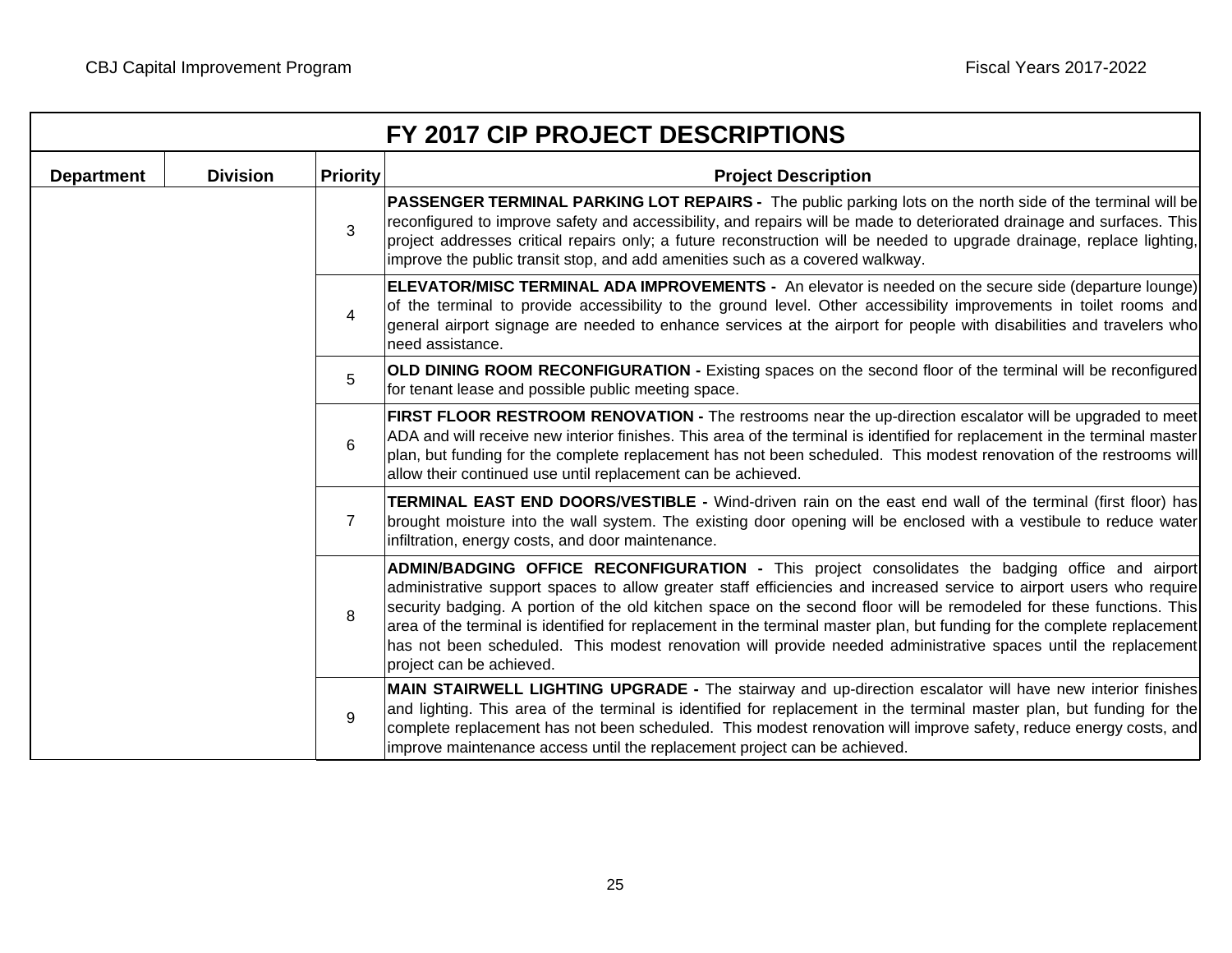|                   |                 |                 | FY 2017 CIP PROJECT DESCRIPTIONS                                                                                                                                                                                                                                                                                                                                                                                                                                                                     |
|-------------------|-----------------|-----------------|------------------------------------------------------------------------------------------------------------------------------------------------------------------------------------------------------------------------------------------------------------------------------------------------------------------------------------------------------------------------------------------------------------------------------------------------------------------------------------------------------|
| <b>Department</b> | <b>Division</b> | <b>Priority</b> | <b>Project Description</b>                                                                                                                                                                                                                                                                                                                                                                                                                                                                           |
|                   |                 | 10              | RSA (PH 12) CONSTRUCT NE/NW AREAS - This project is a continuation of the RSA series of projects to construct<br>aircraft parking in the NE Development Area and the NW Development area. These areas were filled during previous<br>phases of the RSA projects. This phase will include additional utility relocations, drainage system installation, final<br>grading, and paving some of the areas. Future phases of construction will be needed to complete the development of<br>the two areas. |
|                   |                 | 11              | DESIGN TAXIWAY A AND E-1 REHAB - Taxiway A is in need of reconstruction after the accelerated pavement<br>deterioration caused by use of the taxiway as a temporary runway. Three connector taxiways do not meet current<br>design standards and may need to be reconfigured. In addition, Taxiway D has been placed on a national list by FAA<br>in the Runway Incursion Mitigation program (RIM). Final design and construction will occur in future years.                                        |
|                   |                 | 12              | TENANT SPACE RECONFIGURATION (2ND FLOOR NORTH) - Portions of the former kitchen and serving areas on<br>the second floor of the terminal will be reconfigured to allow tenant leases. This area of the terminal is identified for<br>replacement in the terminal master plan, but funding for the complete replacement has not been scheduled. This<br>modest renovation will allow short-term tenant leases until the replacement project can be achieved.                                          |
|                   |                 |                 |                                                                                                                                                                                                                                                                                                                                                                                                                                                                                                      |
| <b>BRH</b>        |                 | 1               | <b>OPERATING ROOM RENOVATION - Bartlett is engaging an architectural firm in FY17 to lead the multi-year re-</b><br>design (patient and clinical flow), remodeling and upgrade of its surgical services.                                                                                                                                                                                                                                                                                             |
|                   |                 | $\overline{2}$  | CHILD & ADOLESCENT MENTAL HEALTH UNIT - Bartlett is evaluating the need for an in-patient mental health<br>facility for children and adolescents. The project will include architectural design in FY17 followed by construction<br>documents, RFPs, etc. over the next years.                                                                                                                                                                                                                       |
|                   |                 | 3               | <b>INFORMATION SERVICES FACILITY - Bartlett's Information Technology Department and its I.T. infra-structure must</b><br>be relocated to a new facility to provide the needed redundancy, security, environmental safeguards and additional<br>work space.                                                                                                                                                                                                                                           |
|                   |                 | 4               | ROOF FOR MEDICAL ARTS BUILDING - The building's roof is 28 years old and past its useful life.                                                                                                                                                                                                                                                                                                                                                                                                       |
|                   |                 | 5               | ROOF REPLACEMENT - RRC - The building's roof was a replacement "overlay" 12 years ago. The roof is<br>deteriorating and must be replaced.                                                                                                                                                                                                                                                                                                                                                            |
|                   |                 |                 |                                                                                                                                                                                                                                                                                                                                                                                                                                                                                                      |
| Docks & Harbors   | <b>Docks</b>    |                 | REAL WEATHER/CURRENT MONITORING SYSTEM - PH III - this project is to establish wind and current<br>monitoring sensors at the various dock locations to offer real time information from navigation purposes. The system<br>would be broadcast over radio, internet or other public media to be available to all cruise ships navigating in the<br>immediate area.                                                                                                                                    |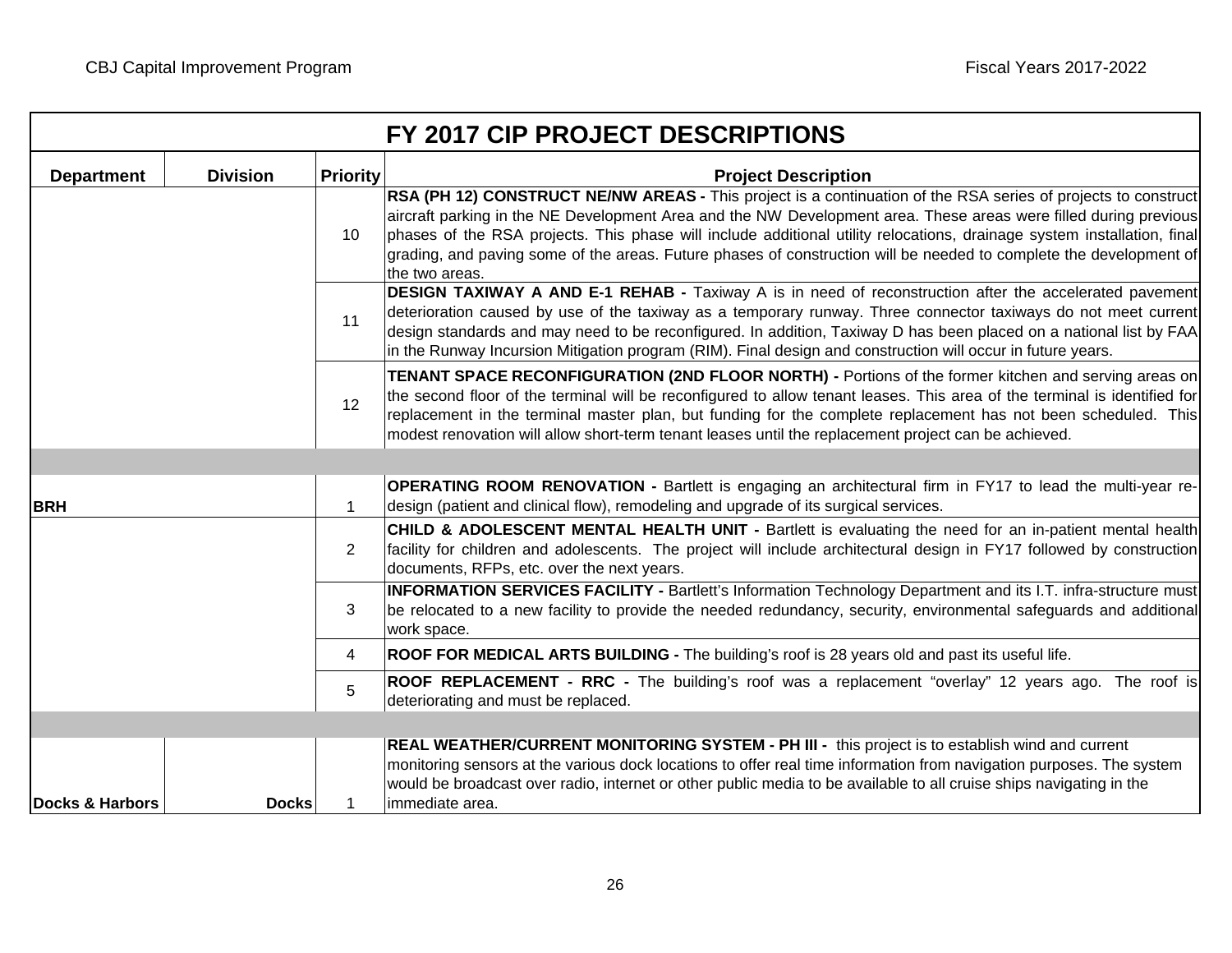|                                      |                 | FY 2017 CIP PROJECT DESCRIPTIONS                                                                                                                                                                                                                                                                                                                                                                                                                                                                                                                                                                                                                                                                                                                                                                                                                                                                                                                                                                                                                                                                                                                                                                                                                                                                                                                                                                                                                                                              |
|--------------------------------------|-----------------|-----------------------------------------------------------------------------------------------------------------------------------------------------------------------------------------------------------------------------------------------------------------------------------------------------------------------------------------------------------------------------------------------------------------------------------------------------------------------------------------------------------------------------------------------------------------------------------------------------------------------------------------------------------------------------------------------------------------------------------------------------------------------------------------------------------------------------------------------------------------------------------------------------------------------------------------------------------------------------------------------------------------------------------------------------------------------------------------------------------------------------------------------------------------------------------------------------------------------------------------------------------------------------------------------------------------------------------------------------------------------------------------------------------------------------------------------------------------------------------------------|
| <b>Department</b><br><b>Division</b> | <b>Priority</b> | <b>Project Description</b>                                                                                                                                                                                                                                                                                                                                                                                                                                                                                                                                                                                                                                                                                                                                                                                                                                                                                                                                                                                                                                                                                                                                                                                                                                                                                                                                                                                                                                                                    |
| <b>Harbors</b>                       | $\mathbf{1}$    | AURORA HARBOR REBUILD - PHASE II - Phase II will replace the head float; main floats E, F, & G; electrical;<br>domestic water, and a new fire suppression system.                                                                                                                                                                                                                                                                                                                                                                                                                                                                                                                                                                                                                                                                                                                                                                                                                                                                                                                                                                                                                                                                                                                                                                                                                                                                                                                             |
|                                      | $\overline{2}$  | STATTER HARBOR BREAKWATER SAFETY IMPROVEMENTS - to infill the open areas of the breakwater structure<br>with fiberglass reinforced plastic grates that would close the open cells to allow pedestrian traffic yet allow the<br>structure to adequately provide wave reduction to the overall harbor.                                                                                                                                                                                                                                                                                                                                                                                                                                                                                                                                                                                                                                                                                                                                                                                                                                                                                                                                                                                                                                                                                                                                                                                          |
|                                      | 3               | CRUISE BERTH IMPROVEMENTS - Tug Assists: The new floating docks, (16B) are being constructed adjacent to<br>the Franklin Dock. The new docks may impact vessel approaches and departures from the Franklin Dock under<br>certain weather and traffic conditions. In these cases it may be necessary for the vessel to use a tug in order to<br>preserve the safety and security of the vessel and dock structures in the harbor. These funds would be used to<br>reimburse if tug assists are needed only for the Franklin Dock. Cruise Ship Berths: The project consists of<br>constructing two new floating berths adjacent to the existing fixed dock. The first floating berth is complete and the<br>second one will be under construction in fall 2016 with completion slated for May 2017. The current dock cannot<br>handle the loading of newer larger ships that call on the Port of Juneau. The new berths would be accessed at two<br>security controlled locations thereby eliminating the need for the current yellow barriers along the dock thus improving<br>public access along the waterfront. The construction contract was \$54M for both phases of the project. A funding<br>strategy was approved by the Assembly to utilize state impact fees and local port development fees to pay off<br>obligation bonds that would support the needed cash flow for construction. This request for state passenger fees<br>would partially fund construction of the North Berth. |
|                                      |                 |                                                                                                                                                                                                                                                                                                                                                                                                                                                                                                                                                                                                                                                                                                                                                                                                                                                                                                                                                                                                                                                                                                                                                                                                                                                                                                                                                                                                                                                                                               |
| <b>Eaglecrest</b>                    | $\mathbf{1}$    | <b>LIFT/MOUNTAIN OPERATIONS IMPROVEMENTS - which include the following projects:</b>                                                                                                                                                                                                                                                                                                                                                                                                                                                                                                                                                                                                                                                                                                                                                                                                                                                                                                                                                                                                                                                                                                                                                                                                                                                                                                                                                                                                          |
|                                      |                 | Lodge Maintenance/Improvements - Continued funding of small to medium projects that ensure the building<br>remains in serviceable condition until the lodge undergoes a major remodel. In the near term this includes roof<br>maintenance, new flooring and deck repair and ramp replacement. (\$50,000)                                                                                                                                                                                                                                                                                                                                                                                                                                                                                                                                                                                                                                                                                                                                                                                                                                                                                                                                                                                                                                                                                                                                                                                      |
|                                      |                 | Lift Operations- Misc Lift Parts - As one of the key components of Eaglecrest Operations the lifts require regular<br>purchase and installation of major capital intensive parts to include but not limited to sheave assemblies, motors and<br>gearboxes. These parts will be purchased and installed on a regular program keeping safety and structural integrity as<br>the number one priority. (\$15,000)                                                                                                                                                                                                                                                                                                                                                                                                                                                                                                                                                                                                                                                                                                                                                                                                                                                                                                                                                                                                                                                                                 |
|                                      |                 | Mountain Operations- Trail Conditioning - Remove stumps and other obstacles from ski runs allowing Eaglecrest<br>to open with less snow fall. (\$15,000)                                                                                                                                                                                                                                                                                                                                                                                                                                                                                                                                                                                                                                                                                                                                                                                                                                                                                                                                                                                                                                                                                                                                                                                                                                                                                                                                      |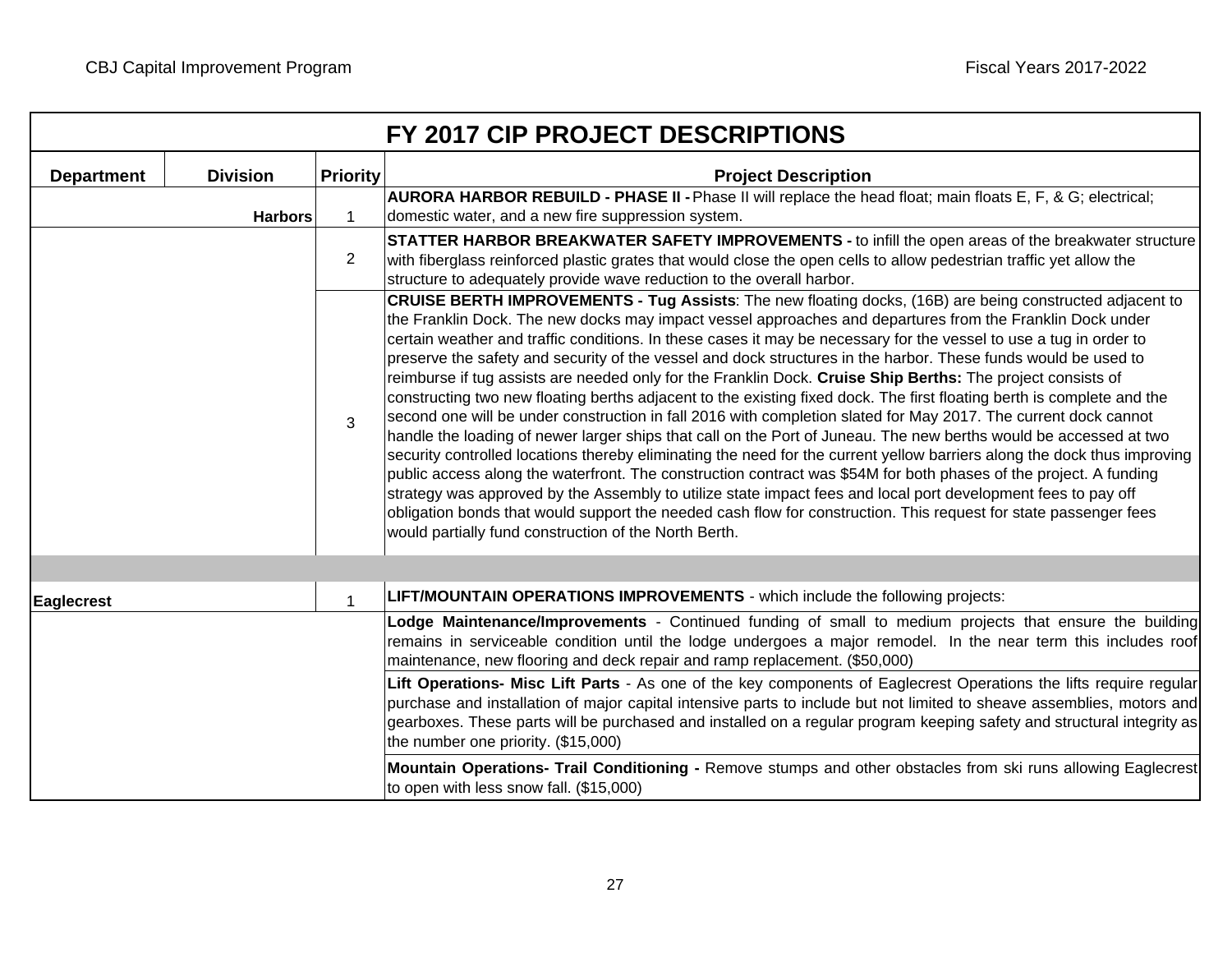|                              |                    |                 | FY 2017 CIP PROJECT DESCRIPTIONS                                                                                                                                                                                                                                                                                                                                                                                                                                                                                                                                                                                                                                               |  |  |  |  |
|------------------------------|--------------------|-----------------|--------------------------------------------------------------------------------------------------------------------------------------------------------------------------------------------------------------------------------------------------------------------------------------------------------------------------------------------------------------------------------------------------------------------------------------------------------------------------------------------------------------------------------------------------------------------------------------------------------------------------------------------------------------------------------|--|--|--|--|
| <b>Department</b>            | <b>Division</b>    | <b>Priority</b> | <b>Project Description</b>                                                                                                                                                                                                                                                                                                                                                                                                                                                                                                                                                                                                                                                     |  |  |  |  |
|                              |                    |                 | Mountain Operations - Hiking Trails - The Master Plan outlines hiking trails/multi-use trails as a top priority for the<br>future of Eaglecrest. We will continue a multi-year plan to create more hiking/multi-use trails within the CBJ/Eaglecrest<br>Boundary. (\$15,000)                                                                                                                                                                                                                                                                                                                                                                                                   |  |  |  |  |
|                              |                    |                 | Mountain Operations -- Trail Maintenance -- The trail network at Eaglecrest has started to become overgrown after<br>many years of little annual maintenance. We have begun a program of yearly maintenance to reclaim the ski trail<br>network enabling Eaglecrest to open as early as possible with the safest conditions possible. This will include cutting<br>and trimming by hand all trails at Eaglecrest on a rotating basis. (\$30,000)                                                                                                                                                                                                                               |  |  |  |  |
|                              |                    |                 | Mountain Operations - Snowmaking & Water Line Replacement/Improvement - We will begin multi-year plan to<br>repair/replace the current snowmaking system and increase snowmaking coverage of the lower mountain. This<br>snowmaking will allow Eaglecrest to better handle low snow years and open as early as possible. In addition the<br>snowmaking lines feed the Hydroelectric system which significantly lowers our electric usage annually. The pipeline<br>from Cropley Lake is showing increasing signs of decay and patching and welding is becoming less effective. The<br>plan calls for replacement with new pipe in sections over the next few years. (\$50,000) |  |  |  |  |
|                              |                    |                 |                                                                                                                                                                                                                                                                                                                                                                                                                                                                                                                                                                                                                                                                                |  |  |  |  |
| Finance                      |                    | $\mathbf{1}$    | AUKE BAY PASSENGER FOR HIRE FACILITY - this project includes installation of a boarding float, gangway, and<br>passenger loading zone to serve cruise ship passengers connecting with whale watching and fish charter operators.                                                                                                                                                                                                                                                                                                                                                                                                                                               |  |  |  |  |
|                              |                    |                 |                                                                                                                                                                                                                                                                                                                                                                                                                                                                                                                                                                                                                                                                                |  |  |  |  |
| <b>Fire Department</b>       |                    | $\mathbf 1$     | <b>PLATFORM LADDER TRUCK - .</b>                                                                                                                                                                                                                                                                                                                                                                                                                                                                                                                                                                                                                                               |  |  |  |  |
| <b>Lands &amp; Resources</b> |                    | $\mathbf{1}$    | <b>STABLER QUARRY INFRASTRUCTURE AND EXPANSION</b> - This project will work towards updating infrastructure<br>and expanding the permitted area of the Stabler Point Rock Quarry.                                                                                                                                                                                                                                                                                                                                                                                                                                                                                              |  |  |  |  |
|                              |                    | $\overline{2}$  | PEDERSON HILL 80 LOT SUBDIVISION AND INFRASTRUCTURE - This phase Pederson Hill subdivision will<br>address Juneau's significant housing shortage. The CBJ recently traded land and gained an access route to the<br>property, and water, sewer and utilities now reach the new property line. The next step requires bringing utility access<br>and infrastructure to the first phase of residential lots (around 80 lots).                                                                                                                                                                                                                                                    |  |  |  |  |
|                              |                    |                 |                                                                                                                                                                                                                                                                                                                                                                                                                                                                                                                                                                                                                                                                                |  |  |  |  |
| Library                      | <b>City Museum</b> |                 | CITY MUSEUM EXHIBIT CASE REPLACEMENT - Replace 1950s era exhibit cases in the City Museum with cases<br>that have better security, lighting, operational standards (less time consuming for staff to install/de-install exhibits), and<br>ensure proper environmental standards for long-term survival of Museum artifacts.                                                                                                                                                                                                                                                                                                                                                    |  |  |  |  |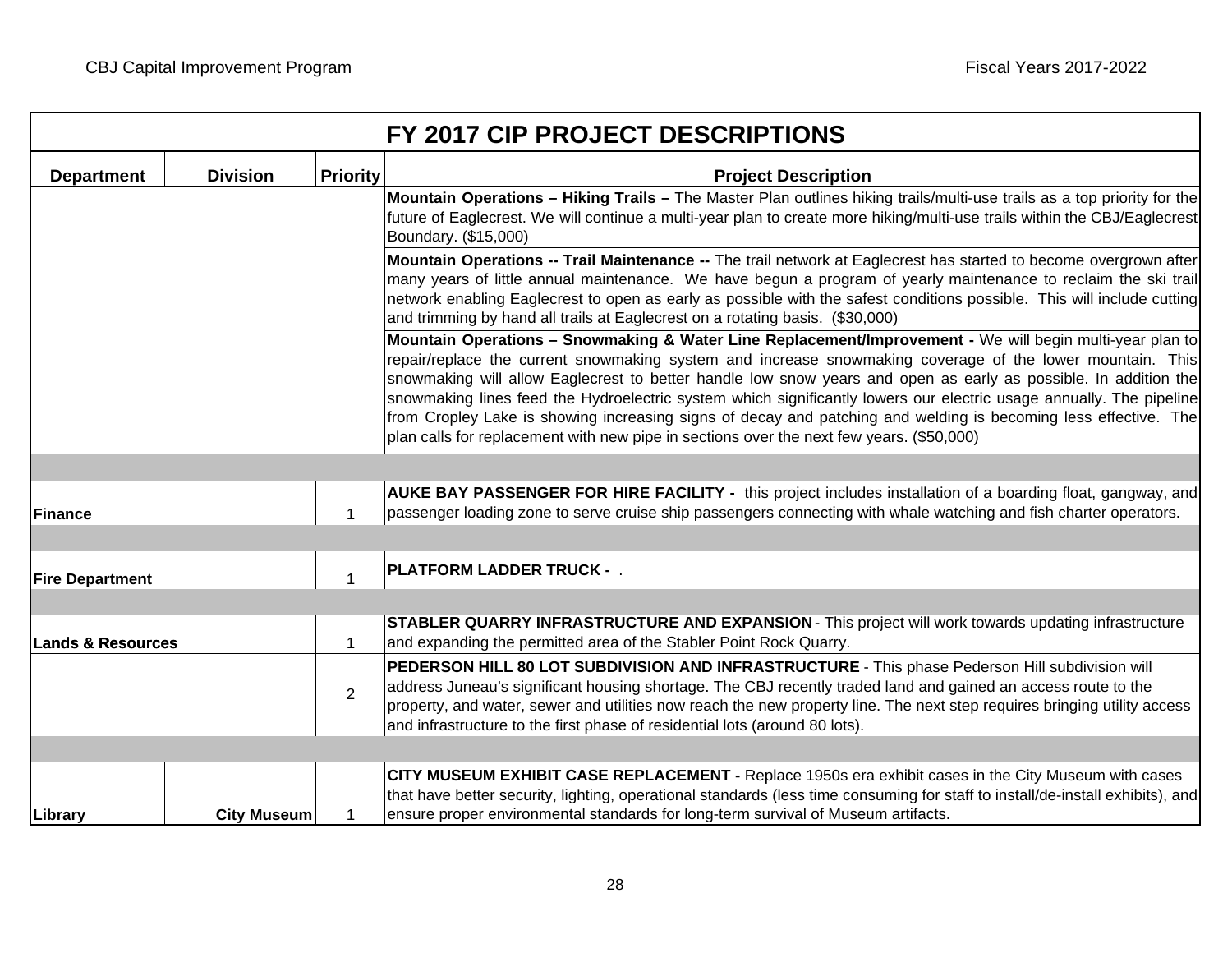|                         | FY 2017 CIP PROJECT DESCRIPTIONS |                 |                                                                                                                                                                                                                                                                                                                                                                                                                                                                                                                                                                                                                                                                                                                                                                                                              |  |  |  |  |  |  |  |
|-------------------------|----------------------------------|-----------------|--------------------------------------------------------------------------------------------------------------------------------------------------------------------------------------------------------------------------------------------------------------------------------------------------------------------------------------------------------------------------------------------------------------------------------------------------------------------------------------------------------------------------------------------------------------------------------------------------------------------------------------------------------------------------------------------------------------------------------------------------------------------------------------------------------------|--|--|--|--|--|--|--|
| <b>Department</b>       | <b>Division</b>                  | <b>Priority</b> | <b>Project Description</b>                                                                                                                                                                                                                                                                                                                                                                                                                                                                                                                                                                                                                                                                                                                                                                                   |  |  |  |  |  |  |  |
|                         |                                  |                 |                                                                                                                                                                                                                                                                                                                                                                                                                                                                                                                                                                                                                                                                                                                                                                                                              |  |  |  |  |  |  |  |
| <b>IParks &amp; Rec</b> | <b>Bldg Maintenance</b>          |                 | <b>DEFERRED BUILDING MAINTENANCE -</b> Funds are for on-going capital funded projects to repair CBJ buildings.<br>Reduce maintenance costs and enhance building components by correcting a backlog of problems that have surfaced<br>from aging of buildings.                                                                                                                                                                                                                                                                                                                                                                                                                                                                                                                                                |  |  |  |  |  |  |  |
|                         | <b>Centennial Hall</b>           | $\mathbf{1}$    | <b>CENTENNIAL HALL FLOOR - Remove Centennial Hall Ballroom end grain wood floor and provide new ballroom floor</b><br>system as part was damaged beyond repair by a broken sprinkler pipe.                                                                                                                                                                                                                                                                                                                                                                                                                                                                                                                                                                                                                   |  |  |  |  |  |  |  |
|                         | <b>Rec Buildings</b>             | $\mathbf{1}$    | AUGUSTUS BROWN POOL SHORT TERM REPAIRS - Funds will be used to repair various structural, plumbing,<br>mechanical and operational components at the Augustus Brown Pool.                                                                                                                                                                                                                                                                                                                                                                                                                                                                                                                                                                                                                                     |  |  |  |  |  |  |  |
| <b>Parks/Rec Areas</b>  |                                  | $\mathbf{1}$    | <b>PARK AND PLAYGROUND REPAIRS</b> - This CIP funds repairs to park facilities throughout Juneau, including<br>replacement of playground equipment that has outlived its useful life. Many of Juneau's playgrounds are more than 25<br>years old. Due to their age, these playgrounds do not comply with modern safety standards or the Americans with<br>Disabilities Act.                                                                                                                                                                                                                                                                                                                                                                                                                                  |  |  |  |  |  |  |  |
|                         |                                  | 2               | <b>SPORTS FIELD RESURFACING &amp; REPAIRS</b> - This CIP funds repairs and replacement of sports fields throughout<br>Juneau, including softball, baseball, soccer, and football fields. Sports fields require repair and replacement as<br>surfacing is worn away and drainage problems develop. If fields surfaces are not properly maintained, adult and<br>student athletes will suffer injuries and Juneau will not be eligible to host tournaments. High-priority projects include<br>resurfacing Melvin Park Field #1 and Adair-Kennedy Field #1, as well fence repairs.                                                                                                                                                                                                                              |  |  |  |  |  |  |  |
|                         |                                  | 3               | JENSEN OLSEN ARBORETUM PARKING LOT AND CONSERVATORY - Repair exterior walls repairs and window<br>replacement. The sunroom suffers from extensive rot, water leaks, drafts, and peeling paint. The sunroof has been<br>wrapped in visqueen for several years. All single pane sash windows would need to be replaced with energy efficient<br>windows. The poor condition of this building stands in stark contrast to the otherwise beautiful setting of the<br>Arboretum. The Jensen-Olson Arboretum receives more than 1,000 visitors each month during the summer tourist<br>season, and hosts educational activities for local schools year-round. Approximately 80% of operations are funded<br>through an endowment; an administrative agreement requires CBJ to maintain the property and buildings. |  |  |  |  |  |  |  |
|                         |                                  | 4               | <b>TWIN LAKE PARK AND ADA REPAIRS -</b> Project includes shoring up the foundation for the fishing pier, trail and<br>asphalt repairs and lighting upgrades.                                                                                                                                                                                                                                                                                                                                                                                                                                                                                                                                                                                                                                                 |  |  |  |  |  |  |  |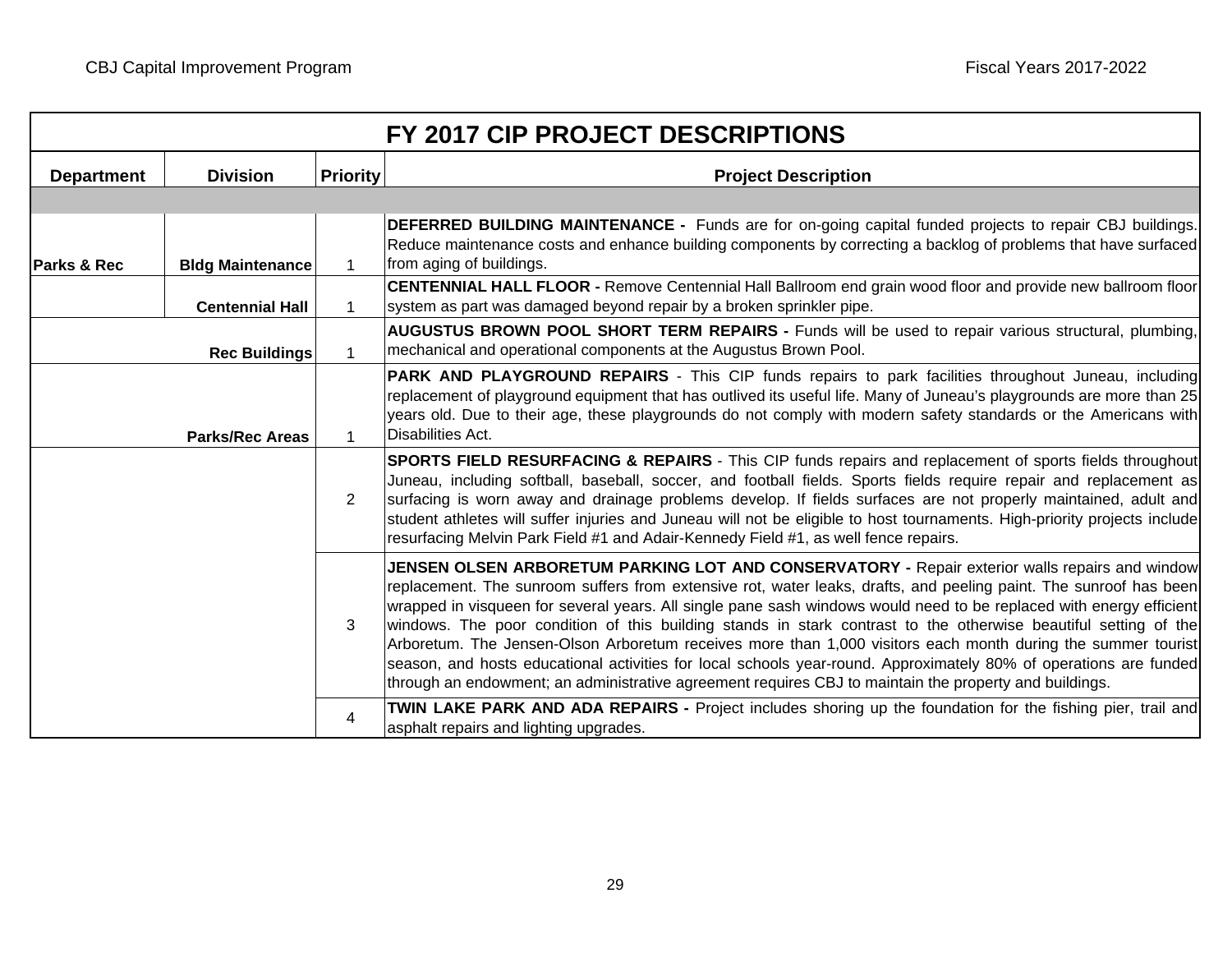| FY 2017 CIP PROJECT DESCRIPTIONS |                          |                 |                                                                                                                                                                                                                                                                                                                                                                                                                                                                                                                                                                                                                                                                                                                                                                                                     |  |  |  |  |  |  |
|----------------------------------|--------------------------|-----------------|-----------------------------------------------------------------------------------------------------------------------------------------------------------------------------------------------------------------------------------------------------------------------------------------------------------------------------------------------------------------------------------------------------------------------------------------------------------------------------------------------------------------------------------------------------------------------------------------------------------------------------------------------------------------------------------------------------------------------------------------------------------------------------------------------------|--|--|--|--|--|--|
| <b>Department</b>                | <b>Division</b>          | <b>Priority</b> | <b>Project Description</b>                                                                                                                                                                                                                                                                                                                                                                                                                                                                                                                                                                                                                                                                                                                                                                          |  |  |  |  |  |  |
|                                  |                          | 5               | RIVERSIDE ROTARY PARK REPAIRS & SAFETY IMPROVEMENTS - Construct a restroom and replace playground<br>equipment. Voters in 2013 approved upgrades for Riverside Rotary Park as part of the temporary 1% sales tax<br>extension. Phase 1 includes constructing a restroom and replacing the playground equipment. Currently a portable<br>sanitation unit are brought in spring and removed in the fall. The playground equipment was built in 1991 and has<br>reached the end of its life cycle. Additional funding is needed to complete Phase 2. Phase 2 includes constructing<br>small decks to protect riparian areas from erosion of embankments and replacement of park lighting.                                                                                                              |  |  |  |  |  |  |
|                                  |                          | 6               | <b>CHICKEN YARD PARK SAFETY IMPROVEMENTS - Project will address safety issues and update park amenities.</b>                                                                                                                                                                                                                                                                                                                                                                                                                                                                                                                                                                                                                                                                                        |  |  |  |  |  |  |
|                                  |                          | $\overline{7}$  | TREADWELL MINE AND HISTORIC PARK PRESERVATION - Project includes trail enhancements, improved<br>gateway, reduce overgrown vegetation, protective shelter for the Five-Stamp Mill, improved connections to Sandy<br>Beach, and develop a Master Plan to coordinate future improvements.                                                                                                                                                                                                                                                                                                                                                                                                                                                                                                             |  |  |  |  |  |  |
|                                  |                          | 8               | AUKE LAKE WAYSIDE LAUNCH RAMP & TRAIL SYSTEM CONN - The funds requested will allow for the<br>transportation related improvements to Auke Lake Wayside after AK DOT completes the paving of the wayside<br>parking lot. These include a pedestrian trail, bathroom, stairs, and floating dock. The trail will connect the multiuse<br>path to the boat launch ramp, the wayside and the University of Alaska. The restroom facility will serve boat launch<br>ramp users in the summertime when the launch ramp is open. Additionally, stairs down to the lake alongside the boat<br>launch ramp will access a floating dock to serve the boat and lake users.                                                                                                                                      |  |  |  |  |  |  |
|                                  | <b>Trail Maintenance</b> | $\mathbf 1$     | KAX TRAIL BRIDGE RIVER BANK STABILIZATION - Stabilize Montana Creek embankment around the bridge. The<br>extremely popular Kaxdigoowu Heen Dei Trail is one of only two paved, wheelchair-accessible trails in Juneau. It<br>provides a critical, three-mile-long non-motorized transportation corridor through the Mendenhall Valley, connecting<br>neighborhoods with schools, shopping, recreation, and transit. A 90-foot-long bridge spans Montana Creek near the<br>trail's midpoint. The embankment surrounding the bridge is eroding away due to recent year's high water events and<br>needs to be stabilized. If the embankment is not stabilized, this bridge will be closed in the near future, cutting off non-<br>motorized access for bicyclists, pedestrians, and equestrian users. |  |  |  |  |  |  |
|                                  |                          | $\overline{2}$  | TREADWELL DITCH TRAIL REPAIRS AND BRIDGES - Construct bridges to connect to Douglas, Mt. Jumbo Trail,<br>and Crow Hill. Rehabilitate 1.5 miles of trail to resolve drainage and access problems.                                                                                                                                                                                                                                                                                                                                                                                                                                                                                                                                                                                                    |  |  |  |  |  |  |
|                                  |                          | 3               | HORSE TRAM TRAIL REPAIRS - This project will construct a one mile long handicap accessible trail along this<br>historic route. This trail will connect the Eagle River Boy Scout Camp with Amalga Meadows Park, Eagle Valley Center<br>and Amalga Harbor creating new opportunities for loops in this popular recreation area.                                                                                                                                                                                                                                                                                                                                                                                                                                                                      |  |  |  |  |  |  |
|                                  |                          |                 |                                                                                                                                                                                                                                                                                                                                                                                                                                                                                                                                                                                                                                                                                                                                                                                                     |  |  |  |  |  |  |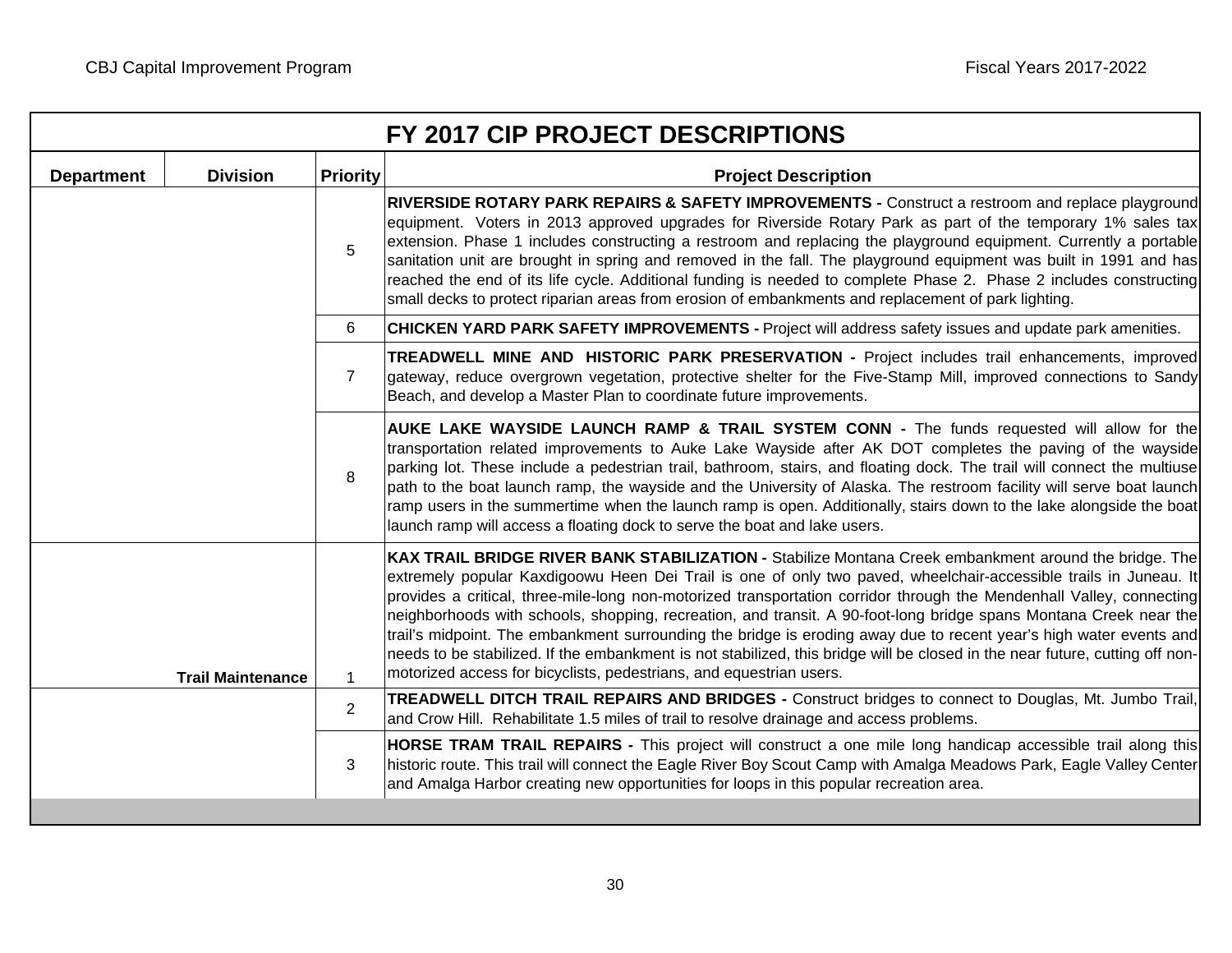|                                                |                        |                 | FY 2017 CIP PROJECT DESCRIPTIONS                                                                                                                                                                                                                                                                                                                                                                                                                                                                                      |
|------------------------------------------------|------------------------|-----------------|-----------------------------------------------------------------------------------------------------------------------------------------------------------------------------------------------------------------------------------------------------------------------------------------------------------------------------------------------------------------------------------------------------------------------------------------------------------------------------------------------------------------------|
| <b>Department</b>                              | <b>Division</b>        | <b>Priority</b> | <b>Project Description</b>                                                                                                                                                                                                                                                                                                                                                                                                                                                                                            |
| <b>Public Works and Engineering Department</b> |                        |                 |                                                                                                                                                                                                                                                                                                                                                                                                                                                                                                                       |
|                                                | <b>Capital Transit</b> | 1 & 4           | BUS SHELTERS/INTERIM VALLEY TRANSIT CENTER IMPROVEMENTS - Funds will be used for planning, design,<br>and construction of bus shelter repairs and/or replacements on Capital Transit routes. Work is to provide for<br>necessary major maintenance repairs to existing transit shelters to provide safe and protected waiting shelters or<br>transit passengers. Work will also include planning efforts for locating and implementing an interim Valley Transit<br>Center.                                           |
|                                                |                        | 2               | CAPITAL TRANSIT MAINTENANCE SHOP PARKING LOT PAVING - This funding will be used to pave the<br>remaining gravel apron and parking areas around the Capital Transit facility after the completion of the Maintenance<br>Shop Renovation.                                                                                                                                                                                                                                                                               |
|                                                |                        | 3               | MAINTENANCE SHOP RENOVATION - Funds will be used to renovate the Capital Transit maintenance facility in the<br>Mendenhall Valley. Partial funding for this project is also from G.O. bonds approved by the Voters in 2013.                                                                                                                                                                                                                                                                                           |
|                                                | Engineering            | $\mathbf{1}$    | STEPHEN RICHARDS / RIVERSIDE INTERSECTION DOT MATCH - provide 9.45% funding match for AK DOT<br>Congestion Mitigation and Air Quality (CMAQ)funding to reconstruct this intersection. This project would construct a<br>signalized intersection if warranted.                                                                                                                                                                                                                                                         |
|                                                |                        | $\overline{2}$  | DOWNTOWN SEAWALK - GOLD CREEK TO SUBPORT - This project will provide funding to continue the design,<br>examination of right-of-way issues, pedestrian access and safety, and construction of the seawalk in accordance with<br>the Waterfront Development Plan.                                                                                                                                                                                                                                                      |
|                                                | <b>Streets</b>         | $\mathbf 1$     | WHITTIER STREET - The project will replace the water line, repair sewer/storm sewer lines and structures as<br>needed, replace street lighting with efficient LED components and replace sidewalks which will include new ADA<br>compliant accessible ramps. Roadway base to be excavated and replaced with shot rock to improve drainage under<br>roadway and new asphalt.                                                                                                                                           |
|                                                |                        | 2               | PAVEMENT MANAGEMENT - This is an on-going pavement management program to provide chip seal, asphalt<br>overlays, and other preventative maintenance treatments to CBJ streets. Pavement maintenance is required to extend<br>the functional life of the road surfaces an additional 5 to 10 years. The program also provides capital funding to<br>purchase and repair specialized asphalt maintenance equipment and to purchase necessary paving materials (oil,<br>aggregates, chemicals) for pavement maintenance. |
|                                                |                        | 3               | EAST STREET - 5TH TO 6TH STREET IMPROVEMENTS - Reconstruct roadway, sidewalk and curb and gutter.<br>Replace water main, valves and service connects. Replace sewer main and service connects. Evaluate street light<br>coverage and possible need for additional lights or move existing. Roadway base to be excavated and replaced with<br>shot rock to improve drainage under roadway and new asphalt.                                                                                                             |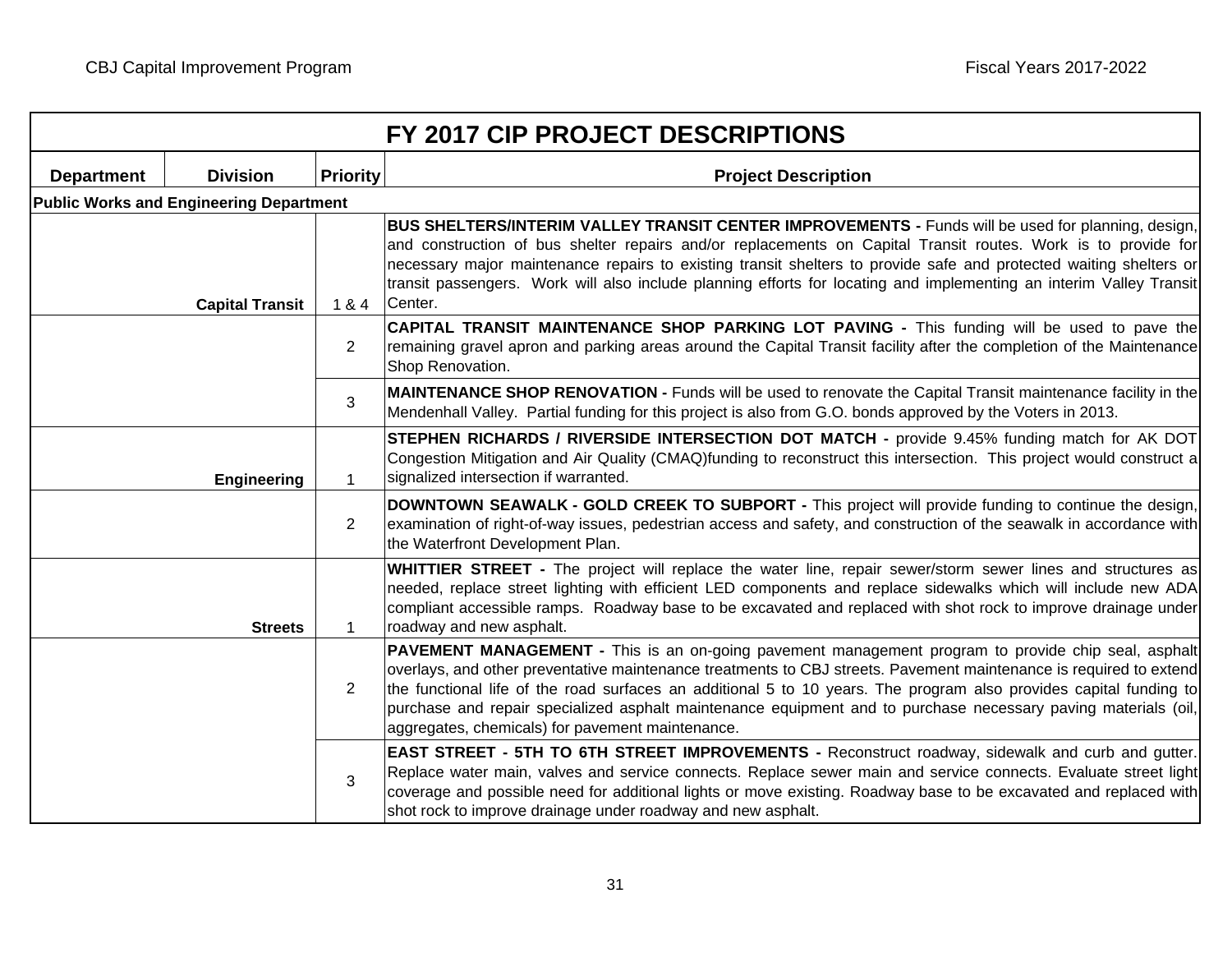|                   |                           |                 | FY 2017 CIP PROJECT DESCRIPTIONS                                                                                                                                                                                                                                                                                                                                                                                                                                                               |
|-------------------|---------------------------|-----------------|------------------------------------------------------------------------------------------------------------------------------------------------------------------------------------------------------------------------------------------------------------------------------------------------------------------------------------------------------------------------------------------------------------------------------------------------------------------------------------------------|
| <b>Department</b> | <b>Division</b>           | <b>Priority</b> | <b>Project Description</b>                                                                                                                                                                                                                                                                                                                                                                                                                                                                     |
|                   |                           | $\overline{4}$  | MCGINNIS SUBDIVISION IMPROVEMENTS, PHASE II - This project will continue with the improvements to streets<br>within the McGinnis subdivision. Improve the road sub-base and improve drainage systems as needed.                                                                                                                                                                                                                                                                                |
|                   |                           | 5               | BLUEBERRY HILL ROAD RECONSTRUCTION - Reconstruct roadway and improve drainage. Evaluate street light<br>coverage and possible need for additional lights or move existing. Roadway base to be excavated and replaced with<br>shot rock to improve drainage under roadway and new asphalt applied. Water utility main line, valves and service<br>connects will also need replaced.                                                                                                             |
|                   |                           | 6               | AREAWIDE DRAINAGE IMPROVEMENTS - This is a multi-phase project that involves permitting, design, and<br>construction of storm drainage improvements to both surface and underground infrastructure throughout the Juneau<br>area to reduce the impacts from seasonal flooding and ground water damage to private and public property. Failure to<br>repair or replace failing culverts and storm sewer piping may result in significant damage to roadways and adjacent<br>private properties. |
|                   |                           | $\overline{7}$  | DOWNTOWN STREET IMPROVEMENTS - FRONT, FRANKLIN, DOWNTOWN CORE, PHASE I - Reconstruct<br>roadway, replace storm drain system, replace street lighting and improve pedestrian facilities and pedestrian<br>movement.                                                                                                                                                                                                                                                                             |
|                   |                           | 8               | DOUGLAS SIDE STREETS - F STREET, 3RD TO 5TH - Reconstruct roadway, improve drainage and replace utilities<br>as needed. Roadway base to be excavated and replaced with shot rock to improve drainage under roadway and new<br>asphalt applied.                                                                                                                                                                                                                                                 |
|                   |                           | 9               | SIDEWALK AND STAIRWAY REPAIRS - Funds will be used to reconstruct and repair areawide stairs and sidewalks.<br>Programmed repair of sidewalks and stairs reduces maintenance costs and promotes pedestrian safety.                                                                                                                                                                                                                                                                             |
|                   |                           | 10              | ASPEN AVENUE IMPROVEMENTS (MENDENHALL BLVD TO PORTAGE) - Reconstruct roadway and improve<br>drainage. Add sidewalk, curb and gutter and evaluate street light coverage and possible need for additional lights or<br>moving existing. Roadway base to be excavated and replaced with shot rock to improve drainage under roadway and<br>new asphalt applied.                                                                                                                                   |
|                   | <b>Wastewater Utility</b> | $\mathbf{1}$    | <b>PAVEMENT MANAGEMENT UTILITY ADJUSTMENTS - Adjust existing manhole lids and other minor improvements</b><br>to the wastewater infrastructure in the streets being repaved.                                                                                                                                                                                                                                                                                                                   |
|                   |                           | $\overline{2}$  | MCGINNIS SUBDIVISION IMPROVEMENTS, PHASE II - This project will continue with the improvements to streets<br>within the McGinnis subdivision. Improve the road sub-base and improve drainage systems as needed.                                                                                                                                                                                                                                                                                |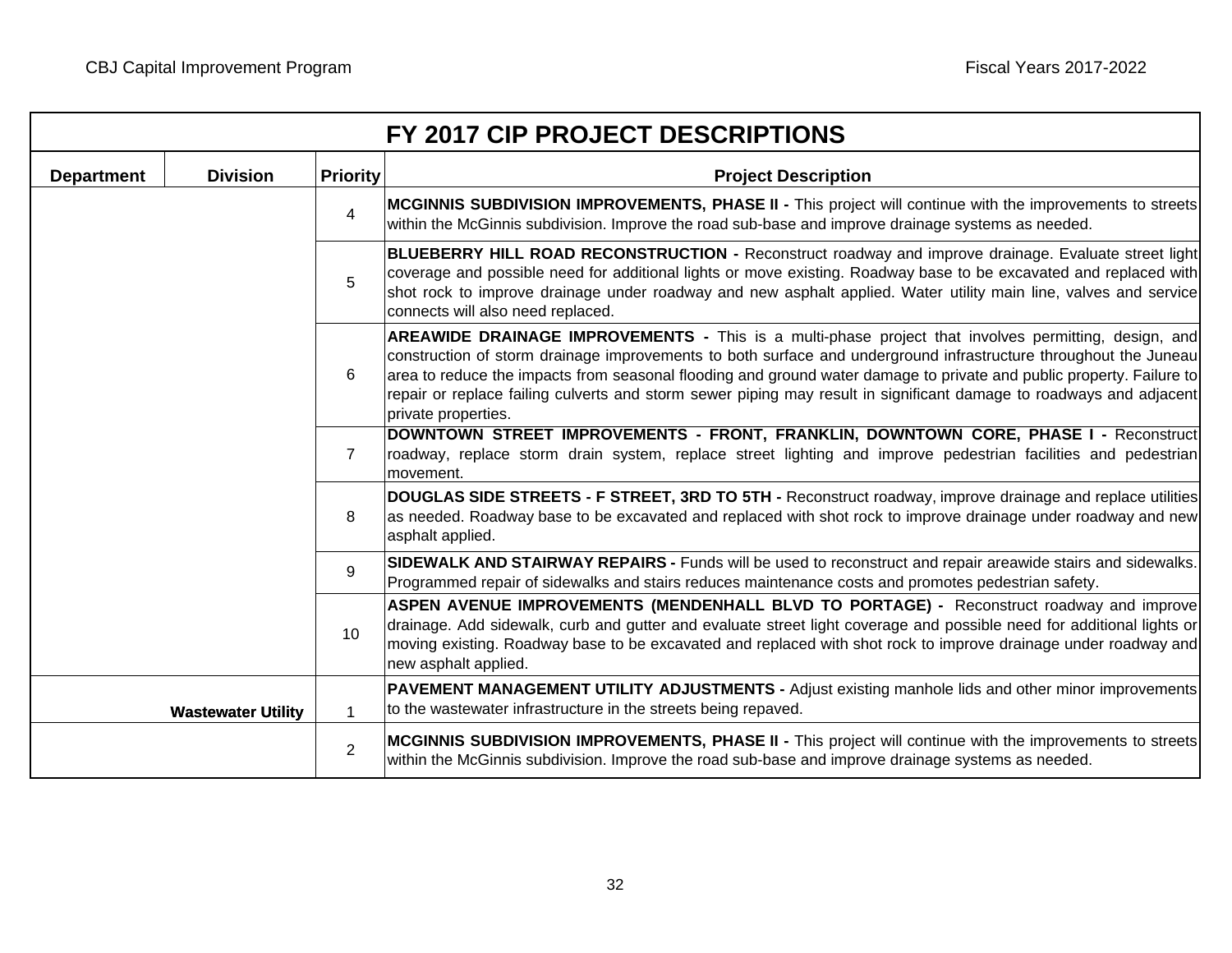|                   | FY 2017 CIP PROJECT DESCRIPTIONS |                 |                                                                                                                                                                                                                                                                                                                                                                                       |  |  |  |  |  |  |  |  |
|-------------------|----------------------------------|-----------------|---------------------------------------------------------------------------------------------------------------------------------------------------------------------------------------------------------------------------------------------------------------------------------------------------------------------------------------------------------------------------------------|--|--|--|--|--|--|--|--|
| <b>Department</b> | <b>Division</b>                  | <b>Priority</b> | <b>Project Description</b>                                                                                                                                                                                                                                                                                                                                                            |  |  |  |  |  |  |  |  |
|                   |                                  | 3               | <b>EAST STREET - 5TH TO 6TH STREET IMPROVEMENTS - Reconstruct roadway, sidewalk and curb and gutter.</b><br>Replace water main, valves and service connects. Replace sewer main and service connects. Evaluate street light<br>coverage and possible need for additional lighting.                                                                                                    |  |  |  |  |  |  |  |  |
|                   |                                  | 4               | SCADA - Evaluate and upgrade WW treatment plant SCADA physical hardware and software programming. Provide<br>project scoping, scheduling, budgeting, and implementation of system improvements.                                                                                                                                                                                       |  |  |  |  |  |  |  |  |
|                   |                                  | 5               | <b>DOUGLAS SIDE STREETS - F STREET, 3RD TO 5TH - Reconstruct roadway, improve drainage and replace utilities</b><br>as needed. Roadway base to be excavated and replaced with shot rock to improve drainage under roadway and new<br>asphalt applied.                                                                                                                                 |  |  |  |  |  |  |  |  |
|                   |                                  | 6               | ASPEN AVENUE IMPROVEMENTS (MENDENHALL BLVD TO PORTAGE) - Reconstruct roadway and improve<br>drainage. Add sidewalk, curb and gutter and evaluate street light coverage and possible need for additional lights or<br>moving existing. Roadway base to be excavated a                                                                                                                  |  |  |  |  |  |  |  |  |
|                   |                                  |                 | JD AND MENDENHALL TP HEADWORKS - Provide improvements to the influent piping network and pretreatment of<br>the wastewater entering the Juneau Douglas & Mendenhall treatment plants to provide for better treatment efficiency.                                                                                                                                                      |  |  |  |  |  |  |  |  |
|                   |                                  | 8               | BIOSOLIDS LONG TERM TREATMENT & DISPOSAL - this State Grant request will provide partial funding for the<br>design and construction of the Biosolids drying facility.                                                                                                                                                                                                                 |  |  |  |  |  |  |  |  |
|                   |                                  | 9               | BIOSOLIDS & TREATMENT PLANT HEADWORKS - ADEC LOAN - This State Loan request will provide partial<br>funding for both the Biosolids dryer facility and the long needed Treatment Plant Headworks upgrades. The<br>headworks at both treatment plants are in need of replacement to continue improving treatment and reducing<br>operating costs.                                       |  |  |  |  |  |  |  |  |
|                   | <b>Water Utility</b>             | $\mathbf{1}$    | PAVEMENT MANAGEMENT UTILITY ADJUSTMENTS - adjust existing valve boxes and other minor improvements<br>to the water infrastructure in the streets being repaved.                                                                                                                                                                                                                       |  |  |  |  |  |  |  |  |
|                   |                                  | $\overline{2}$  | MCGINNIS SUBDIVISION UTILITY ADJUSTMENTS - This project will continue with the improvements to streets<br>within the McGinnis subdivision. Improve the road sub-base and improve drainage systems as needed.                                                                                                                                                                          |  |  |  |  |  |  |  |  |
|                   |                                  | 3               | WHITTIER AVE IMPROVEMENTS - The project will replace the water line, repair sewer/storm sewer lines and<br>structures as needed, replace street lighting with efficient LED components and replace sidewalks which will include<br>new ADA compliant accessible ramps. Roadway base to be excavated and replaced with shot rock to improve<br>drainage under roadway and new asphalt. |  |  |  |  |  |  |  |  |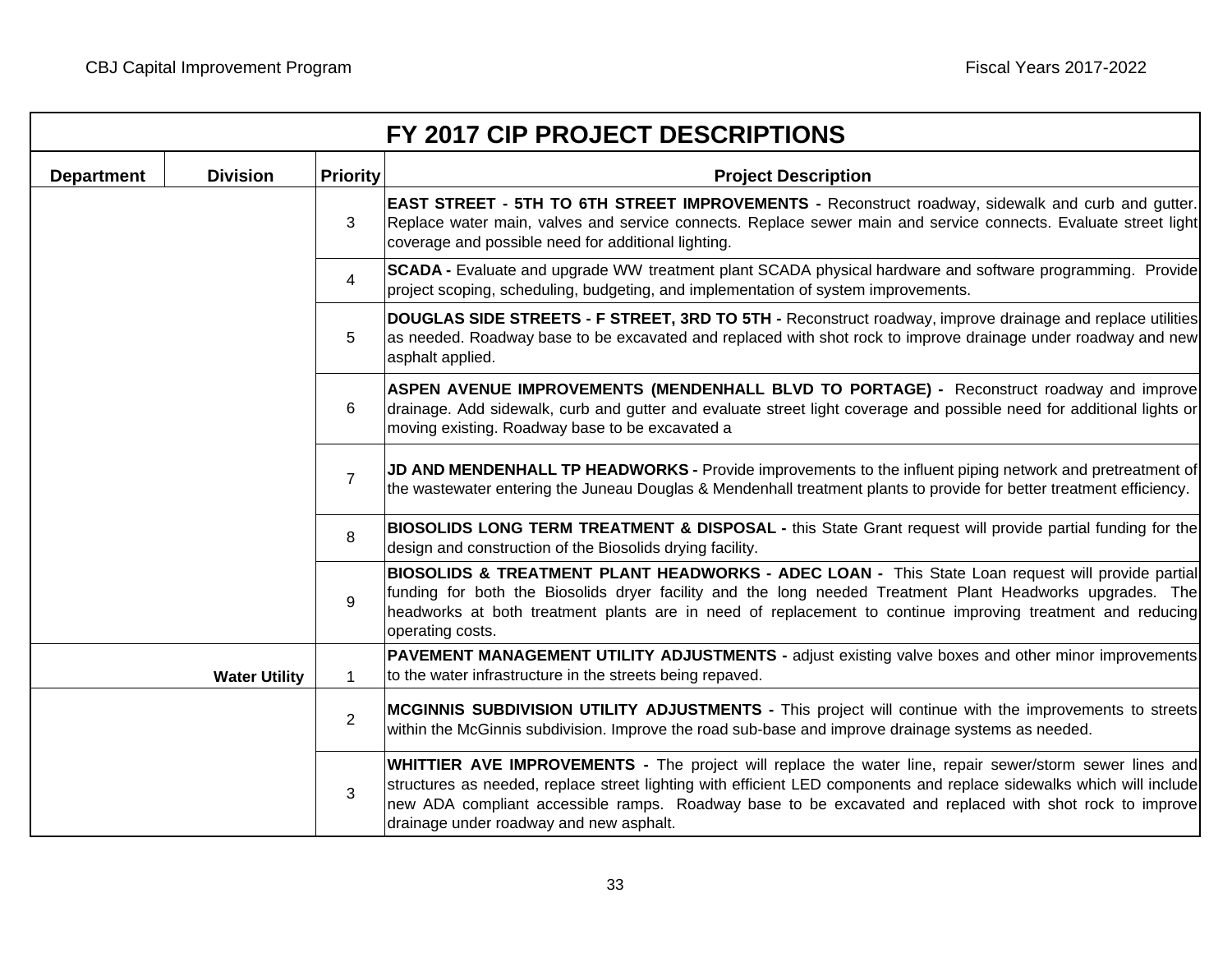|                   | FY 2017 CIP PROJECT DESCRIPTIONS |                 |                                                                                                                                                                                                                                                                                                                                                                                                                        |  |  |  |  |  |  |  |  |
|-------------------|----------------------------------|-----------------|------------------------------------------------------------------------------------------------------------------------------------------------------------------------------------------------------------------------------------------------------------------------------------------------------------------------------------------------------------------------------------------------------------------------|--|--|--|--|--|--|--|--|
| <b>Department</b> | <b>Division</b>                  | <b>Priority</b> | <b>Project Description</b>                                                                                                                                                                                                                                                                                                                                                                                             |  |  |  |  |  |  |  |  |
|                   |                                  | 4               | <b>EAST STREET - 5TH TO 6TH STREET IMPROVEMENTS -</b> Reconstruct roadway and improve drainage. Replace<br>water main, valves and service connects. Replace sewer main and service connects. Evaluate street light coverage<br>and possible need for additional lights or move existing lights. Roadway base to be excavated and replaced with shot<br>rock to improve drainage under roadway and new asphalt applied. |  |  |  |  |  |  |  |  |
|                   |                                  | 5               | W 8TH STREET RECONSTRUCTION (EGAN TO BRIDGE PARK) - - Excavate substandard material and back fill to<br>eliminate settling and road failure. Apply a shot rock base and pave. Evaluate and repair underground utilities.                                                                                                                                                                                               |  |  |  |  |  |  |  |  |
|                   |                                  | 6               | DOWNTOWN STREET IMPROVEMENTS (FRANKLIN, FRONT, DOWNTOWN CORE) - Reconstruct roadway,<br>replace storm drain system, replace street lighting and improve pedestrian facilities and pedestrian movement.                                                                                                                                                                                                                 |  |  |  |  |  |  |  |  |
|                   |                                  | $\overline{7}$  | BLUEBERRY HILL ROAD - PIONEER TO END - Reconstruct roadway, and improve drainage. Roadway base to be<br>excavated and replaced with shot rock to improve drainage under roadway and new asphalt applied. Water Utility<br>main line, valves and service connects will also need replacing.                                                                                                                             |  |  |  |  |  |  |  |  |
|                   |                                  | 8               | <b>SCADA SYSTEM UPGRADES/IMPROVEMENTS -</b> Evaluate and upgrade Water Dept SCADA physical hardware and<br>software programming. Provide project scoping, scheduling, budgeting, and implementation of system improvements.                                                                                                                                                                                            |  |  |  |  |  |  |  |  |
|                   |                                  | 9               | <b>DOUGLAS SIDE STREETS - F STREET, 3RD TO 5TH -</b> Reconstruct roadway, improve drainage and replace utilities<br>as needed. Roadway base to be excavated and replaced with shot rock to improve drainage under roadway and new<br>asphalt applied.                                                                                                                                                                  |  |  |  |  |  |  |  |  |
|                   |                                  |                 |                                                                                                                                                                                                                                                                                                                                                                                                                        |  |  |  |  |  |  |  |  |
| <b>Schools</b>    |                                  |                 | <b>SCHOOL DISTRICT DEFERRED MAINTENANCE -</b> to fund ongoing civil, architectural, mechanical and electrical<br>deferred maintenance and small projects.                                                                                                                                                                                                                                                              |  |  |  |  |  |  |  |  |
|                   |                                  |                 |                                                                                                                                                                                                                                                                                                                                                                                                                        |  |  |  |  |  |  |  |  |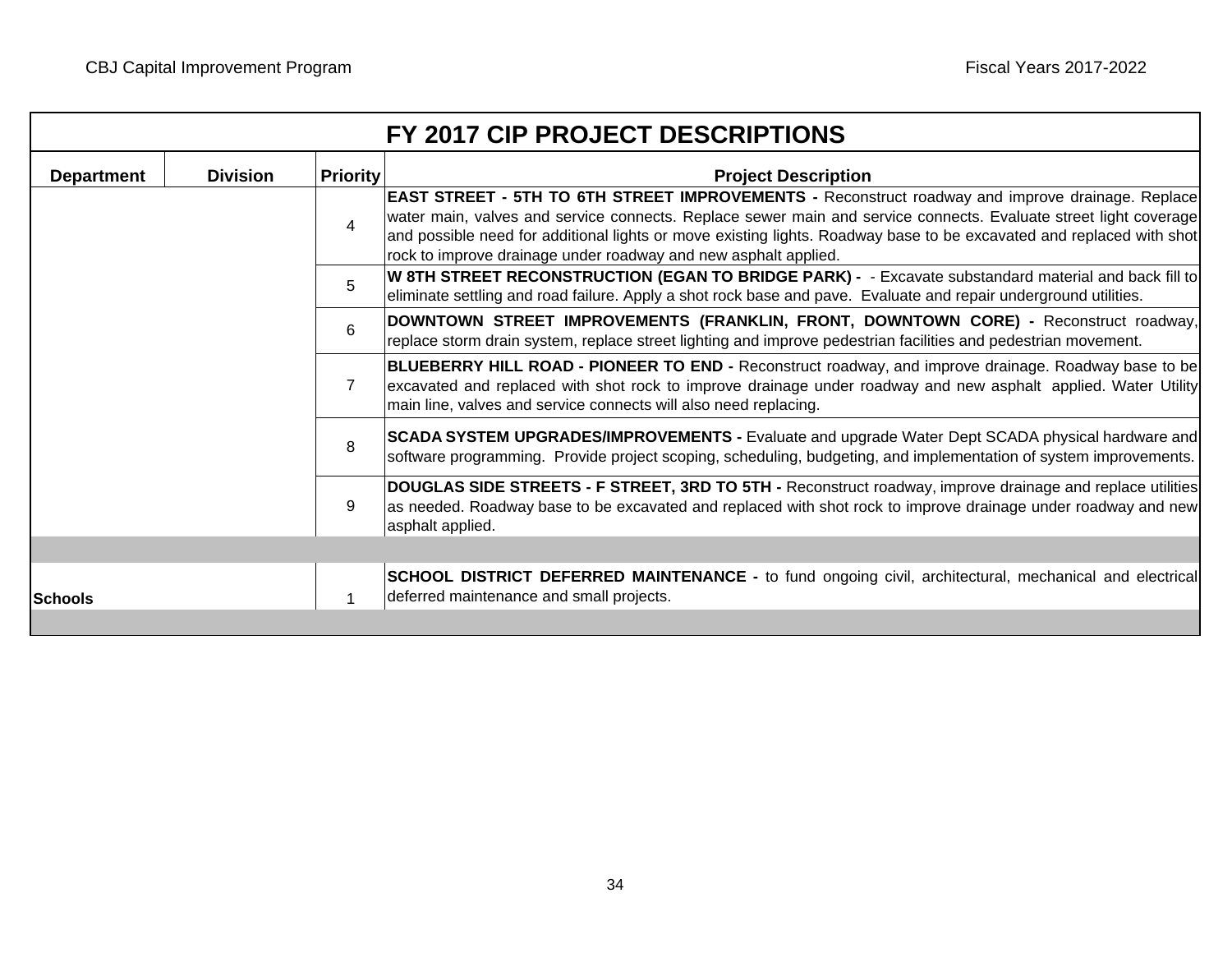# **FINANCIAL SUMMARY OF CURRENT PROJECTS**

This section of the CIP provides <sup>a</sup> financial summary for the capital improvements that were active on June 2, 2016. A table is presented showing the project name, budget, commitments, expenditures to date, and the funds available to complete each improvement. This financial information is obtained from Infor (formally known as Lawson), CBJ's official accounting system.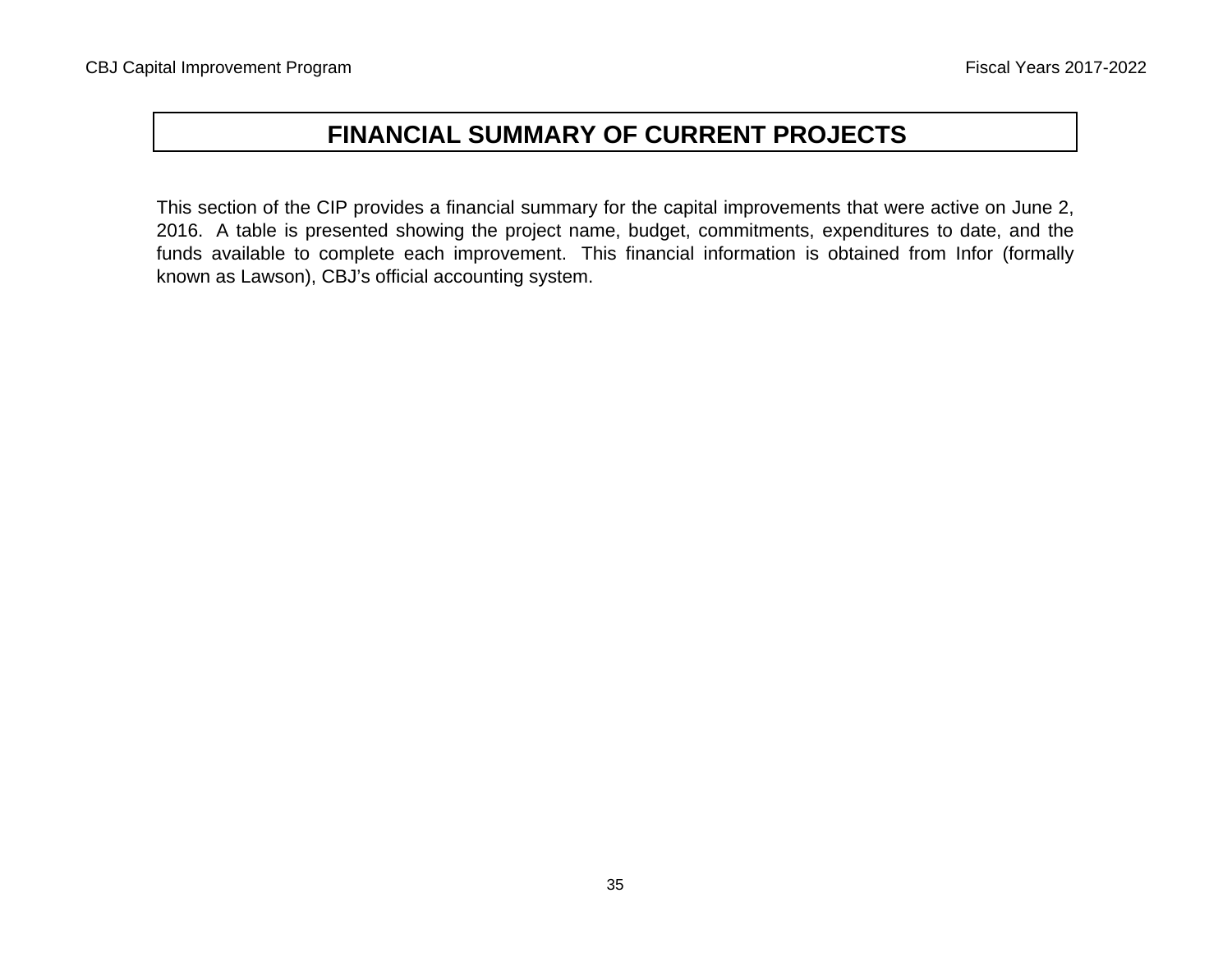### **CAPITAL IMPROVEMENT PROJECTS Financial Summary as of June 2, 2016**

| <b>Activity</b> | <b>Project Name</b>                              | <b>Budget</b>       |               | <b>Commitments</b> | <b>Actuals</b>      | <b>Funds Available</b> |
|-----------------|--------------------------------------------------|---------------------|---------------|--------------------|---------------------|------------------------|
| A50-001         | <b>Airport CIP Project Design</b>                | \$<br>305,331.00    | \$            | 116,896.42         | \$<br>144,844.01    | \$<br>43,590.57        |
| A50-031         | Airport Construction Cont. Res                   | \$<br>47,151.00     | \$            |                    | \$                  | \$<br>47,151.00        |
| A50-061         | Airport Water/Sewer Extension                    | \$<br>1,107,695.00  | \$            | 5,185.00           | \$<br>1,078,238.55  | \$<br>24,271.45        |
| A50-068         | Part 121 Ramp Recon. Ph I                        | \$<br>2,347,707.69  | \$            | 27,833.02          | \$<br>1,977,725.67  | \$<br>342,149.00       |
| A50-071         | Purchase Land/Airport Expansion                  | \$<br>1,000,000.00  | \$            |                    | \$<br>20,834.49     | \$<br>979,165.51       |
| A50-073         | <b>Airport Terminal Expansion</b>                | \$<br>29,554,545.06 | \$            | 83,332.78          | \$<br>22,100,235.60 | \$<br>7,370,976.68     |
| A50-074         | Runway Safety Area Construction                  | \$<br>61,927,258.39 | \$            | 23,875.26          | \$<br>58,604,587.74 | \$<br>3,298,795.39     |
| A50-077         | Design/Construct Snow Removal Equipment Facility | \$<br>6,495,667.00  | \$            | 743,826.12         | \$<br>2,445,733.74  | \$<br>3,306,107.14     |
|                 | A50-078 Runway Safety Area (RSA)                 | \$<br>26,334,250.00 | \$            | 45,672.33          | \$<br>26,219,035.96 | \$<br>69,541.71        |
| A50-079         | <b>Runway Rehabilitation</b>                     | \$<br>23,689,281.82 | \$            | 267,032.67         | \$<br>22,519,223.28 | \$<br>903,025.87       |
| A50-080         | <b>Master Plan Study</b>                         | \$<br>787,789.00    | \$            | 340,793.93         | \$<br>426,121.46    | \$<br>20,873.61        |
| A50-081         | Runway 26 MALSR                                  | \$<br>93,750.00     | \$            | 10,000.00          | \$<br>1,950.28      | \$<br>81,799.72        |
| A50-082         | <b>ARFF Truck</b>                                | \$<br>690,638.00    | \$            | 654,638.00         | \$<br>15,459.95     | \$<br>20,540.05        |
| A50-083         | <b>ARFF Building Modifications</b>               | \$<br>288,066.20    | \$            | 90,438.00          | \$<br>104,834.02    | \$<br>92,794.18        |
| A50-084         | <b>RSA Phase IIB &amp; Fence</b>                 | \$<br>868,025.00    | \$            | 544,340.90         | \$<br>164,208.38    | \$<br>159,475.72       |
| A50-085         | New Terminal Renovation                          | \$                  | \$            | 56,029.56          | \$                  | \$<br>(56,029.56)      |
| B55-059         | Child & Adolescent Mental Heal                   | \$<br>5,000,000.00  | \$            |                    | \$                  | \$<br>5,000,000.00     |
| D12-016         | <b>PRISM Core Financial Conversion</b>           | \$<br>6,100,000.00  | \$            | 460,987.36         | \$<br>5,629,599.69  | \$<br>9,412.95         |
| D12-027         | <b>Cultural Gateway</b>                          | \$<br>100,000.00    | \$            |                    | \$                  | \$<br>100,000.00       |
| D12-045         | Manager's Energy Efficiency                      | \$<br>434,339.00    | \$            | 2,169.37           | \$<br>234,441.73    | \$<br>197,727.90       |
| D12-070         | Open Space Waterfront Land Acquisition           | \$<br>4,015,296.00  | \$            |                    | \$<br>2,023,840.36  | \$<br>1,991,455.64     |
| D12-081         | Gastineau Apartments Demo                        | \$<br>1,800,000.00  | \$            | 13,912.55          | \$<br>1,589,204.52  | \$<br>196,882.93       |
| D14-019         | <b>Lemon Creek 2nd Access</b>                    | \$<br>300,000.00    | \$            |                    | \$<br>130,441.03    | \$<br>169,558.97       |
| D14-020         | Lemon Creek Gravel Scale Replacement             | \$<br>100,000.00    | \$            |                    | \$                  | \$<br>100,000.00       |
| D14-037         | North Lemon Creek Gravel Source                  | \$<br>787,265.00    | $\frac{1}{2}$ | 26,281.50          | \$<br>486,458.82    | \$<br>274,524.68       |
| D14-050         | Lemon Creek Subdivision                          | \$<br>50,000.00     | \$            | 1,538.75           | \$<br>5,684.44      | \$<br>42,776.81        |
| D14-051         | Pederson Hill Land Survey & Plan                 | \$<br>3,407,229.04  | \$            | 9,113.35           | \$<br>203,921.09    | \$<br>3,194,194.60     |
| D14-060         | N. Douglas Highway Extension                     | \$<br>2,972,785.02  | \$            | 12,022.75          | \$<br>318,338.65    | \$<br>2,642,423.62     |
| D14-096         | <b>Stabler Quarry Infr &amp; Expansion</b>       | \$<br>200,000.00    | \$            | 20,000.00          | \$<br>29,751.88     | \$<br>150,248.12       |
| D15-023         | <b>City Hall Generator/UPS</b>                   | \$<br>406,650.00    | \$            |                    | \$<br>360,174.49    | \$<br>46,475.51        |
|                 | D24-001 AJ Mine                                  | \$<br>250,000.00    | \$            |                    | \$<br>140,615.45    | \$<br>109,384.55       |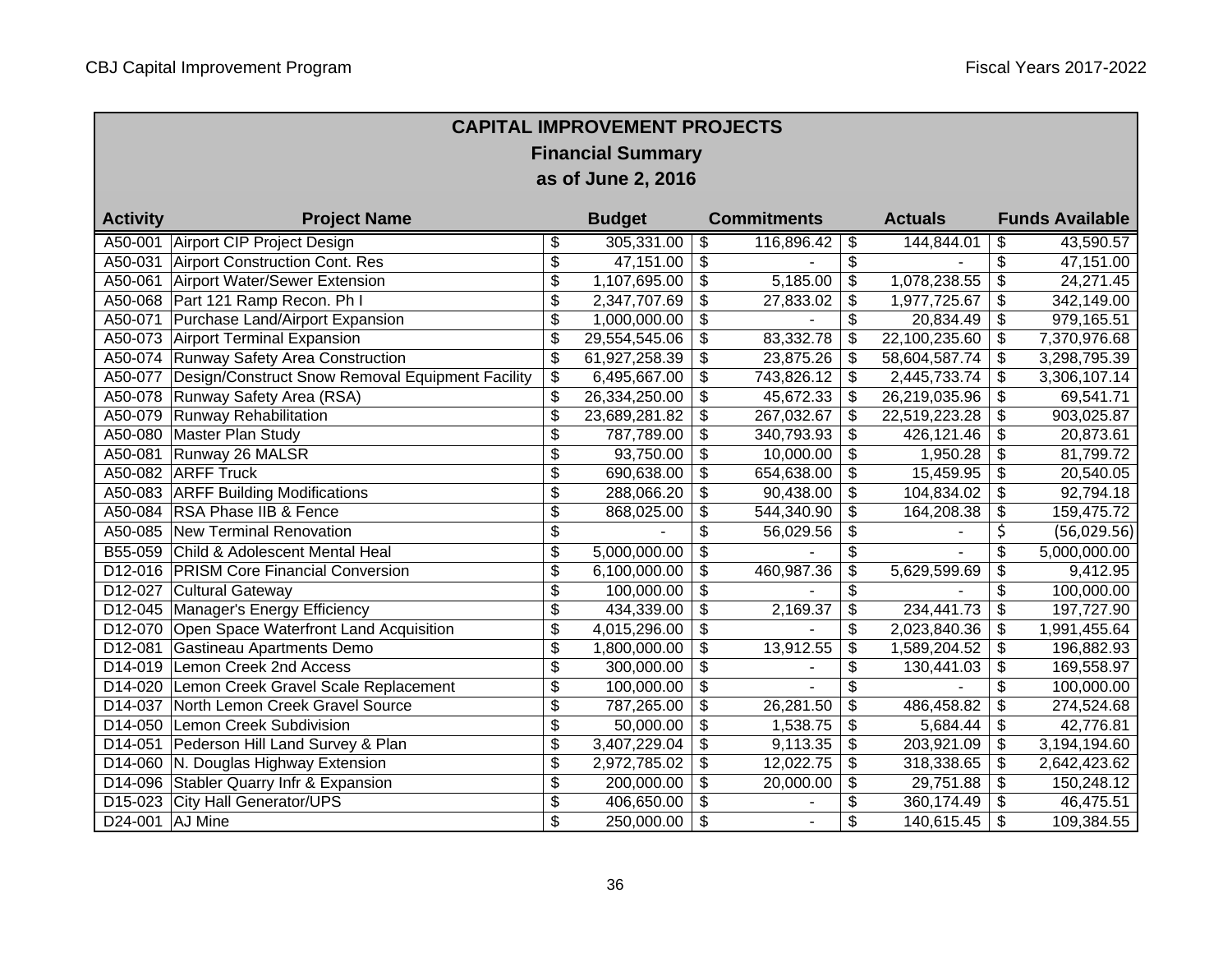|                          | <b>CAPITAL IMPROVEMENT PROJECTS</b>               |                                        |               |                           |                    |                           |                |                          |                        |  |  |
|--------------------------|---------------------------------------------------|----------------------------------------|---------------|---------------------------|--------------------|---------------------------|----------------|--------------------------|------------------------|--|--|
| <b>Financial Summary</b> |                                                   |                                        |               |                           |                    |                           |                |                          |                        |  |  |
| as of June 2, 2016       |                                                   |                                        |               |                           |                    |                           |                |                          |                        |  |  |
|                          |                                                   |                                        |               |                           |                    |                           |                |                          |                        |  |  |
| <b>Activity</b>          | <b>Project Name</b>                               |                                        | <b>Budget</b> |                           | <b>Commitments</b> |                           | <b>Actuals</b> |                          | <b>Funds Available</b> |  |  |
|                          | D24-010 Contaminated Sites Reporting              | \$                                     | 176,951.00    | \$                        | 4,101.51           | $\overline{\mathbf{S}}$   | 99,179.71      | \$                       | 73,669.78              |  |  |
|                          | D24-043 Stormwater Management Standard            | $\overline{\mathbf{e}}$                | 240,000.00    | \$                        |                    | \$                        | 197,914.25     | $\overline{\mathcal{E}}$ | 42,085.75              |  |  |
| D28-054                  | Mountain Operations and Lift                      | $\overline{\mathbf{e}}$                | 1,528,132.00  | $\overline{\mathcal{E}}$  | 67,099.00          | $\overline{\mathbf{G}}$   | 1,173,320.28   | \$                       | 287,712.72             |  |  |
| D28-097                  | Eaglecrest Learning Center                        | \$                                     | 3,558,963.97  | \$                        | 50,646.55          | \$                        | 3,452,652.42   | \$                       | 55,665.00              |  |  |
| D44-049                  | Juneau Arts & Culture Center                      | \$                                     | 600,000.00    | \$                        |                    | \$                        | 569,990.83     | \$                       | 30,009.17              |  |  |
|                          | D71-053 Capital Transit Bus Shelters              | $\overline{\mathbf{e}}$                | 482,980.00    | $\overline{\mathbf{e}}$   | 4,296.47           | \$                        | 313,371.37     | \$                       | 165,312.16             |  |  |
| D71-084                  | Capital Transit-Transit Plan                      | $\overline{\mathbf{e}}$                | 175,000.00    | $\overline{\mathbf{e}}$   |                    | \$                        | 169,220.13     | \$                       | 5,779.87               |  |  |
| D71-085                  | Capital Transit Maintenance Shop                  | $\overline{\mathbf{e}}$                | 6,338,301.00  | $\overline{\mathbf{e}}$   | 4,061,371.13       | \$                        | 682,409.38     | \$                       | 1,594,520.49           |  |  |
| D71-086                  | <b>Transit Technology</b>                         | \$                                     | 100,000.00    | $\overline{\mathbf{3}}$   | 22,810.00          | \$                        | 43,696.31      | \$                       | 33,493.69              |  |  |
| D71-087                  | DT Passenger Trans Improvements                   | \$                                     | 150,000.00    | \$                        |                    | \$                        |                | \$                       | 150,000.00             |  |  |
| F21-036                  | <b>Glacier Fire Station</b>                       | \$                                     | 104,448.00    | \$                        | 75,550.00          | \$                        | 29,245.35      | \$                       | (347.35)               |  |  |
| F21-037                  | Central Fire Station Paving                       | \$                                     | 350,000.00    | \$                        |                    | \$                        | 271,153.35     | \$                       | 78,846.65              |  |  |
|                          | H51-074 AB Loader Facility/Statter Elec. Upgrades | \$                                     | 11,324,740.76 | \$                        | $\frac{1}{2}$      | \$                        | 11,322,903.28  | \$                       | 1,837.48               |  |  |
|                          | H51-083 Marine Park/Steamship Wharf II            | \$                                     | 210,000.00    | \$                        |                    | \$                        | 159,336.58     | \$                       | 50,663.42              |  |  |
| H51-085                  | Juneau Harbors Deferred Maintenance.              | \$                                     | 19,056,229.60 | \$                        | 5,200,059.00       | \$                        | 12,902,560.98  | \$                       | 953,609.62             |  |  |
| H51-091                  | <b>Waterfront Seawalk</b>                         | \$                                     | 9,164,456.00  | \$                        | 197,904.14         | \$                        | 8,322,329.74   | \$                       | 644,222.12             |  |  |
|                          | H51-092 Waterfront Seawalk II                     | $\overline{\mathbf{S}}$                | 15,000,000.00 | \$                        | 4,949,046.07       | \$                        | 5,762,710.47   | \$                       | 4,288,243.46           |  |  |
|                          | H51-093 Statter Harbor Loading Facility           | \$                                     | 27,003,700.00 | \$                        | 4,705,489.04       | \$                        | 20,969,117.99  | \$                       | 1,329,092.97           |  |  |
| H51-095                  | Downtown Cruise Ship Berth Enhancements           | \$                                     | 11,443,081.88 | \$                        | 21,003.25          | $\boldsymbol{\mathsf{S}}$ | 11,326,842.40  | \$                       | 95,236.23              |  |  |
|                          | H51-100 Aurora Harbor Improvements                | \$                                     | 11,641,940.88 | \$                        | 237,179.96         | \$                        | 11,165,394.28  | \$                       | 239,366.64             |  |  |
| H51-101                  | Cruise Berth Improvements                         | \$                                     | 73,757,482.12 | \$                        | 13,151,388.09      | \$                        | 55,455,304.93  | \$                       | 5,150,789.10           |  |  |
|                          | H51-103 Weather Monitor & Communications          | $\overline{\mathbf{e}}$                | 75,000.00     | $\overline{\mathbf{e}}$   |                    | \$                        | 62,634.65      | \$                       | 12,365.35              |  |  |
|                          | H51-104 Dock Cathodic Protection                  | $\overline{\mathbf{S}}$                | 500,000.00    | \$                        | 212,798.00         | \$                        | 8,560.02       | \$                       | 278,641.98             |  |  |
|                          | H51-105 Amalga Fish Cleaning Station              | $\overline{\boldsymbol{\mathfrak{s}}}$ | 50,000.00     | \$                        |                    | \$                        | 7,963.12       | \$                       | 42,036.88              |  |  |
| L23-058                  | Dimond Park Library Planning                      | \$                                     | 13,551,999.00 | \$                        | 140,061.83         | \$                        | 13,345,950.99  | \$                       | 65,986.18              |  |  |
|                          | M14-062 Switzer Area Muni Land Development        | \$                                     | 1,550,000.00  | \$                        | 721,901.11         | \$                        | 375,356.75     | \$                       | 452,742.14             |  |  |
|                          | M15-001 New Technology Implementation.            | \$                                     | 100,000.00    | $\overline{\mathbf{s}}$   |                    | \$                        | 99,917.65      | \$                       | 82.35                  |  |  |
|                          | M15-002   IT Infrastructure Modernization         | \$                                     | 730,300.00    | $\overline{\mathbf{3}}$   | 198,777.50         | \$                        | 391,923.38     | \$                       | 139,599.12             |  |  |
|                          | P41-027 Fish Creek Improvements                   | \$                                     | 319,432.00    | $\boldsymbol{\mathsf{S}}$ |                    | \$                        | 279,143.67     | \$                       | 40,288.33              |  |  |
|                          | P41-059 Parks & Playground Improvement            | \$                                     | 3,551,716.00  | \$                        | 835,180.95         | \$                        | 2,338,458.54   | \$                       | 378,076.51             |  |  |
|                          | P41-085 Sportfield Repairs                        | \$                                     | 1,308,139.00  | \$                        | 3,628.75           | \$                        | 1,028,415.63   | \$                       | 276,094.62             |  |  |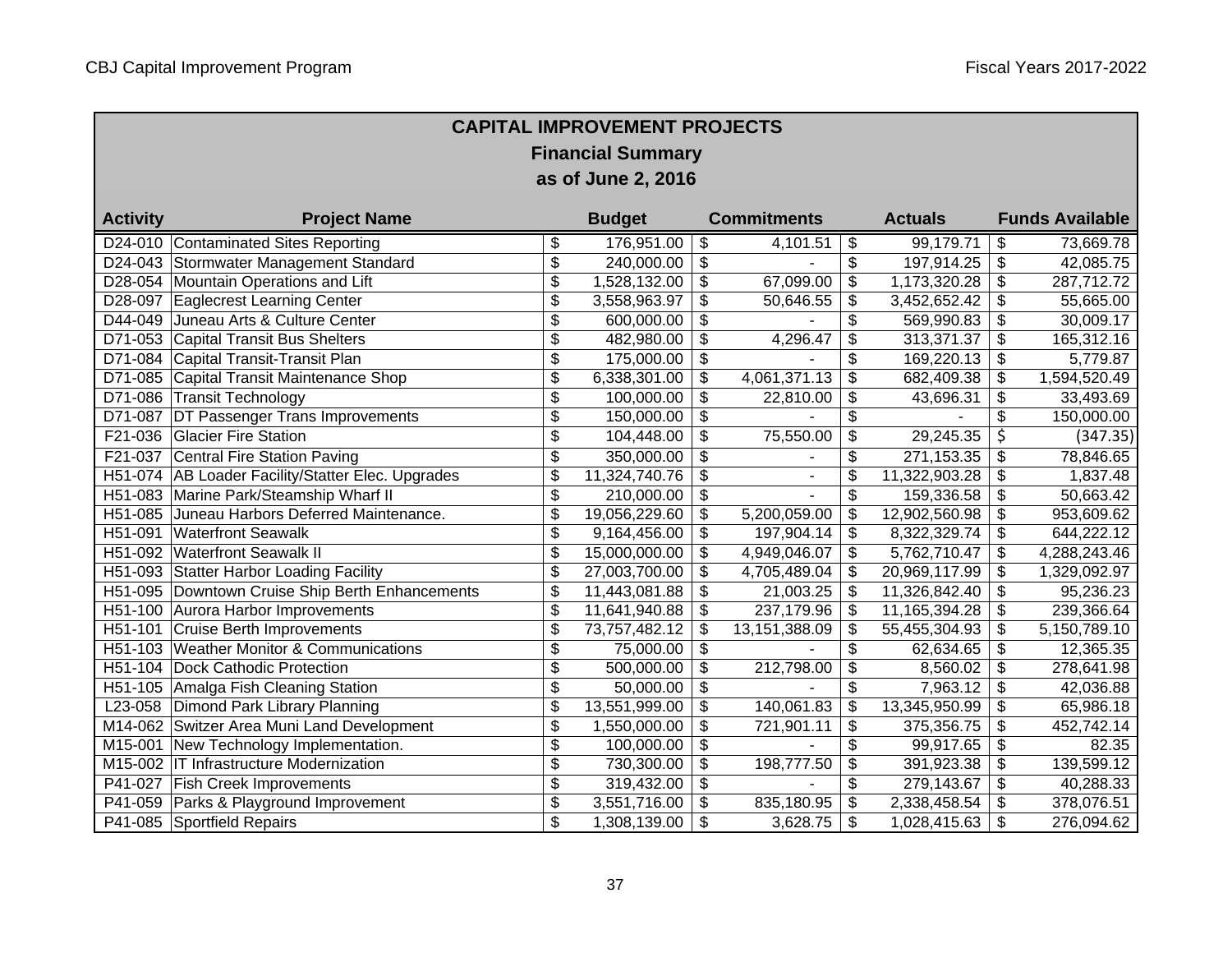### **CAPITAL IMPROVEMENT PROJECTS Financial Summary as of June 2, 2016**

| <b>Activity</b>      | <b>Project Name</b>                               | <b>Budget</b>       |               | <b>Commitments</b> | <b>Actuals</b>      | <b>Funds Available</b> |
|----------------------|---------------------------------------------------|---------------------|---------------|--------------------|---------------------|------------------------|
| P41-088              | <b>Outer Point Trail</b>                          | \$<br>145,000.00    | \$            | 15,797.00          | \$<br>102,192.86    | \$<br>27,010.14        |
| P41-089              | Restrooms, Paving, & Concession                   | \$<br>1,307,788.99  | \$            | 697,396.05         | \$<br>153,971.90    | \$<br>456,421.04       |
| P41-090              | <b>Bridge Park</b>                                | \$<br>675,000.00    | \$            | 73,415.22          | \$<br>221,172.88    | \$<br>380,411.90       |
| P42-075              | Jensen-Olson Arboretum                            | \$<br>91,000.00     | \$            |                    | \$<br>88,240.12     | \$<br>2,759.88         |
| P44-073              | Deferred Bldg Maintenance III                     | \$<br>6,870,502.99  | \$            | 799,250.87         | \$<br>5,559,158.44  | \$<br>512,093.68       |
| P44-085              | Mt Jumbo Gym Roof                                 | \$<br>250,000.00    | \$            |                    | \$                  | \$<br>250,000.00       |
| P46-047              | Montana Creek Bike Trail                          | \$<br>65,524.00     | \$            | 3,025.00           | \$<br>56,592.28     | \$<br>5,906.72         |
| P46-058              | Auke Lake Trail ADA Upgrades                      | \$<br>227,640.00    | \$            |                    | \$<br>226,915.86    | \$<br>724.14           |
| P46-067              | <b>JDCM Remodel/New Exhibit</b>                   | \$<br>1,161,015.00  | \$            | 16,185.80          | \$<br>1,144,501.51  | \$<br>327.69           |
| P46-069              | Auke Lake Wayside DOT/PF Match                    | \$<br>170,000.00    | \$            | 22,821.33          | \$<br>74,117.09     | \$<br>73,061.58        |
| P46-070              | <b>LCB Mining Museum Pedestrian Bridge</b>        | \$<br>100,000.00    | \$            |                    | \$<br>83,567.07     | \$<br>16,432.93        |
| P46-078              | <b>Treadwell Historic Plan &amp; Construction</b> | \$<br>128,001.19    | $\frac{1}{2}$ |                    | \$<br>101,287.94    | \$<br>26,713.25        |
| P46-079              | Dimond Park Swimming Pool                         | \$<br>21,750,000.00 | \$            | 124,497.76         | \$<br>21,162,968.23 | \$<br>462,534.01       |
| P46-089              | <b>Bicycle Racks</b>                              | \$<br>50,000.00     | \$            |                    | \$<br>40,646.63     | \$<br>9,353.37         |
| P46-090              | <b>OHV Park Site Analysis</b>                     | \$<br>245,000.00    | \$            |                    | \$<br>94,670.06     | \$<br>150,329.94       |
| P46-091              | <b>Under Thunder Trail</b>                        | \$<br>100,000.00    | \$            |                    | \$                  | \$<br>100,000.00       |
| P46-094              | <b>Bridget Cove Trail</b>                         | \$<br>80,000.00     | \$            | 16,883.50          | \$<br>42,219.19     | \$<br>20,897.31        |
| P46-096              | <b>ZGYC Kitchen Remodel</b>                       | \$<br>67,000.00     | \$            |                    | \$<br>60,353.58     | \$<br>6,646.42         |
| P46-097              | <b>Empty Chair Project</b>                        | \$<br>106,000.00    | \$            |                    | \$<br>58,945.52     | \$<br>47,054.48        |
| P46-098              | AJ Mine Power Tower Stabilization                 | \$<br>31,736.00     | \$            | 729.32             | \$<br>11,129.57     | \$<br>19,877.11        |
| P46-099              | Parks & Rec Department Review                     | \$<br>90,000.00     | \$            |                    | \$<br>64,479.44     | \$<br>25,520.56        |
| P <sub>46</sub> -100 | Augustus Brown Pool HVAC                          | \$<br>330,000.00    | \$            | 278,084.00         | \$<br>8,571.98      | \$<br>43,344.02        |
| P46-101              | ZGYC & AB Pool Improvements                       | \$<br>55,000.00     | \$            |                    | \$                  | \$<br>55,000.00        |
| P46-102              | <b>Trail Improvements</b>                         | \$<br>200,000.00    | \$            |                    | \$                  | \$<br>200,000.00       |
| P47-072              | Centennial Hall Renovation                        | \$<br>3,820,230.49  | \$            | 137.99             | \$<br>3,787,076.76  | \$<br>33,015.74        |
| P48-087              | <b>Willoughby District Parking</b>                | \$<br>1,574,466.00  | \$            |                    | \$<br>131,511.89    | \$<br>1,442,954.11     |
| P48-088              | Downtown Parking Management                       | \$<br>575,000.00    | \$            |                    | \$                  | \$<br>575,000.00       |
| P71-055              | <b>DT Transportation Center</b>                   | \$<br>18,004,200.00 | \$            | 754,031.64         | \$<br>17,029,825.09 | \$<br>220,343.27       |
| R72-004              | Pavement Management                               | \$<br>10,430,457.33 | \$            | 660,128.10         | \$<br>9,441,582.83  | \$<br>328,746.40       |
| R72-035              | Sidewalk & Stairway Repairs                       | \$<br>780,000.00    | \$            | 628.00             | \$<br>693,838.35    | \$<br>85,533.65        |
|                      | R72-038 Valley Snow Storage Permitting            | \$<br>1,791,562.00  | $\frac{1}{2}$ |                    | \$<br>1,633,283.73  | \$<br>158,278.27       |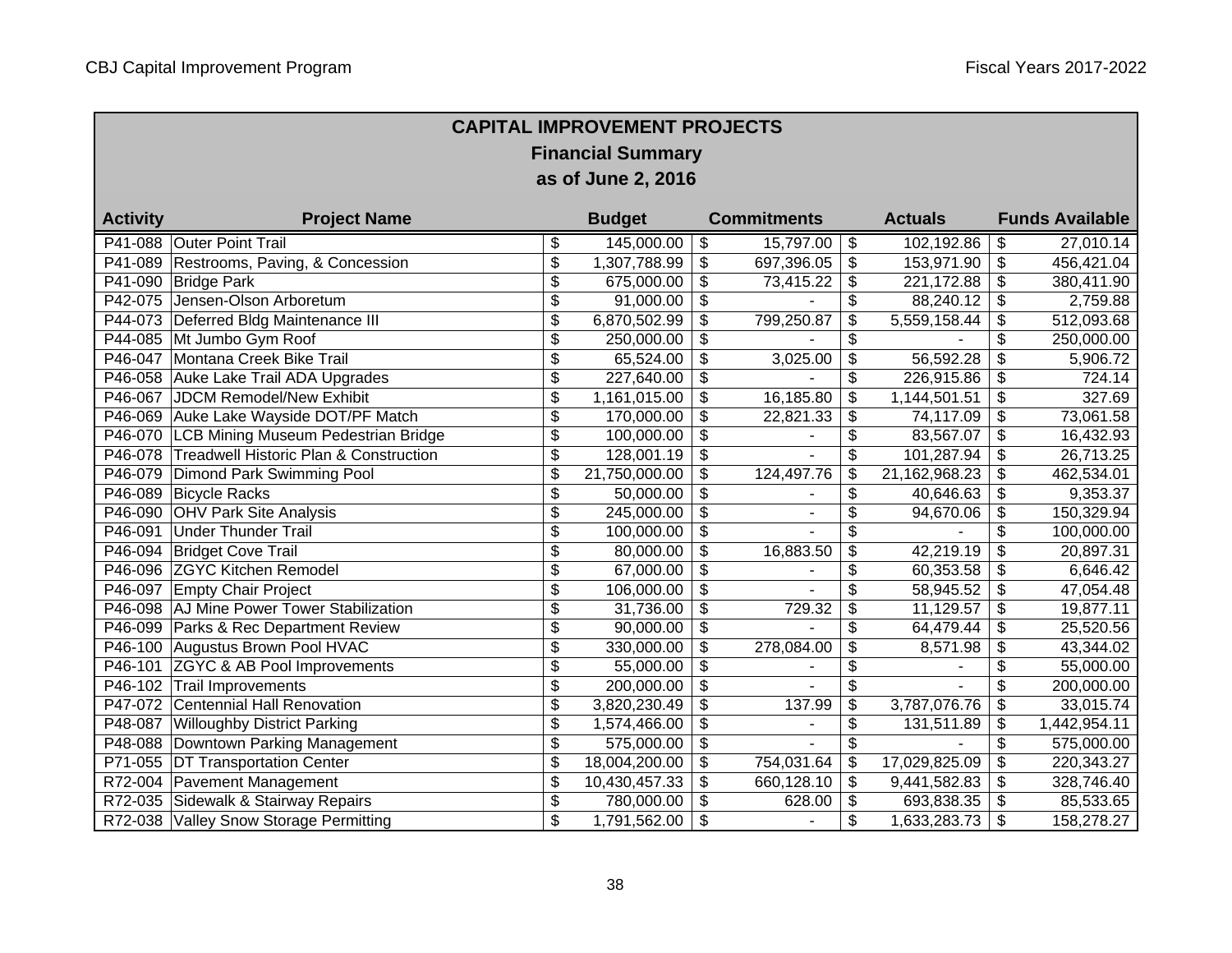| <b>CAPITAL IMPROVEMENT PROJECTS</b> |                                                          |                           |               |                           |                    |                           |                |                            |                        |  |  |
|-------------------------------------|----------------------------------------------------------|---------------------------|---------------|---------------------------|--------------------|---------------------------|----------------|----------------------------|------------------------|--|--|
| <b>Financial Summary</b>            |                                                          |                           |               |                           |                    |                           |                |                            |                        |  |  |
| as of June 2, 2016                  |                                                          |                           |               |                           |                    |                           |                |                            |                        |  |  |
|                                     |                                                          |                           |               |                           |                    |                           |                |                            |                        |  |  |
| <b>Activity</b>                     | <b>Project Name</b>                                      |                           | <b>Budget</b> |                           | <b>Commitments</b> |                           | <b>Actuals</b> |                            | <b>Funds Available</b> |  |  |
| R72-041                             | West Juneau-Douglas Hwy Access Study                     | \$                        | 275,000.00    | $\overline{\mathbf{S}}$   |                    | \$                        | 142,744.39     | \$                         | 132,255.61             |  |  |
|                                     | R72-043 Lemon Flats 2nd Access ROW                       | $\overline{\mathfrak{s}}$ | 86,510.00     | $\boldsymbol{\mathsf{S}}$ | $\overline{a}$     | \$                        | 4,750.00       | $\boldsymbol{\mathsf{S}}$  | 81,760.00              |  |  |
|                                     | R72-048 Montana Creek Road Closure/Parking Modifications | \$                        | 100,000.00    | $\boldsymbol{\mathsf{S}}$ |                    | \$                        | 85,701.41      | $\boldsymbol{\mathsf{\$}}$ | 14,298.59              |  |  |
|                                     | R72-053 Eagles Edge Utility LID                          | $\overline{\mathcal{S}}$  | 3,792,856.30  | \$                        | 1,111,170.00       | \$                        | 2,398,545.57   | \$                         | 283,140.73             |  |  |
|                                     | R72-056 Areawide Drainage Improvements                   | $\overline{\mathfrak{s}}$ | 891,736.00    | \$                        | 455.00             | \$                        | 685,468.89     | \$                         | 205,812.11             |  |  |
|                                     | R72-058 2nd Street - Douglas                             | $\overline{\mathcal{S}}$  | 2,025,000.00  | \$                        |                    | \$                        | 1,987,549.42   | \$                         | 37,450.58              |  |  |
|                                     | R72-059 Main Street 2nd to 7th                           | \$                        | 3,287,605.00  | \$                        | 1,596.97           | \$                        | 3,283,172.71   | \$                         | 2,835.32               |  |  |
|                                     | R72-060 City Shop Demolition/Removal                     | \$                        | 300,000.00    | \$                        |                    | \$                        | 192,139.10     | \$                         | 107,860.90             |  |  |
| R72-061                             | <b>Industrial Boulevard Match</b>                        | \$                        | 1,365,428.00  | \$                        |                    | \$                        | 81,669.08      | \$                         | 1,283,758.92           |  |  |
| R72-081                             | Streets Maintenance Shop Design - New Location           | \$                        | 13,941,135.00 | $\overline{\mathcal{E}}$  | 78,902.28          | \$                        | 13,730,527.98  | \$                         | 131,704.74             |  |  |
| R72-101                             | <b>Glacier Ave Intersection</b>                          | $\overline{\mathbf{e}}$   | 15,000.00     | $\overline{\mathcal{E}}$  |                    | $\overline{\mathbf{e}}$   |                | \$                         | 15,000.00              |  |  |
|                                     | R72-103 Flood Plain Mapping Tech Assist                  | \$                        | 150,000.00    | \$                        | 4,000.00           | \$                        | 53,258.40      | \$                         | 92,741.60              |  |  |
|                                     | R72-104 Lakewood Subdivision Reconstruction              | \$                        | 3,033,322.00  | \$                        | 608,152.69         | \$                        | 2,152,578.57   | \$                         | 272,590.74             |  |  |
|                                     | R72-107 Meadow Lane Improvements                         | \$                        | 1,600,000.00  | \$                        | 465,833.25         | \$                        | 760,901.18     | \$                         | 373,265.57             |  |  |
|                                     | R72-109 Vactor Dump                                      | \$                        | 150,000.00    | \$                        |                    | \$                        | 146,591.34     | \$                         | 3,408.66               |  |  |
|                                     | R72-110 Areawide Snow Storage Facility                   | \$                        | 250,000.00    | \$                        |                    | \$                        |                | \$                         | 250,000.00             |  |  |
| R72-111                             | Distin/W. 8th Streets Reconstruction                     | \$                        | 1,600,000.00  | \$                        | 901,488.00         | \$                        | 128,559.39     | \$                         | 569,952.61             |  |  |
|                                     | R72-112 McGinnis Sub LID Ph 1                            | \$                        | 1,675,000.00  | \$                        | 1,085,745.00       | \$                        | 204,078.43     | \$                         | 385,176.57             |  |  |
|                                     | R72-113 Scott Drive Improvements                         | \$                        | 550,000.00    | \$                        | 154,237.48         | \$                        | 365,336.06     | \$                         | 30,426.46              |  |  |
|                                     | R72-114 Blueberry Hills Road                             | \$                        | 1,654,908.00  | \$                        | 28,224.80          | $\overline{\mathbf{e}}$   | 991,486.79     | \$                         | 635,196.41             |  |  |
|                                     | R72-115 Dunn Street                                      | \$                        | 250,000.00    | \$                        | 8,318.25           | \$                        | 52,748.00      | \$                         | 188,933.75             |  |  |
|                                     | R72-116 Downtown Street Improvements                     | \$                        | 350,000.00    | \$                        | 5,786.50           | $\overline{\mathbf{e}}$   | 274,854.02     | \$                         | 69,359.48              |  |  |
|                                     | R72-117 DOT Riverside/Stephen Richards                   | \$                        | 50,000.00     | \$                        |                    | $\overline{\mathbf{3}}$   |                | \$                         | 50,000.00              |  |  |
|                                     | R72-118 SRTS - Gastineau Elem.                           | \$                        | 50,000.00     | $\overline{\mathcal{E}}$  | $\overline{a}$     | $\overline{\mathfrak{s}}$ |                | $\overline{\mathcal{S}}$   | 50,000.00              |  |  |
|                                     | R72-119 Front St. Douglas                                | \$                        | 900,000.00    | \$                        | 638,218.00         | $\overline{\mathbf{e}}$   | 65,171.48      | \$                         | 196,610.52             |  |  |
|                                     | R72-120 River Rd Reconstruct LID                         | \$                        | 150,000.00    | \$                        |                    | $\overline{\mathbf{3}}$   |                | \$                         | 150,000.00             |  |  |
|                                     | R72-121 Bridge Repairs                                   | \$                        | 150,000.00    | \$                        | L.                 | \$                        |                | \$                         | 150,000.00             |  |  |
|                                     | R72-122 Retaining Wall Repairs                           | \$                        | 150,000.00    | $\overline{\mathbf{e}}$   |                    | $\overline{\mathbf{e}}$   | 5,943.21       | $\overline{\mathbf{3}}$    | 144,056.79             |  |  |
|                                     | R72-123 West 8th Street Reconstruction                   | \$                        | 650,000.00    | \$                        |                    | $\overline{\mathbf{e}}$   |                | $\overline{\mathbf{3}}$    | 650,000.00             |  |  |
| R72-124                             | <b>Whittier Street</b>                                   | \$                        | 1,700,000.00  | \$                        | 780,040.01         | $\overline{\mathbf{e}}$   | 534,359.33     | \$                         | 385,600.66             |  |  |
|                                     | S02-094 Gastineau Elem Reno                              | \$                        | 13,283,129.00 | \$                        | 27,188.68          | \$                        | 13,088,941.01  | \$                         | 166,999.31             |  |  |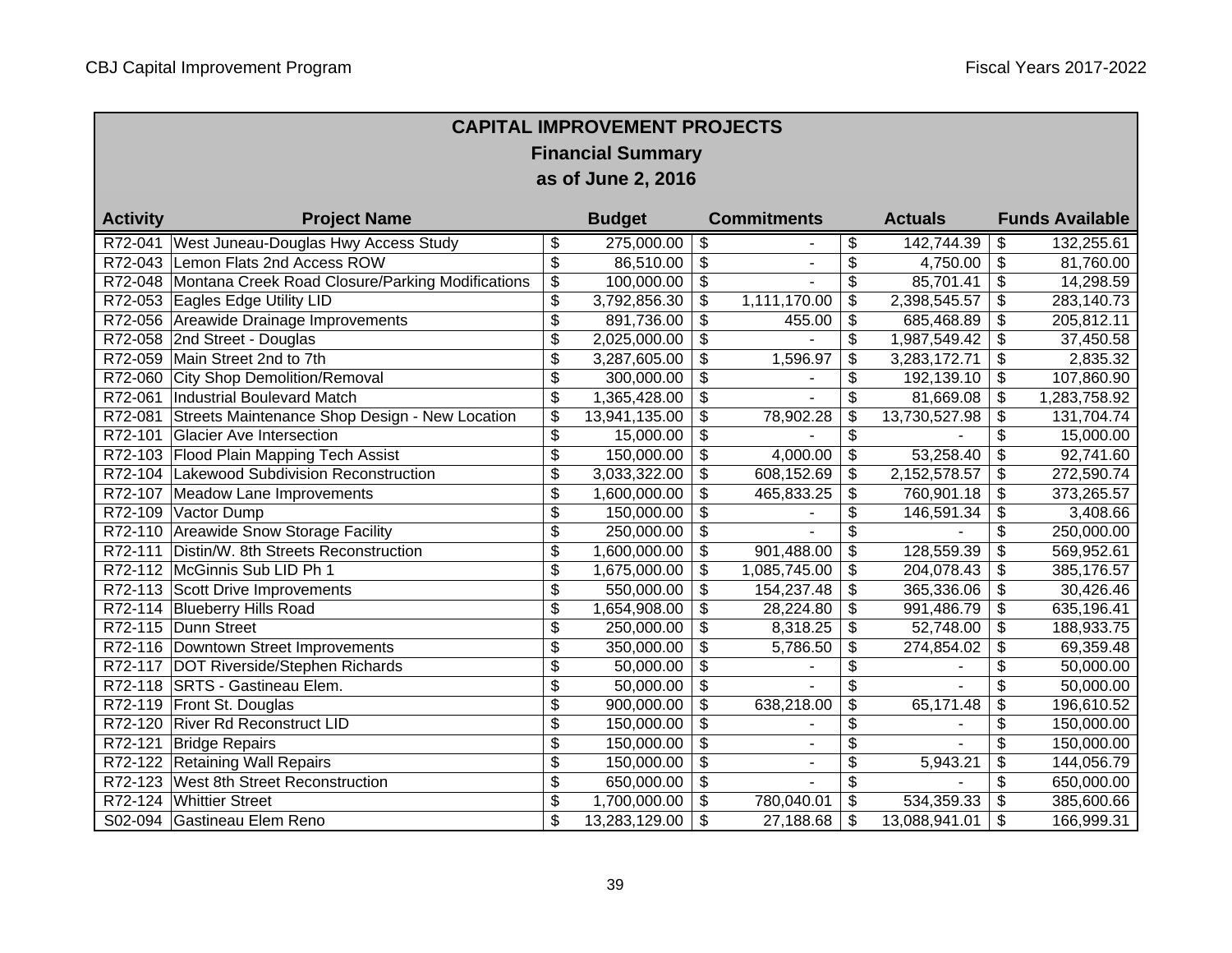|                          | <b>CAPITAL IMPROVEMENT PROJECTS</b>             |                                  |               |                          |                    |                          |                |                           |                        |  |
|--------------------------|-------------------------------------------------|----------------------------------|---------------|--------------------------|--------------------|--------------------------|----------------|---------------------------|------------------------|--|
| <b>Financial Summary</b> |                                                 |                                  |               |                          |                    |                          |                |                           |                        |  |
| as of June 2, 2016       |                                                 |                                  |               |                          |                    |                          |                |                           |                        |  |
|                          |                                                 |                                  |               |                          |                    |                          |                |                           |                        |  |
| <b>Activity</b>          | <b>Project Name</b>                             |                                  | <b>Budget</b> |                          | <b>Commitments</b> |                          | <b>Actuals</b> |                           | <b>Funds Available</b> |  |
| S02-095                  | Auke Bay Elementary Site Reno                   | \$                               | 22,338,819.21 | \$                       | 6,795.00           | \$                       | 22,224,365.65  | \$                        | 107,658.56             |  |
| S02-099                  | DZ Roof Replacement                             | \$                               | 9,555.33      | \$                       |                    | \$                       | 7,587.65       | \$                        | 1,967.68               |  |
| S02-100                  | Mendenhall River Community School Reno          | \$                               | 50,000.00     | \$                       |                    | \$                       | 48,772.05      | \$                        | 1,227.95               |  |
| S02-101                  | JSD Facilities Reno and Repair                  | \$                               | 140,934.73    | \$                       | 466.00             | \$                       | 124,662.84     | \$                        | 15,805.89              |  |
| S02-102                  | JSD Def Maintenance and Minor Improvements      | \$                               | 500,000.00    | \$                       | 129,385.00         | \$                       | 46,732.46      | $\overline{\mathcal{E}}$  | 323,882.54             |  |
| $\overline{S}02-103$     | <b>JSD Comprehensive Facility Planning</b>      | \$                               | 300,000.00    | \$                       |                    | \$                       | 27,122.55      | $\overline{\mathcal{E}}$  | 272,877.45             |  |
| U76-001                  | Energy Efficiency & Sec. Improvements           | \$                               | 275,000.00    | \$                       | $\blacksquare$     | $\overline{\mathbf{e}}$  | 269,982.95     | \$                        | 5,017.05               |  |
| U76-003                  | Lawson Creek Lift Station Design                | \$                               | 1,402,530.51  | \$                       |                    | \$                       | 1,402,604.67   | \$                        | (74.16)                |  |
| U76-004                  | <b>Wastewater SCADA Improvements</b>            | \$                               | 662,284.21    | \$                       |                    | \$                       | 102,112.73     | \$                        | 560,171.48             |  |
| U76-012                  | Incinerator Repairs/Biosolids                   | \$                               | 3,393,883.00  | \$                       | 615,469.00         | \$                       | 1,873,805.42   | \$                        | 904,608.58             |  |
| U76-014                  | Auke Bay Sewer Extension                        | \$                               | 75,000.00     | \$                       |                    | \$                       | 49,782.04      | \$                        | 25,217.96              |  |
| U76-015                  | JD Plant Infrastructure Improvements            | \$                               | 204,245.00    | \$                       | 339.20             | \$                       | 144,653.63     | \$                        | 59,252.17              |  |
| U76-094                  | Outer Drive & N Juneau Pump St Repairs          | \$                               | 550,000.00    | \$                       |                    | \$                       | 352,178.65     | \$                        | 197,821.35             |  |
| U76-100                  | Glacier Hwy Sewer-Anka to Walmart               | \$                               | 1,505,766.00  | \$                       | 41,550.00          | \$                       | 46,250.77      | \$                        | 1,417,965.23           |  |
| U76-103                  | <b>Facilities Planning</b>                      | \$                               | 250,000.00    | \$                       |                    | \$                       |                | \$                        | 250,000.00             |  |
| U76-104                  | Areawide Sewer Cleanout Replacement             | \$                               | 150,000.00    | \$                       |                    | \$                       | $\blacksquare$ | \$                        | 150,000.00             |  |
| U76-105                  | Long Run Drive Lift Station Improvements        | \$                               | 300,000.00    | \$                       |                    | \$                       |                | \$                        | 300,000.00             |  |
|                          | U76-106 Treatment Plants Headworks Improvements | \$                               | 1,428,000.00  | \$                       | 290,495.60         | $\frac{1}{2}$            | 137,116.64     | $\overline{\mathbf{3}}$   | 1,000,387.76           |  |
| U76-107                  | MWWTP Instrumentation Upgrades                  | \$                               | 300,000.00    | $\overline{\mathcal{E}}$ |                    | $\overline{\mathcal{E}}$ |                | \$                        | 300,000.00             |  |
|                          | U76-108 MWWTP Roof Repair                       | \$                               | 500,000.00    | $\overline{\mathcal{G}}$ |                    | $\overline{\mathbf{3}}$  |                | $\overline{\mathfrak{s}}$ | 500,000.00             |  |
|                          | W75-034 Pump Station and System Improvements    | \$                               | 850,000.00    | $\overline{\mathcal{G}}$ | 5,000.00           | $\overline{\mathbf{3}}$  | 801,645.91     | $\overline{\$}$           | 43,354.09              |  |
|                          | W75-036 Areawide Watermain Repairs              | \$                               | 440,433.00    | $\overline{\mathcal{G}}$ | 35,000.00          | $\frac{1}{2}$            | 335,718.21     | $\overline{\mathcal{E}}$  | 69,714.79              |  |
|                          | W75-037 Last Chance Basin Hydro-Geo Inv         | \$                               | 6,269,136.00  | $\overline{\mathbf{e}}$  | 10,706.27          | \$                       | 3,419,330.25   | $\overline{\mathcal{E}}$  | 2,839,099.48           |  |
|                          | W75-039 Jordan Creek/East Valley Res Rest       | \$                               | 853,623.02    | $\overline{\mathcal{G}}$ | 41,477.38          | \$                       | 753,185.83     | \$                        | 58,959.81              |  |
| W75-041                  | <b>Reservoir Painting &amp; Repairs</b>         | \$                               | 850,000.00    | $\overline{\mathbf{S}}$  |                    | \$                       | 720,031.21     | \$                        | 129,968.79             |  |
|                          | W75-043 Water Utility Shop & Office EE          | \$                               | 457,597.00    | $\overline{\$}$          | 912.50             | $\overline{\mathbf{3}}$  | 441,471.76     | $\overline{\mathcal{S}}$  | 15,212.74              |  |
|                          | W75-044 Salmon Creek Secondary Disinfect.       | \$                               | 7,147,000.00  | $\overline{\mathbf{e}}$  | 421,907.07         | \$                       | 4,825,288.36   | $\overline{\mathbf{e}}$   | 1,899,804.57           |  |
|                          | W75-046 SCADA Upgrades                          | \$                               | 220,000.00    | $\overline{\mathbf{e}}$  | 9,036.25           | \$                       | 78,740.82      | \$                        | 132,222.93             |  |
|                          | W75-047 JD-Bridge Waterline                     | \$                               | 330,000.00    | $\overline{\mathbf{e}}$  |                    | \$                       | 238,271.90     | \$                        | 91,728.10              |  |
|                          | W75-048 Back Loop Rd Auke Bay Waterline         | $\overline{\boldsymbol{\theta}}$ | 926,575.54    | $\overline{\mathbf{e}}$  |                    | \$                       | 284,248.99     | \$                        | 642,326.55             |  |
|                          | W75-050 Egan Drive Water - Main to Tenth        | $\overline{\mathbf{S}}$          | 2,080,939.00  | $\overline{\mathcal{G}}$ | 582,408.00         | \$                       | 122,536.41     | \$                        | 1,375,994.59           |  |